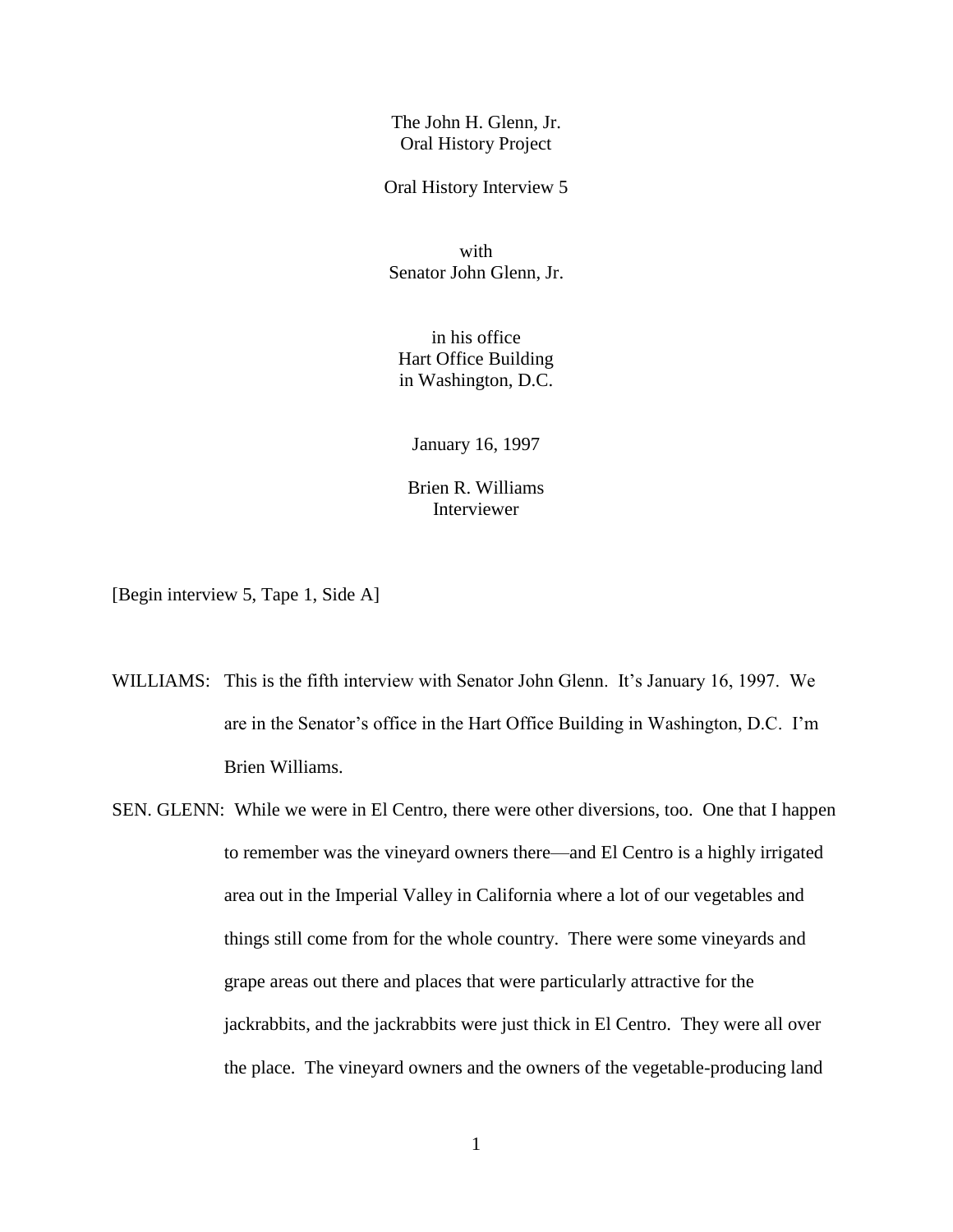there loved to have people come in and hunt the jackrabbits, because they were trying to do everything to get rid of them. They were trying to poison them and do everything else. And since the war was on, some of the ammunition was not all that plentiful there, and so they loved to have us come and shoot jackrabbits out in that area. Of course, a lot of the squadron thought that was pretty good sport, was to be out rabbit hunting. We particularly enjoyed it at night, because you go out at night with a jack light, in effect, a spotlight, and you could see their eyes, and it would sound like the battle of Gettysburg when we'd see a couple of rabbits there. Pete Haines, our squadron commander, would always lead the charge out there. He thought that was great sport and thought it was good gunnery training, he would say, at the same time, too, of course.

So there were other activities there. The wives would get together around the swimming pool, either at the O Club or in town near where we lived, and played some bridge, and there was a lot of visiting back and forth between the different couples who had been put together into this particular squadron. We enjoyed very much a neighbor family there, the Barretts, who lived right across the street from us, Colin and Shirley Barrett and their little daughter Cindy, who was about three and a half or four years old. One of the things I remember best about Cindy is I used to toss her up on my shoulder, and one day I tossed her up a little too hard, and she didn't grab hold, and slid over and down my back and hit her head on the concrete. Ever since then I've always been leery about making sure that when you pick up a child like that, you don't toss them too high. But I still remember that very well.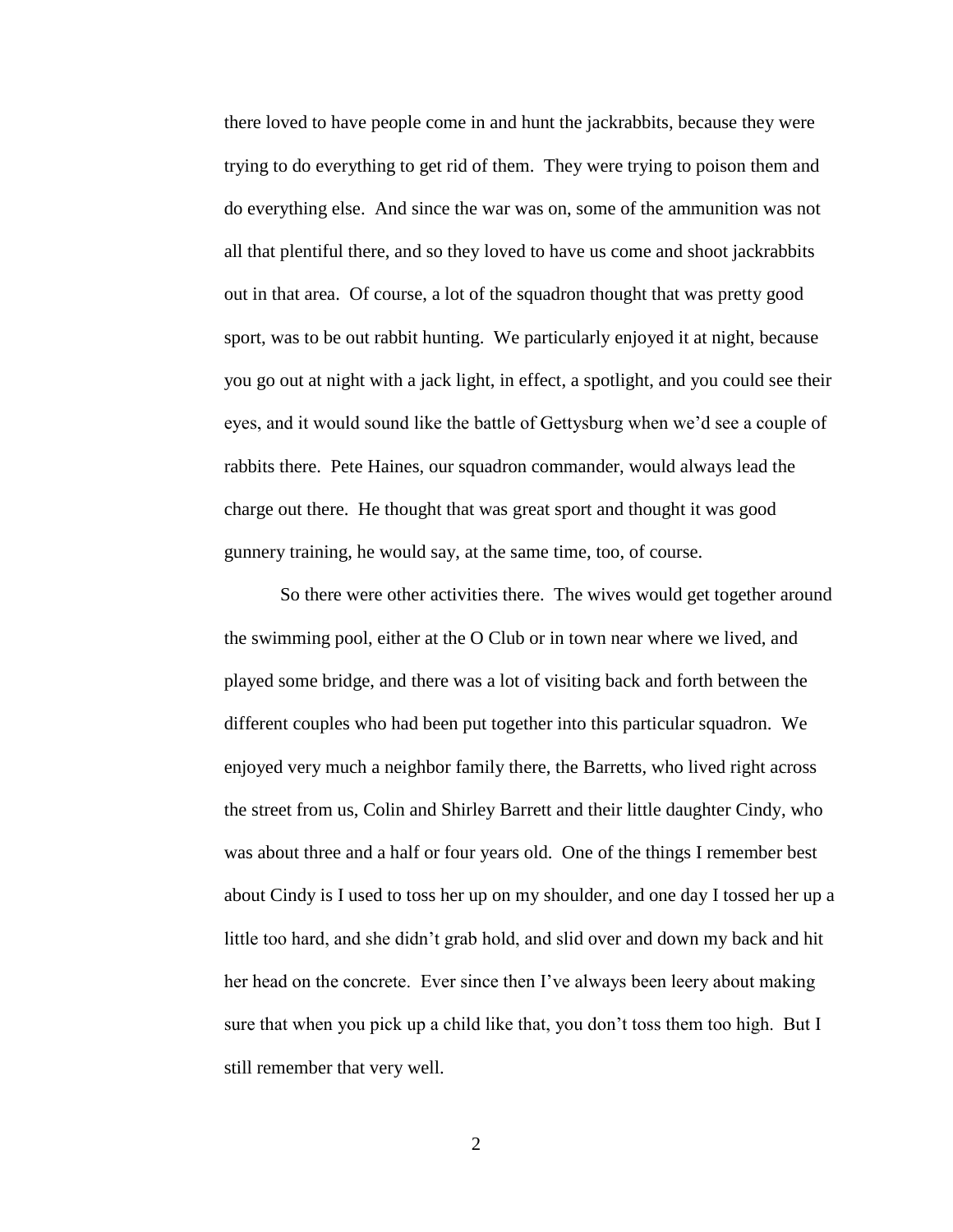When we got ready to leave El Centro and go overseas, the squadron was in what we called stand-down status. You weren't doing any training, and all of our equipment was boxed and ready to be shipped, including the airplanes that were being sent someplace else. So we wound up a period of about two or two and a half weeks in which there wasn't much to do except to socialize and meet at the O Club. We decided we'd have one big long weekend up a Big Bear, California, which is up above San Bernardino and was about, I guess, 150 miles or so from El Centro. We all went up there as a squadron to go skiing, and there's still a ski resort up there to this day. But we were back there when all they had was rope tows. I still remember that squadron vacation up there, though, because we were up there for that weekend, and I think it was during the following week, then, that we all shipped out.

When we actually left the States, we went to San Diego, and went to North Island, where we actually loaded aboard ship. It was there that we felt we were really off to the war at that point. I think the ship's name that we went aboard was the USS *Santa Monica*, as I recall, and it was a converted banana boat. It had been used in plying trade up and down the Pacific Coast, and they had taken the holds, where they used to have these big racks of bananas, and had put walkways and put decks in there, and you were literally sandwiched in with about eighteen inches for your total space in your bunk, from one bunk down to the next. So when we left and went out, I think we spent about the first night down there, and from then on we spent every other night, I think, sleeping up on deck if it wasn't raining, because by the time we'd been out two or three days and people had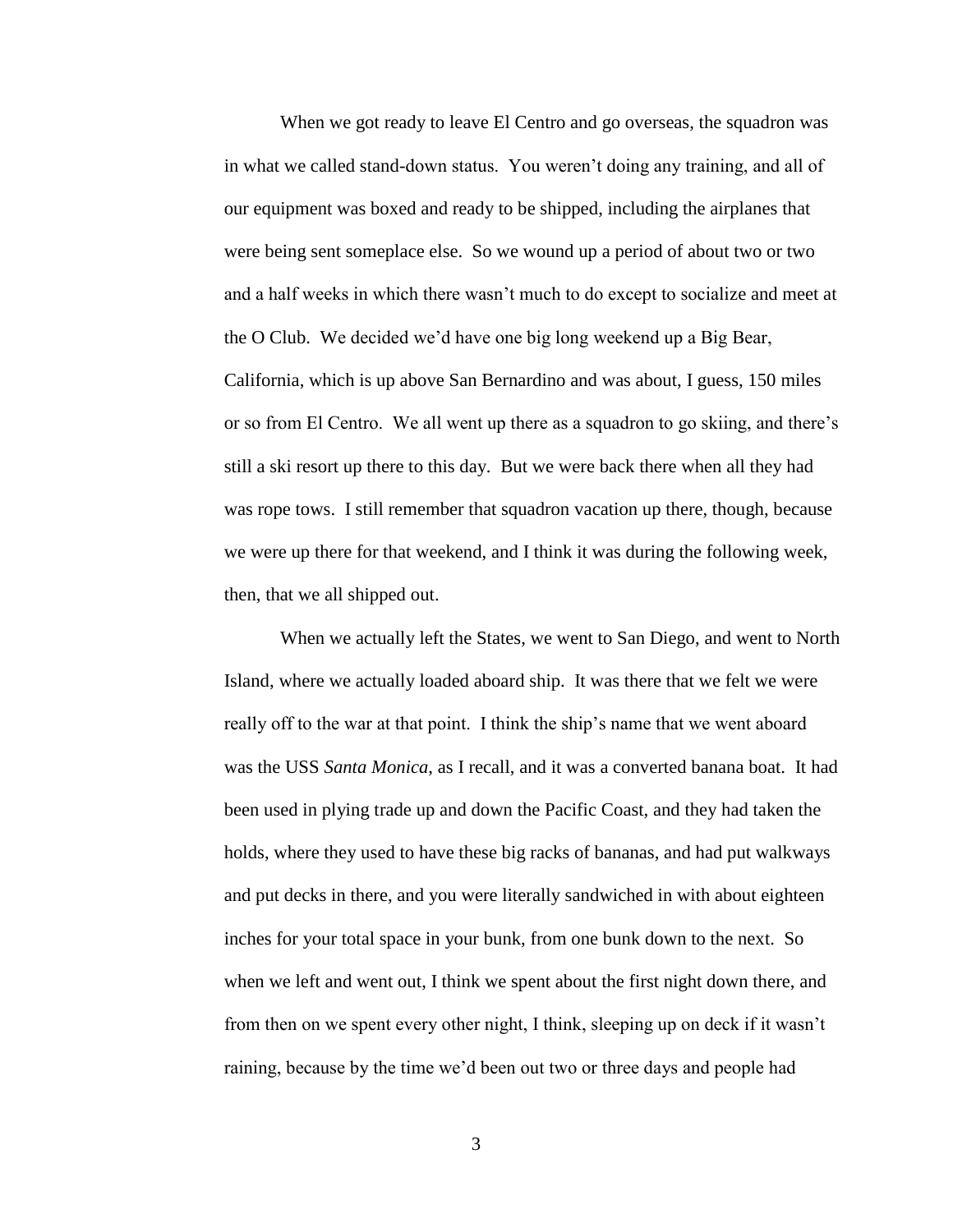taken food down there and the ventilation wasn't very good, and it was a pretty miserable trip. But I'll always remember that USS *Santa Monica*.

We had some 1,800 or 2,000 people on the ship. We stopped at one of the islands in the Pacific, one of the Hawaiian Islands, after we'd been at sea for whatever the time was, five or six days, I guess, to let about 1,500 Marines off to do their training on one of these other islands, and then we went on into Pearl Harbor, and some of the devastation of Pearl Harbor was still obvious just coming into there. It was quite a spectacular sight. I remember coming around Diamond Head and seeing Pearl Harbor for the first time, all of us up in the bow of the ship trying to see everything we could see.

We were there at Pearl Harbor then. Where we thought we were going to go was into the Marshall Islands, but that was delayed. They decided then that they would send us out for fifty or sixty days out to Midway Island. This was long after the Battle of Midway had been completed, a year and a half or so, I don't know the exact length of time, but Midway by that time was used as a submarine base. American subs out on patrol would come back there for replenishment or would also come back in for battle damage repair if it was something that could be taken care of there at Midway.

We set up a training syllabus while we were there at Midway, of course, so that we could get as much training and be as ready to go as possible when we finally went down and went into the Marshall Islands. We trained there for about six or eight weeks, I believe it was, and we got to know some of the submarine people very well.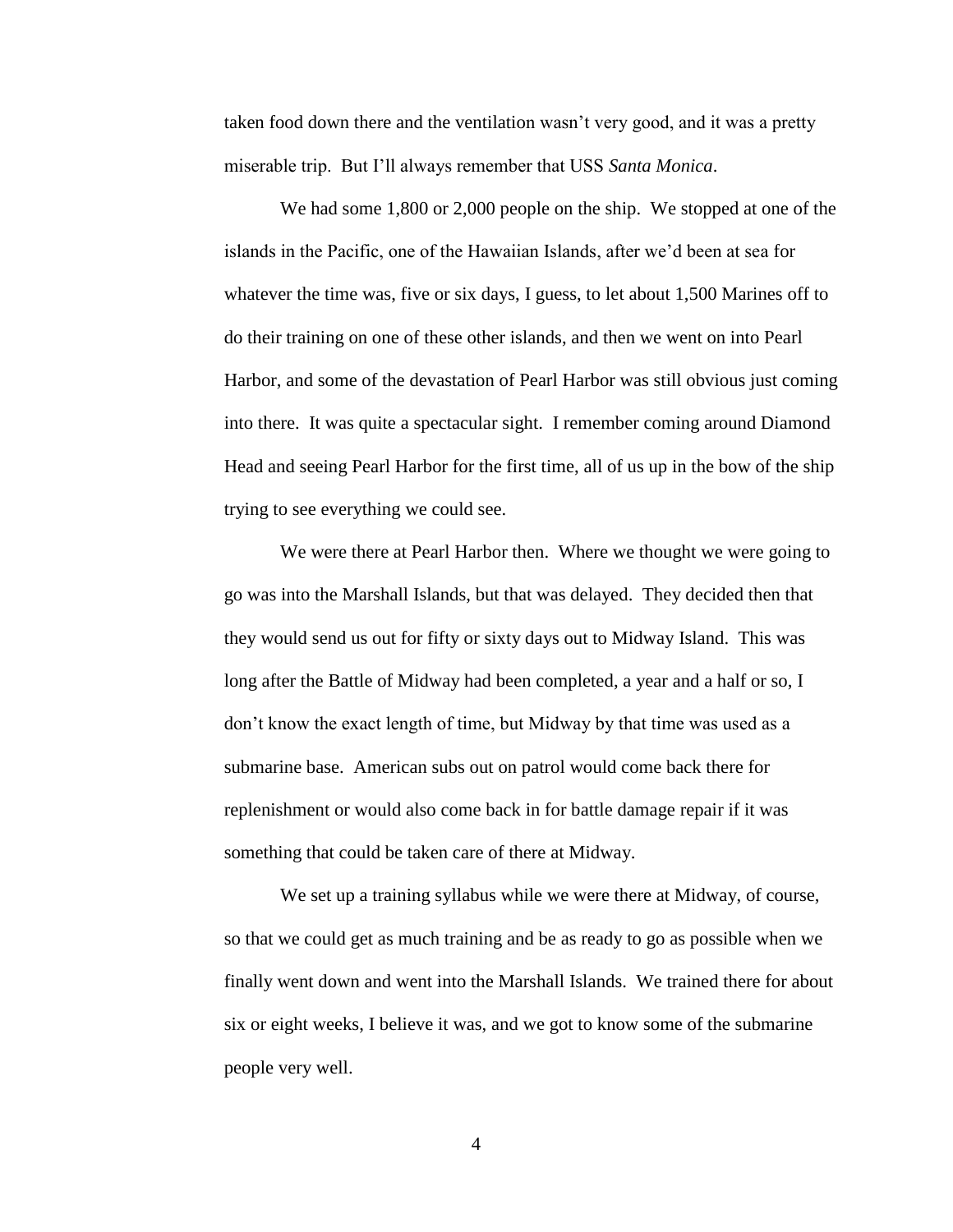One of the incidents that I remember very well, the submarine people, when they were in there for a couple of weeks for battle damage repair, loved to come up and have us take them up in one of our training airplanes, SNJs, the old North American Harvard Trainer, it was called. We called them SNJs. The Air Force called them AT-6. It was a two-seat plane, and the submariners loved to go up. We'd go up and do some acrobatics and wring them out a little bit. Then before the submariners were going back out on their next patrol, they would take their repaired submarine out for a one-day cruise offshore at Midway just to make sure that everything was okay. They would fire dummy load torpedoes at targets and things like that and do a deep dive down to whatever the highest pressure was they could put on the hull.

The reason I remember one of those trips very well is because I had decided to go out on one of these little one-day trips just to see what it was like to be in a submarine. The submarine that several of us went on that day was the USS *Barb*. The *Barb* was a submarine that later on became famous for going into Tokyo Harbor and sitting on the bottom there and shooting torpedoes into a Japanese carrier as it came down the ways after it had been constructed and was just being launched, but I'll get to that in a minute.

We were out and went down, and I think the *Barb* had what was called a 300-foot hull. It meant that it could go to a depth of 300 feet. They had two different levels back in those days. I think there were some hulls used in World War II that were 600-foot-depth hulls, but the *Barb* was a 300-foot-depth hull. Several of us were standing in the little control area when we did the deep dive,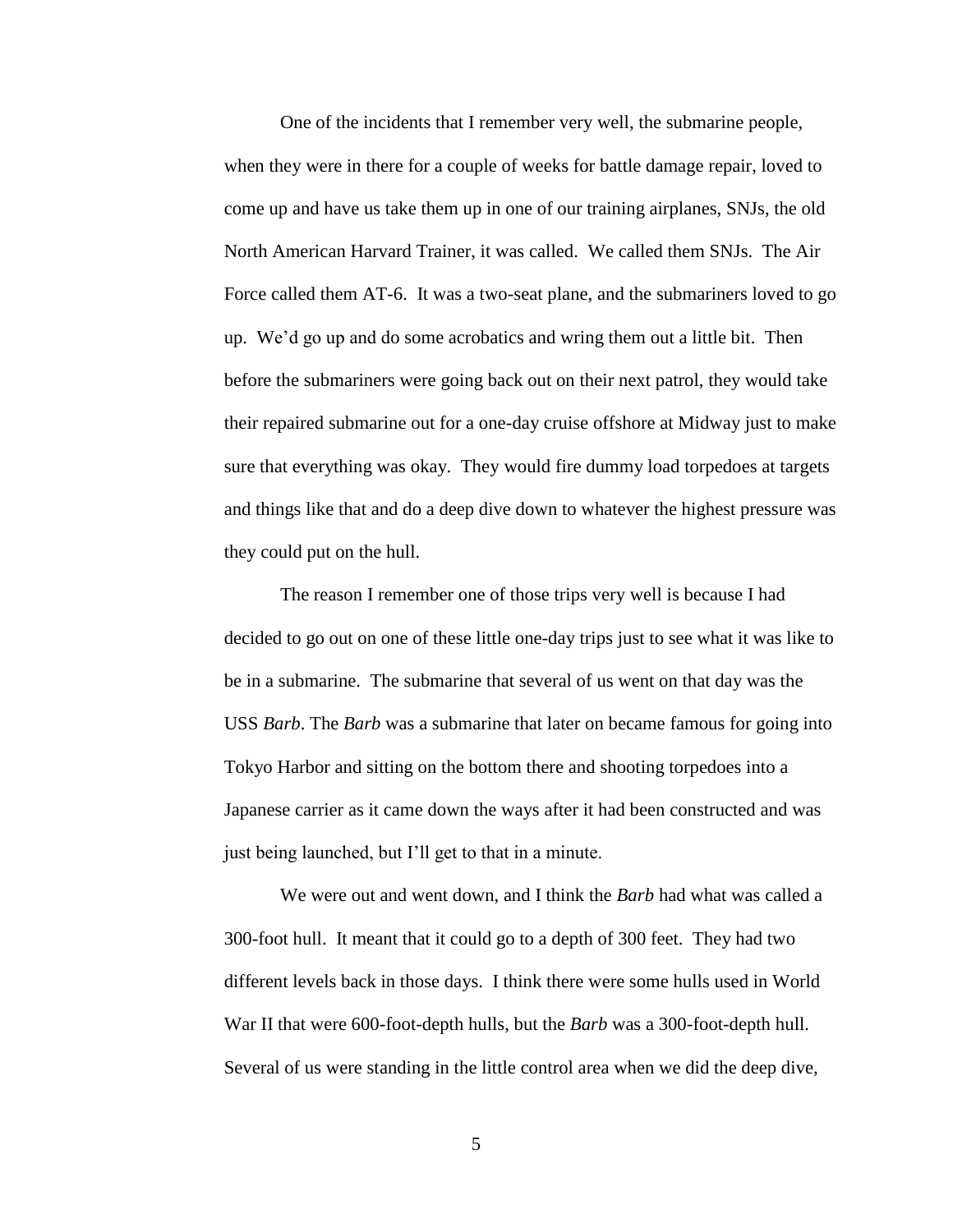and one of the problems on the ship had been that they'd had some problems with the periscope and had it all repaired. When we hit our 300-foor depth, some of the packing around the periscope blew, and in the little control room where we were, it was like someone turned a fire hose loose in there, hitting everybody, and it was soaking. Of course, those of us that didn't know much about submarines thought we were dying at sea for sure, and I certainly did. The submariners were getting a big kick out of it because they knew what we were not a aware of, was that the water was being pumped out the bottom just as fast as it was coming in the top, and this meant that they were going to get to stay on Midway for another couple of weeks before they went out on patrol.

So we came back up again and came in, but I remember that very vividly to this day. I can still see that water squirting around. That's the only time I've ever been submerged in a submarine, but that was quite an impressive first dive.

There were a lot of things on Midway that we—some of the training there did not go so well. We lost several airplanes, as a matter of fact. One of our leading pilots in the squadron was a fellow named Joe Johnson, and Joe was a good pilot. He was a good person. He was very well-humored and was always cracking jokes. He was not lighthearted about everything, but he was a goodhumored fellow and was very well liked in the squadron.

On Easter morning of 1944, we were going out on just a practice mission, a gunnery mission off of Midway. John Reynolds was our executive officer at that time, or the operations officer at that time, and he was a particularly good friend of ours. We had known him and his wife and their little daughter Vicky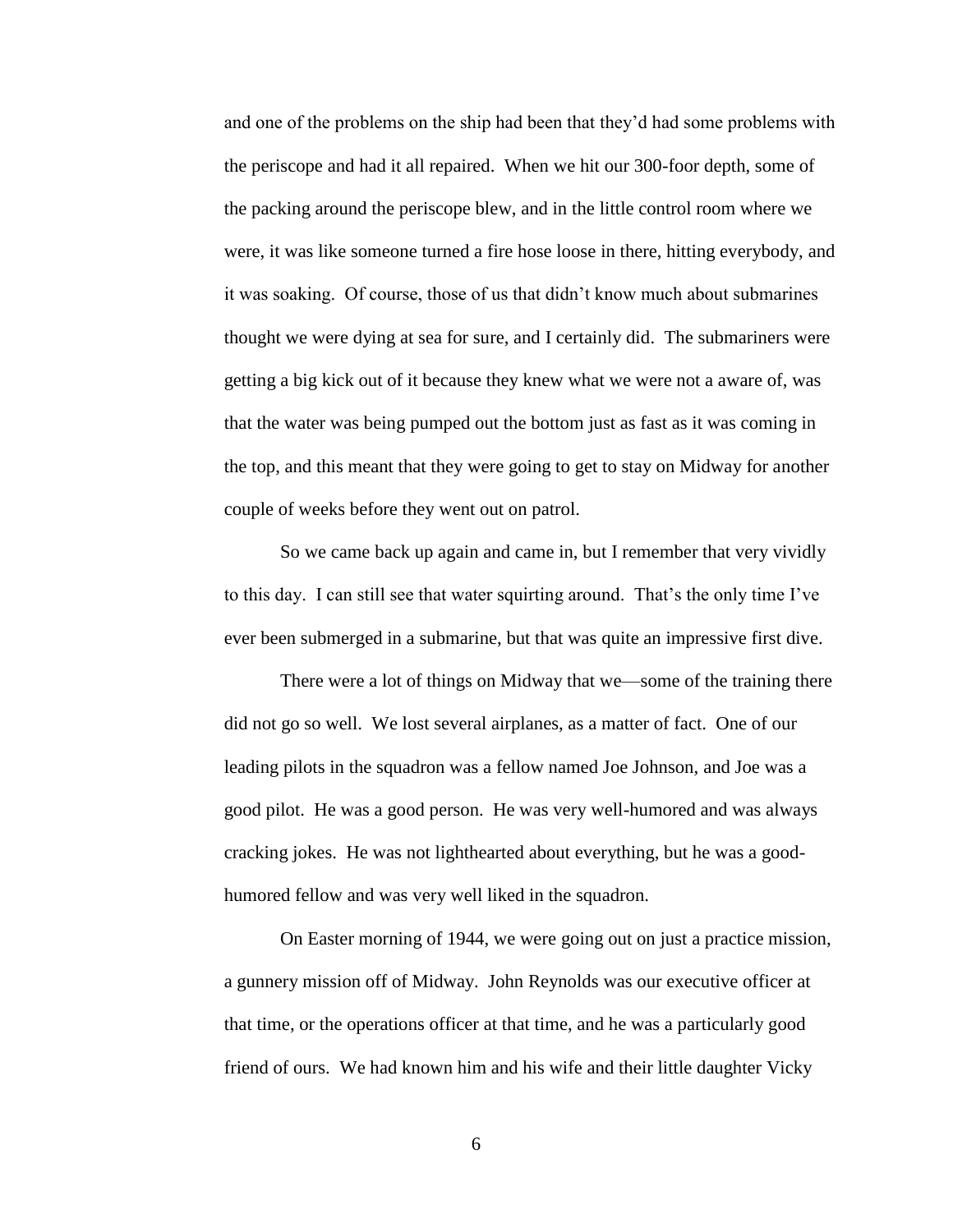very well. He started his takeoff run in the Corsair, and the taxi way out to the end of the runway was right along beside the main active duty runway. As he started his takeoff roll full power, for some reason or other, Joe Johnson, who was down along the runway, picked that time to taxi across the runway. John Reynolds' nickname was "Drifty," for some reason I don't know, but anyway, when "Drifty" saw the nose came down on the Corsair so he could see down the runway and here was Joe Johnson directly ahead of him, and he had enough speed by that time, he just horsed back on the stick and had enough air speed to get airborne but not clear the airplane, and the landing gear, which was still down, hit Joe's airplane, flipped it over upside down. "Drifty," in turn, went sliding down the runway on the belly and wiped out the landing gear on his plane, and he had about a dozen stitches across his head.

But Joe was upside down in the airplane, and the airplane burned, and he was killed. I remember very well, we buried him as sea the next day, took him out on a PT boat, and it was the only actual burial at sea that I ever took part in. We had a ceremony for him, a very moving ceremony, as a matter of fact, with "Taps" and the body sliding out from under the flag and so on in the depths off of Midway, which is a very deep, deep ocean area.

We had several other crashes during that time period also. Another one of our pilots—I think his name was Danicek—came in one day. The plane got away from him on landing and went off into a sand dune, tore off both wings, hit hard enough that the engine was thrown clear off the airplane and up over a sand dune, and he came to rest upside down and sliding backwards in the airplane.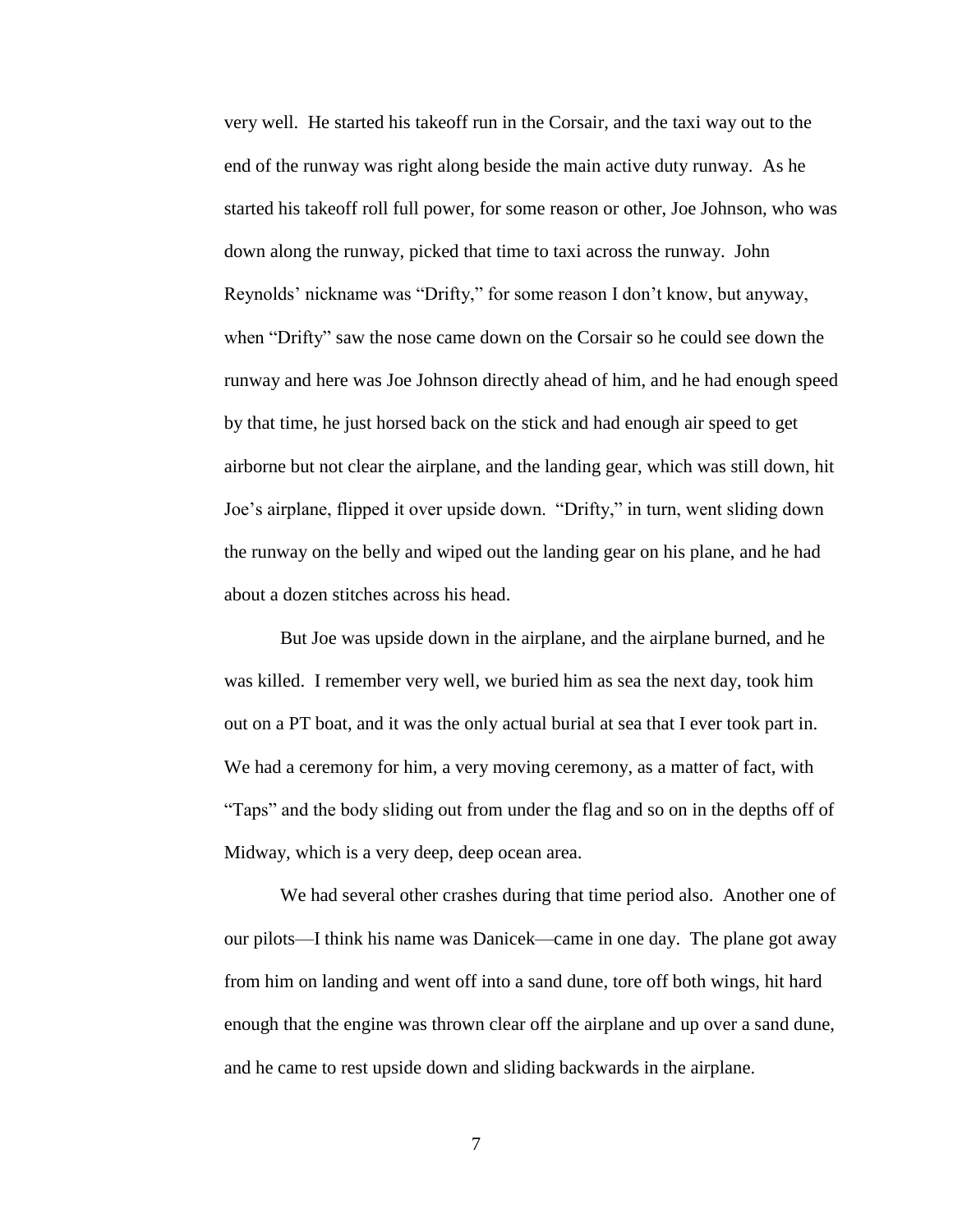Miraculously, his only injury was some sand in his eyes, and they kept him in the hospital overnight for observation. He was back around the squadron the next day.

We had another fellow, Stan Lutton, who, I remember, was up on an altitude flight, took the airplane up to about 20,000 feet, and during some maneuvering I believe he got into a spin and couldn't get the airplane out of the spin. He rode it down to about 1,500 feet and finally got out, and the parachute came down, and he got into his little rubber life raft then, and they picked him up, and he was okay.

So we lost several airplanes out there during training. We had very realistic training. Out there, of course, there was always the thought that the Japanese submarines might come up and shell the sub base on Midway, and so we actually sat what we called strip alert. We had four airplanes fully loaded and ready to go and they were on duty out there all the time, day and night. So it was our first mild introduction, anyway, to a combat zone, although the submarines never did show up.

They probably did have Midway under observation at that time, though, because I recall that the radio broadcasts of Tokyo Rose were famous during World War II. Tokyo Rose came on when a new runway had just been completed on Midway, and Tokyo Rose came on and congratulated the Seabees the next day for completing the runway. There was no way they would have known that unless they either had somebody on shore broadcasting, which was unlikely, or they might have observed this from a submarine just off of Midway. So we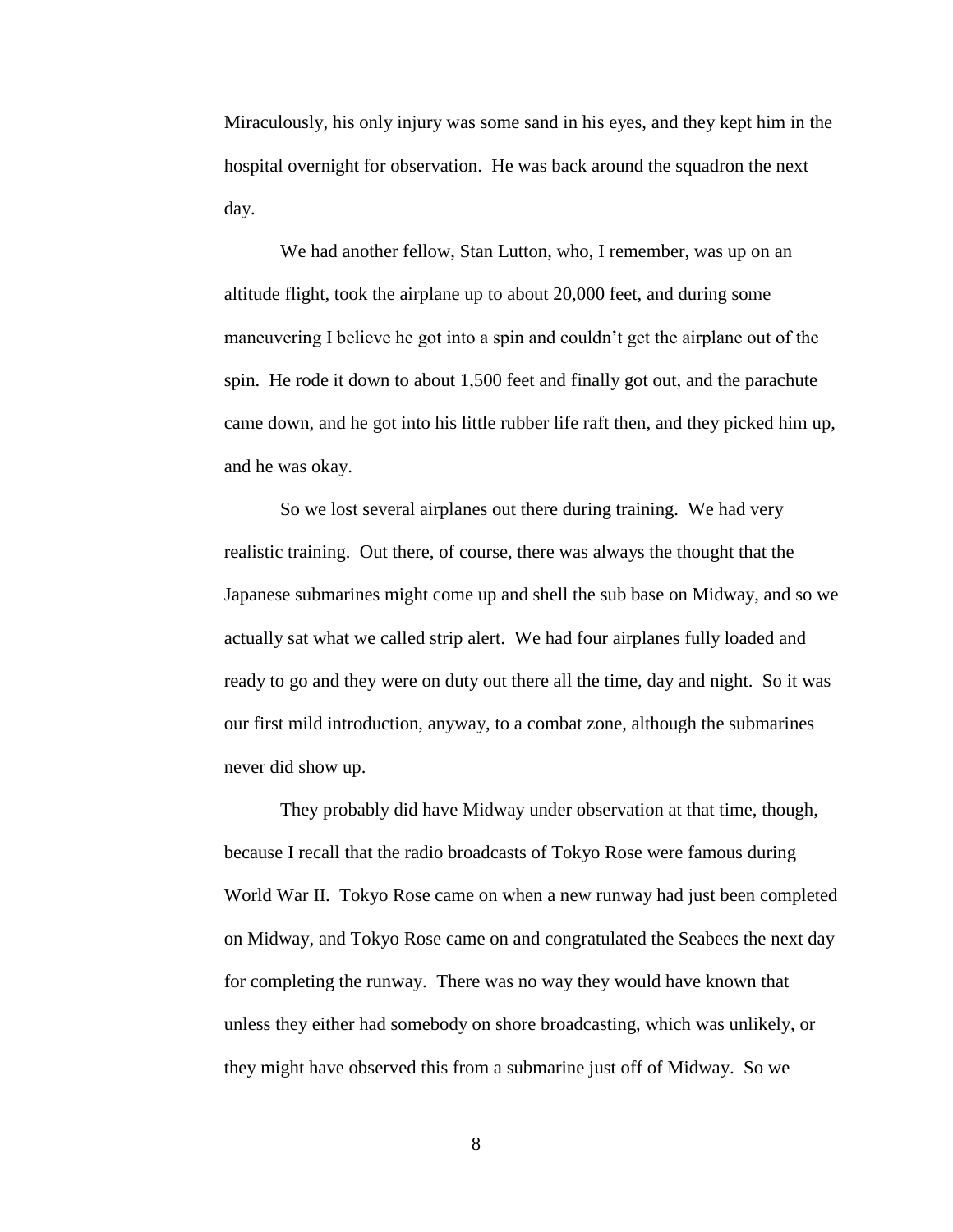always though that they probably had some indication from a sub report, but never saw any enemy subs while we were there.

I mentioned that I would say later a little bit about the *Barb*. The *Barb*, that we were on, where the periscope packing blew, was the one that later on—I think it was Commander Flukey, I think, was his name—took the *Barb* into Tokyo Harbor by laying off the entrance to Tokyo Harbor and, by periscope, watching a merchant ship come up toward the harbor entrance. They had submarine nets, which are big huge cable nets that hang way down in the water, and ships go out, and they then will open those sub nets, pull them back, and let ships in the harbor and then close the sub net behind the ship.

He had watched this ship, and he submerged and came in under and behind the ship and got into Tokyo Harbor. He went in one area of Tokyo Harbor where the depth was just right and actually sat down with the sub on the bottom, but it was at a depth where every day he could put the periscope up and see what was going on on shore and then pull the periscope back down.

They sat there for some time watching a brand-new aircraft carrier being completed, and they were there the day that the carrier was launched, and with all the flags flying and the bands playing and all the naval people celebrating the launching of this ship. When it hit the water and floated for the first time, as I recall the whole story, the *Barb* put a couple of torpedoes into it from there where they were lying not too far away, and sunk the ship in Tokyo Harbor.

Well, the Japanese then panicked, and all the ships thought there was something going on inside, and they then had the sub nets opened at the entrance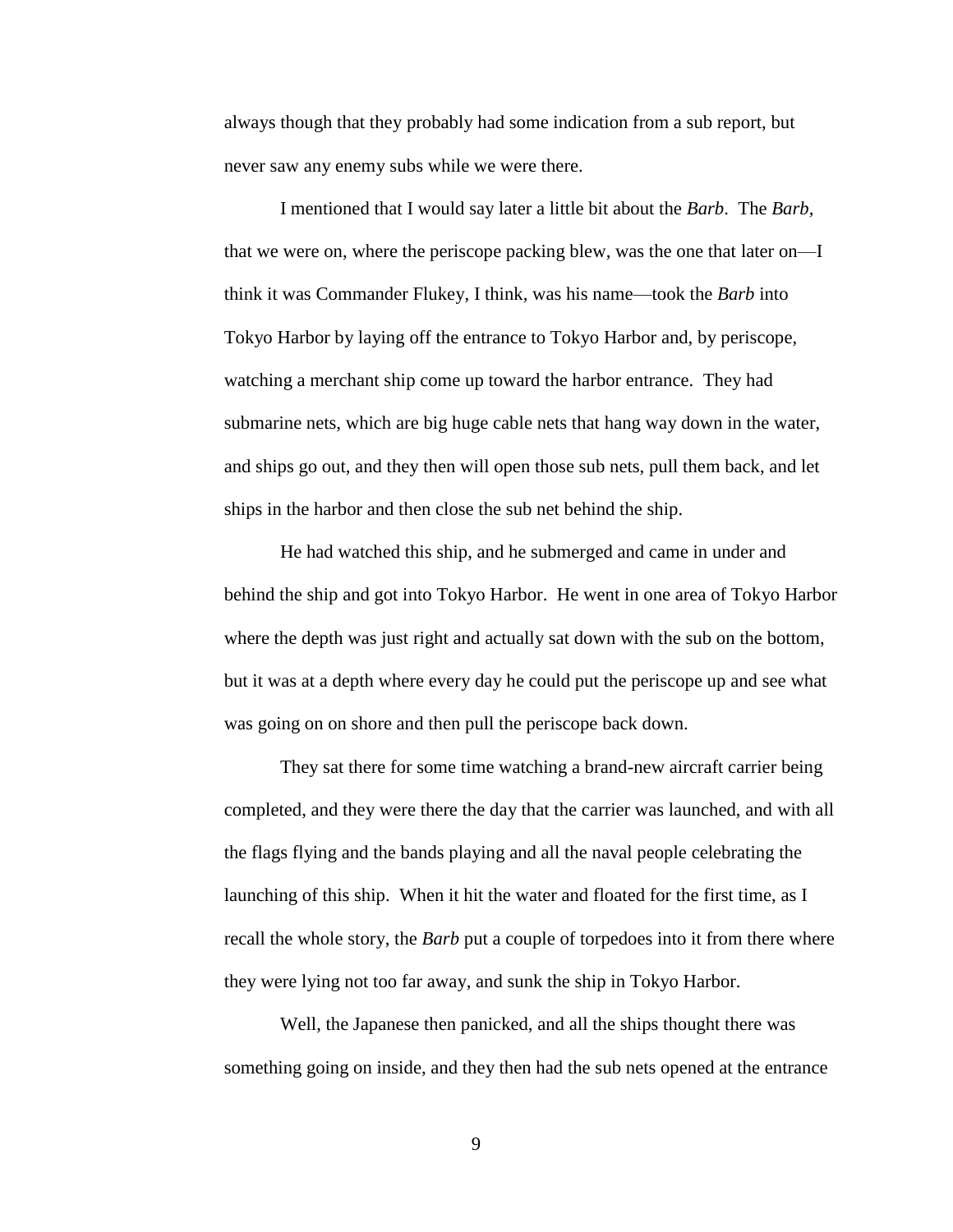to the harbor so ships could get out, and Flukey then took the submarine and followed the ships out, for which he later got the Congressional Medal of Honor.

That, I believe, was the ship that we were on when we did the dive, and as I recalled later on, I think that Commander Flukey, who was the sub's skipper when that occurred in Tokyo Harbor, was the PCO, the prospective commanding officer, when we were on board that ship. It was one of the more famous incidents of World War II.

Midway was an interesting place to live for a short period of time. We had some barracks there, but outside the barracks were some of the most unusual birds I had ever seen. They're actually an albatross, but they're better known as gooney birds. Gooney birds, this albatross, is a bird that lives a good part of its life at sea and fishes at sea. They're beautiful birds. You've seen them, like an albatross, and they have almost unbelievable aerodynamics and wing control, and they can ride along almost on the surface of the water just in the ground effect of the air that's running along on top of the water.

They would come in from months out at sea, and when they tried to land, they'd put their feet out ahead of them just as they had in water, and quite often, until they got used to their land landings again, would just go tail over beak, sand flying, and pick up, dust themselves off, and look around as though they meant to do it all the time. We used to get a big kick out of watching them fly. They would be ashore during their nesting season, mating and nesting season, and then they would go back out to sea again. They're beautiful birds.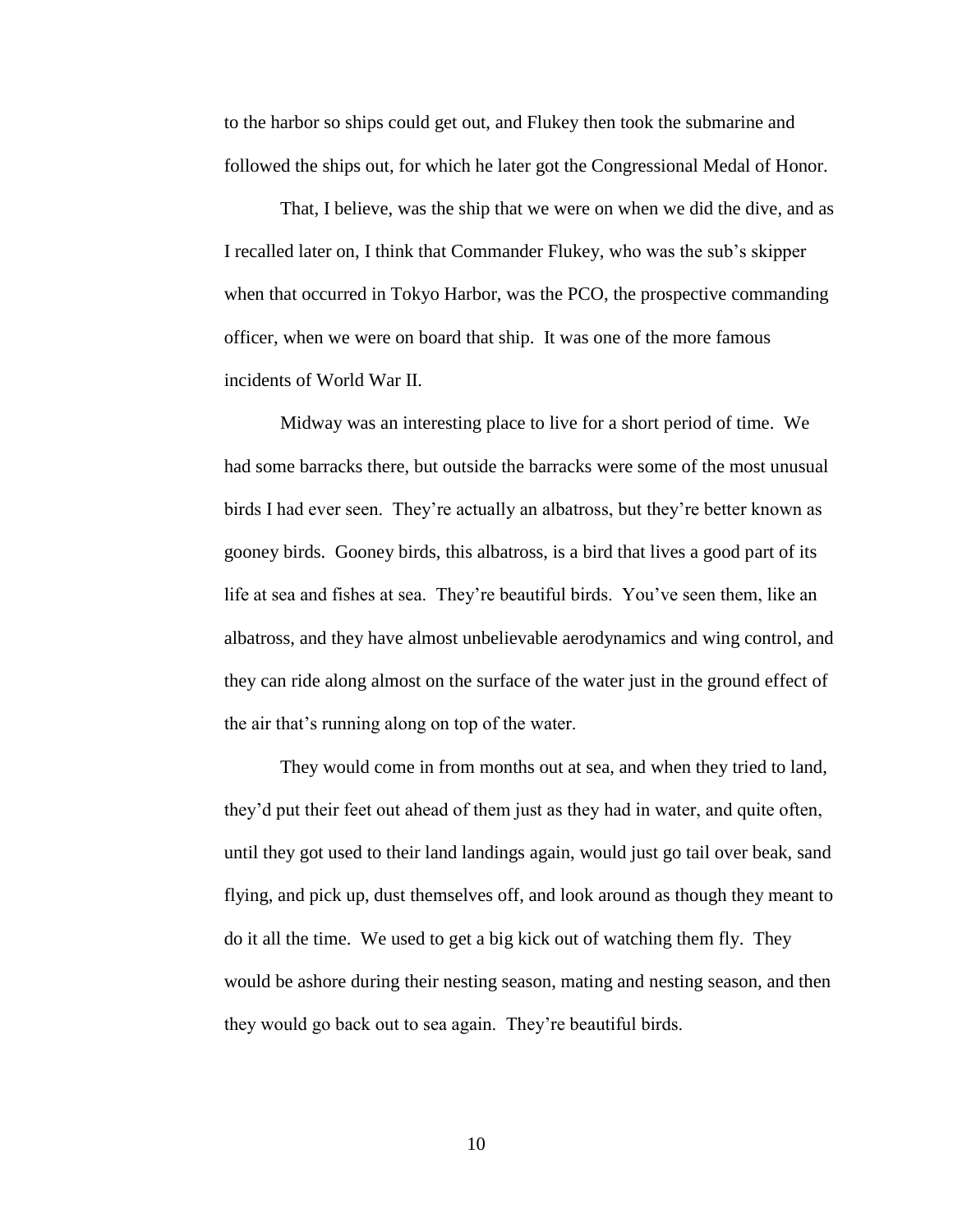One of the things that was a lot of fun, too, we happened to be there just during the time period when the birds were hatching out and getting big enough to fly on their own, the young ones. That was fun watching them, because they would stand up on a sand dune with the wind blowing and they would test their wings and test their wings and hop a little bit, and then these birds, when they were first learning to fly, they would launch off the top of a sand dune and get out, they'd be maybe ten, twelve feet in the air, and you could just see their little heads twisting, looking around one way or the other, and they'd decide this wasn't for them, and they'd fold their wings up and come crashing down in a big heap on the sand. So that's one of the most entertaining things we did on Midway, was going out and watching the gooney birds or the albatrosses there. They've been studied a lot. I've seen several articles through the years in National Geographic and some other magazines about the gooney birds on Midway. They're rather famous.

On Midway we did a lot of the same kind of training that we had done at El Centro as far as gunnery training and bombing training. We did do some survival training that was unusual out there. There had been one of the squadrons in the South Pacific that had lost several of their flight crews, their pilots, by having run out of gas off of an island and not being able to land, and having ditched their airplanes or set them down in the water and then got into their life rafts and tried to work their was ashore on a little island where there was no airstrip for them to land, but they intentionally landed where they could get ashore.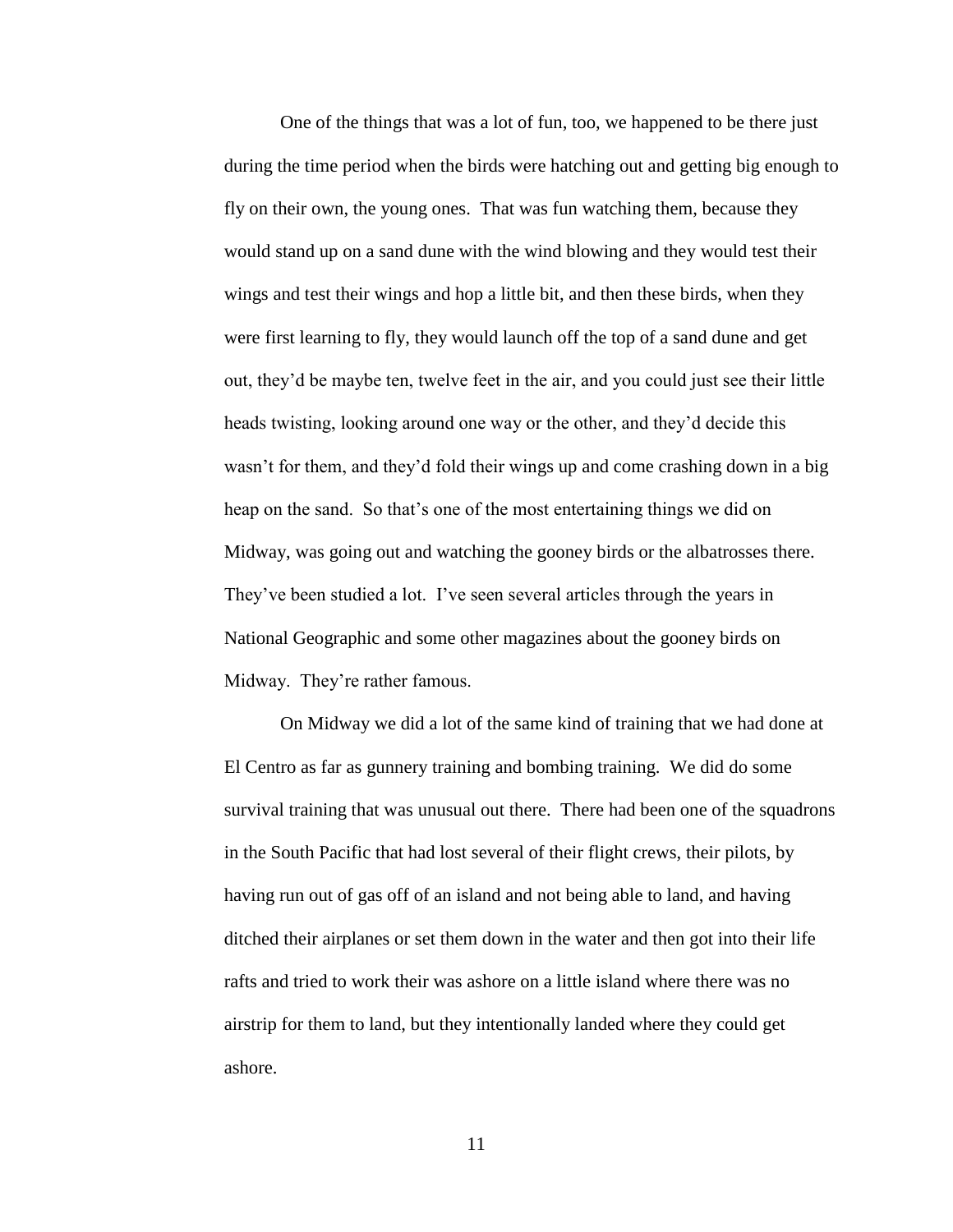Well, several of the pilots, including a friend of mine named Moran [phonetic], who had been in the first room I was in when I went to pre-flight school in Iowa, Moran was one of the F4-U pilots there who tried to make their way ashore in a little rubber raft, and the big waves dumped them on the sharp coral, and several pilots, him being one of them, were killed when they tried to get ashore.

This, then, caused the generals in Hawaii to put out the order that we would all receive instruction and training in going ashore in that kind of situation, so we did some of that training at Midway. Of course, there were big coral reefs around Midway and big rollers coming in, big waves coming in, and after having gone through what training you could get ashore with that—for instance, if you had your heavy flight boots on, always keep your boots toward the coral so you didn't cut up your body and get disemboweled on the sharp coral.

So we went out in a whale boat off Midway and they lined us up and all went over the side, and we worked our way ashore, paddling along until you find a place where the waves aren't quite as big and then paddling so your feet remain toward the coral, and came ashore that way. I still remember that training very well because I always thought that was a bit like parachute jumping; you do it right the first time or it doesn't count. So that was some of the extra training that we did at Midway.

When we came back, then, from Midway back to Hawaii at the end of this time period, we came back and some of the squadron was shipped then on a separate ship down to go to the Marshall Islands, to be there just when they're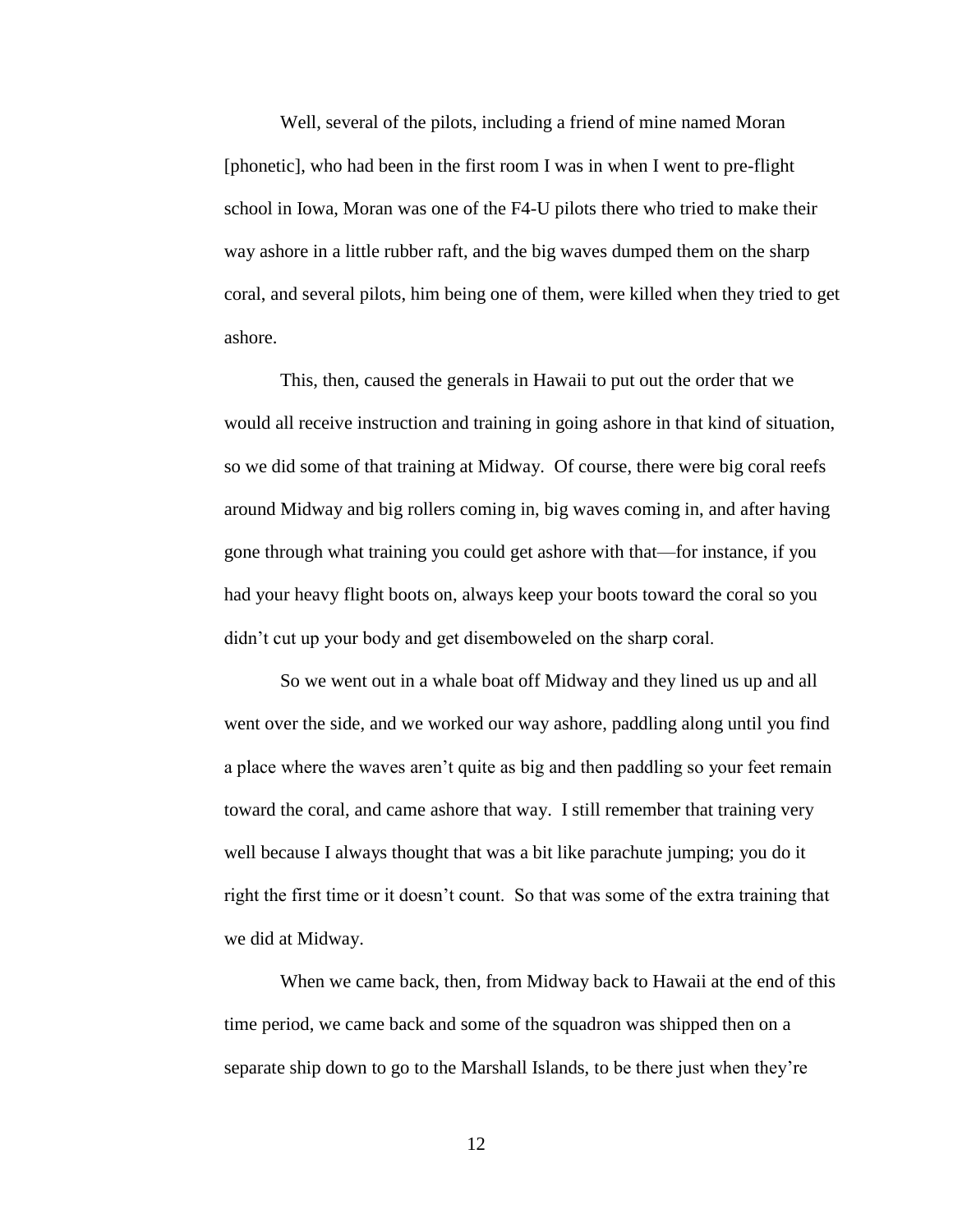taken, and start flying immediately in the old F6-Fs that the Navy had, the Hellcat. We then were to come down with our flight echelon, of which I was selected to be one,, and we would go aboard a carrier, the *Macon Island*, which was one of the little small Jeep carriers, and we then would go down and bring our F4-Us down there and go ashore, which is what we did. We had a number of days, ten days or so, aboard ship on the way down to the Marshall Islands.

The *Macon Island* is what later in the war came to be known as the Kaiser coffins. They were very lightly built carriers with a flight deck that wasn't very long. They rode very high in the water and tended to roll around more than the bigger ships, the *Essex* class, but compared to the USS *Santa Monica* that we had gone out to Hawaii on, they were still very stable platforms.

We got a lot of briefings on the way down to the Marshalls as to what to expect and what we were going to do when we got in there, and what we could expect to run into in the way of flying in the islands once we started operating. The *Macon Island* went into the Marshalls and into the lagoon at Majuro, which is where our base was going to be, and anchored in the lagoon. We had enough wind the next day to launch without being under way, to launch at anchor, which means you don't have as much deck wind as you might otherwise have, but they cranked the catapult up to full power, whatever that was, and so we actually were at anchor in the lagoon and took our Corsairs off of that.

I think the track length on those catapults was about, I think, 90 or 95 feet, something like that. What you wanted was about 80 or 85 knots minimum air speed with full power and flaps down in the Corsair, and so with about a 12 or15-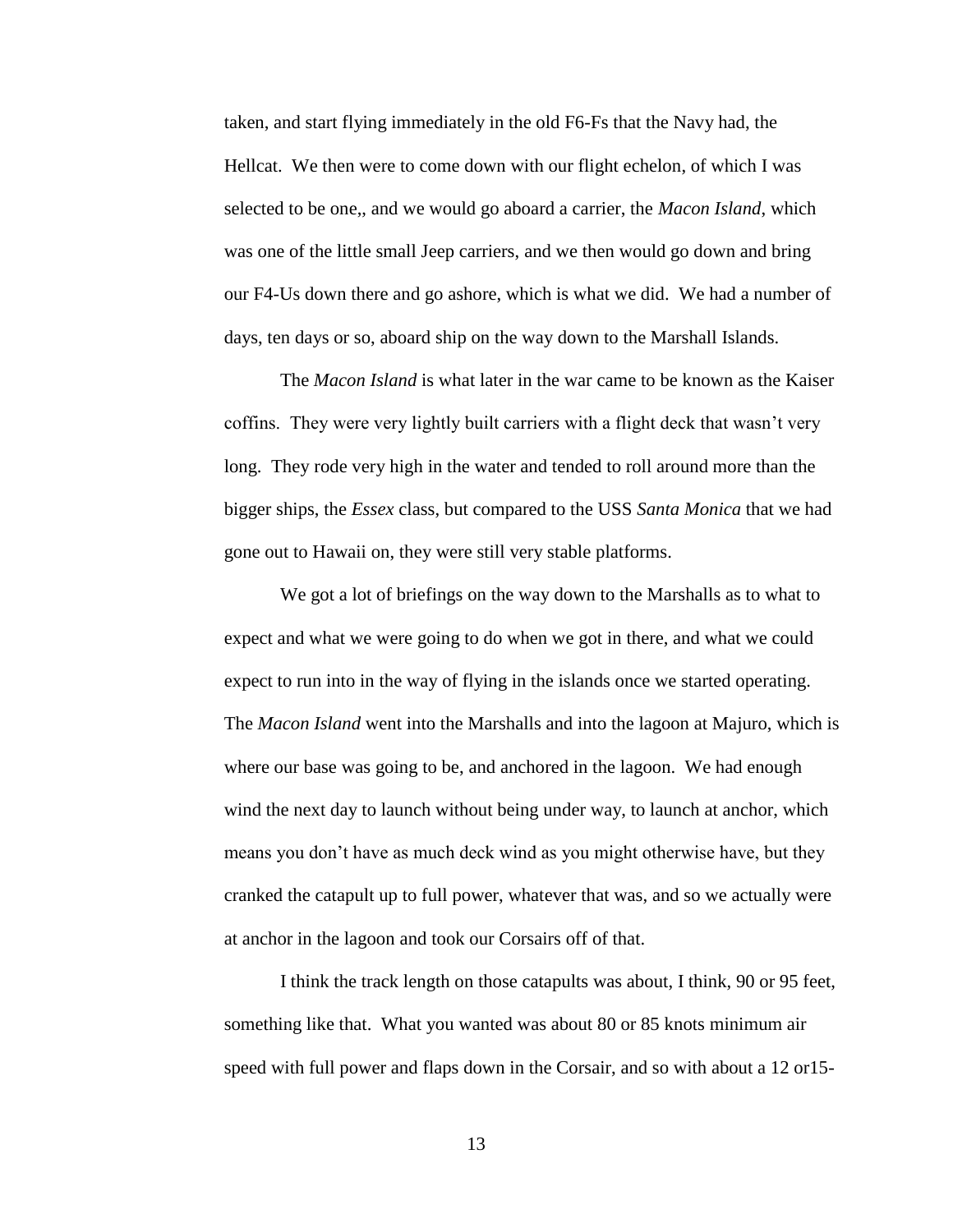knot wind over the deck just from the wind that was blowing over the whole carrier, it meant you had to pick up about an additional 70 or 75 knots of speed in the length of that catapult, which was about 90 feet. So that was a pretty good jolt, and the catapults then were not quite as smooth as the big steam catapults that we have now. I remember that launch very, very well. We circled the island then landed, and we were ready to go.

The other people who had gone down and arrived just a few days before us were flying the F6-Fs until we could get the Corsairs down there. I remember I checked out the next day in the F6-F, too, just to get acquainted with it and to use it if we needed to use it, if we didn't have enough of our F4-Us, our Corsairs. We started immediately then on out flights on the bypassed islands there. There were four major islands that we were to keep knocked down in our role of not letting the Japanese reoccupy those islands. There was Mili, Jaluit, Maloelap, and one other one. I don't remember what the other one was. But those were islands that we were to keep knocked down, and they still had a lot of people on them. The Japanese had left a great number of people on the islands and plenty of antiaircraft. Our strategists, wherever they were, were afraid that the Japanese might come back in and try to reoccupy those islands and do a sort of an end run around our efforts to make advances across the Pacific.

We did not believe at that time that we were likely to run into air opposition there, and we didn't during our whole time there, but what we did run into was every time we went over one of these islands to keep it battered down, we ran into usually a lot of antiaircraft fire, because they had plenty of that. The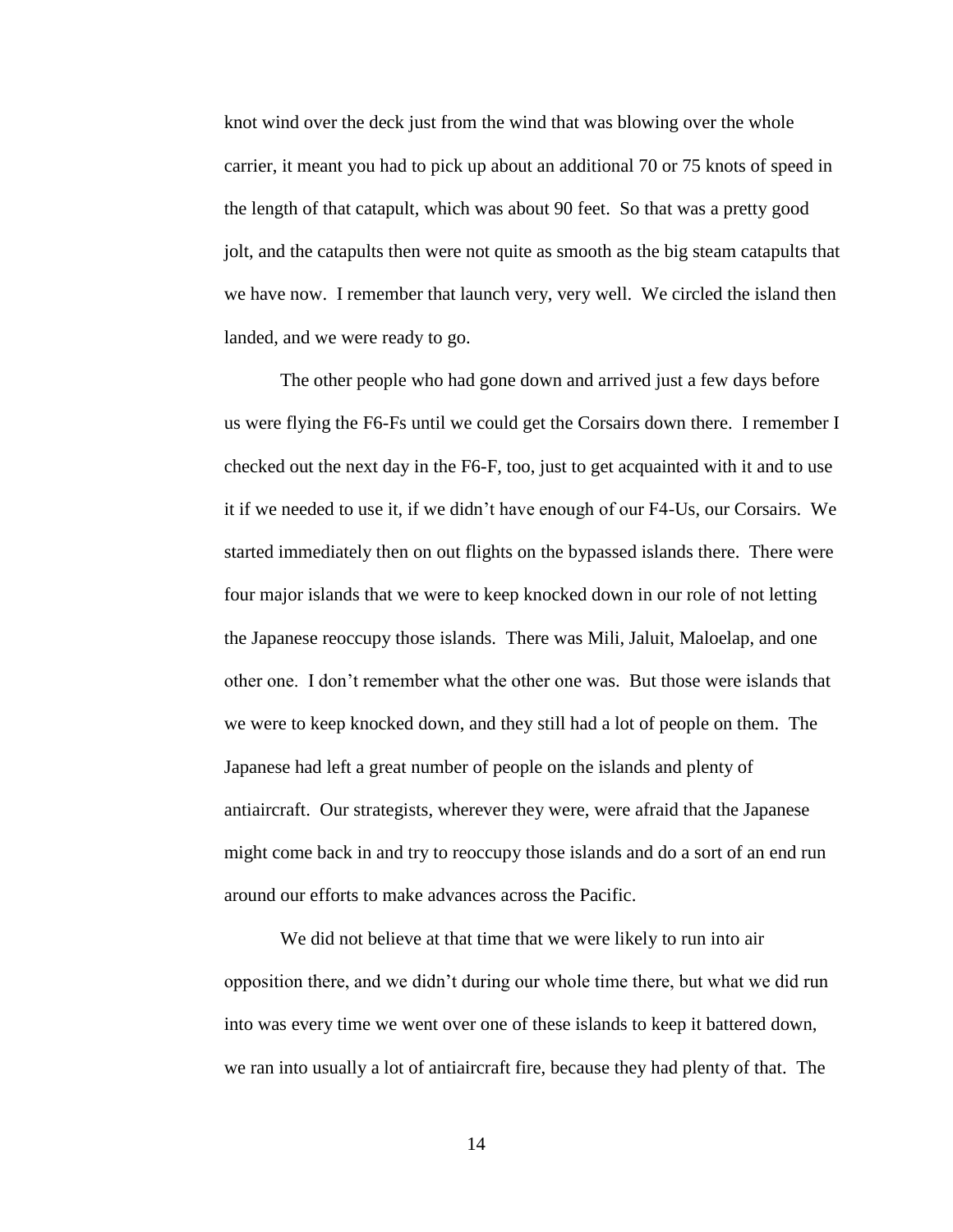first mission we ever flew, as a matter of fact, was when we were to go up and hit the small island Taroa, not Tarawa, the one that was famous earlier on for the battle where the Marines came ashore at Tarawa, but this was Taroa and was one of the islands at Maloelap.

On our very first time, of course, being in combat, everyone was all keyed up and wanting to do the best job possible. Our assignment on that first mission, which was about a little over 100 miles away from our home island of Majuro, was to come in strafing. The dive bombers, the SBDs, dive bombers, were to follow us in and do the main bomb-dropping that particular day. We were to come in, and because the antiaircraft was likely to be so heavy, we were to come in strafing ahead of them to keep the antiaircraft fire down while they made their attack, and that's what we did.

I can remember looking back and seeing Monty Goodman, who was my wing man, the fellow that I had flown with all during training at El Centre and at Midway, and we operated just as a team. Our two-plane section, we really had gotten it down to a high level of cooperation. He was an excellent wing man, and so we had flown together a great deal, and he was one of my closest friends.

[Begin Tape 1, Side B]

SEN. GLENN: We made our approach to the island of Taroa, which is part of the Maloelap bigger atoll, and our mission was to strafe ahead of the dive bombers to keep the antiaircraft down. I remember I made some notes later on about the flight, and I remembered looking back, and Monty Goodman was on my wing and was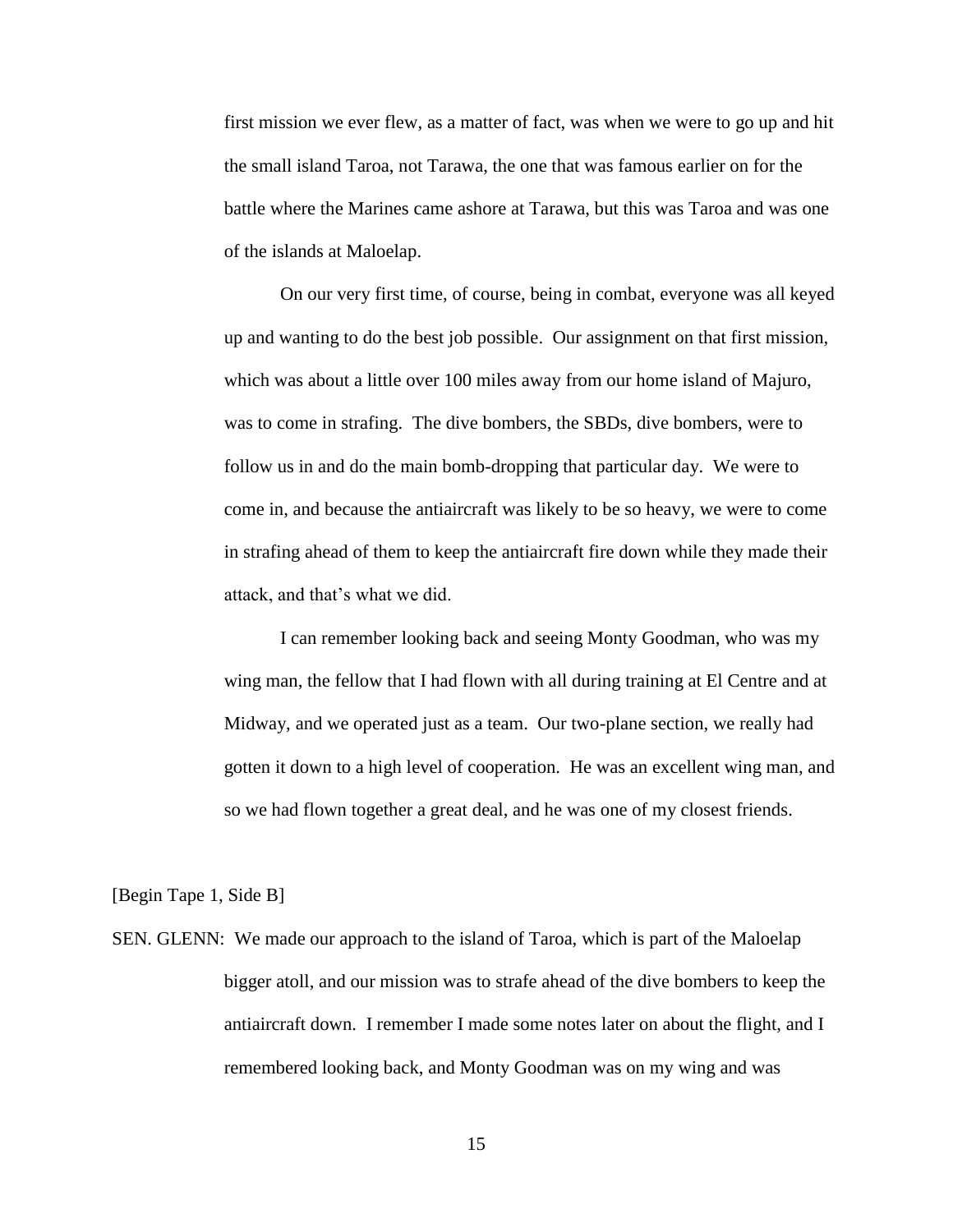dropping back a little bit just as we started the attack, which is just want he should do, and then went in. I was then concentrating on my run all the way down and made my run strafing across the island and particularly aiming at spots where we had been briefed where there were antiaircraft positions so we could keep the fire down to a minimum for the dive bombers coming in behind us. That was the last time I saw Monty, because as we came out of the island and headed out on the east side of the island toward the rendezvous point, everyone had to climb up through a little cloud layer and rendezvous on top. We rendezvoused, and the only one missing was Monty.

We stayed in the area. Pete Haines was our squadron commander, and I and two other pilots stayed in the area and went back to look to see what had happened. There had been one report from one of the dive-bomber pilots that he'd seen a splash off the island, or had seen some water disturbance off the island, and he had reported that. Tom Miller, who was coming in behind our particular division, said he saw a plane which he presumed was Monty, with something streaming out of the left wing, but no one actually saw the impact.

There was an oil slick that we found that was about a mile and a half of so off of the island, and we searched and searched up and down there at low altitude, including having what was called a Dumbo plane, which was a seaplane that could land at sea, the old PBY Catalina flying boat that could land at sea and pick someone up if they had to. They flew back and forth across the area, and we stayed in that area searching for probably a couple hours before we flew back to Majuro.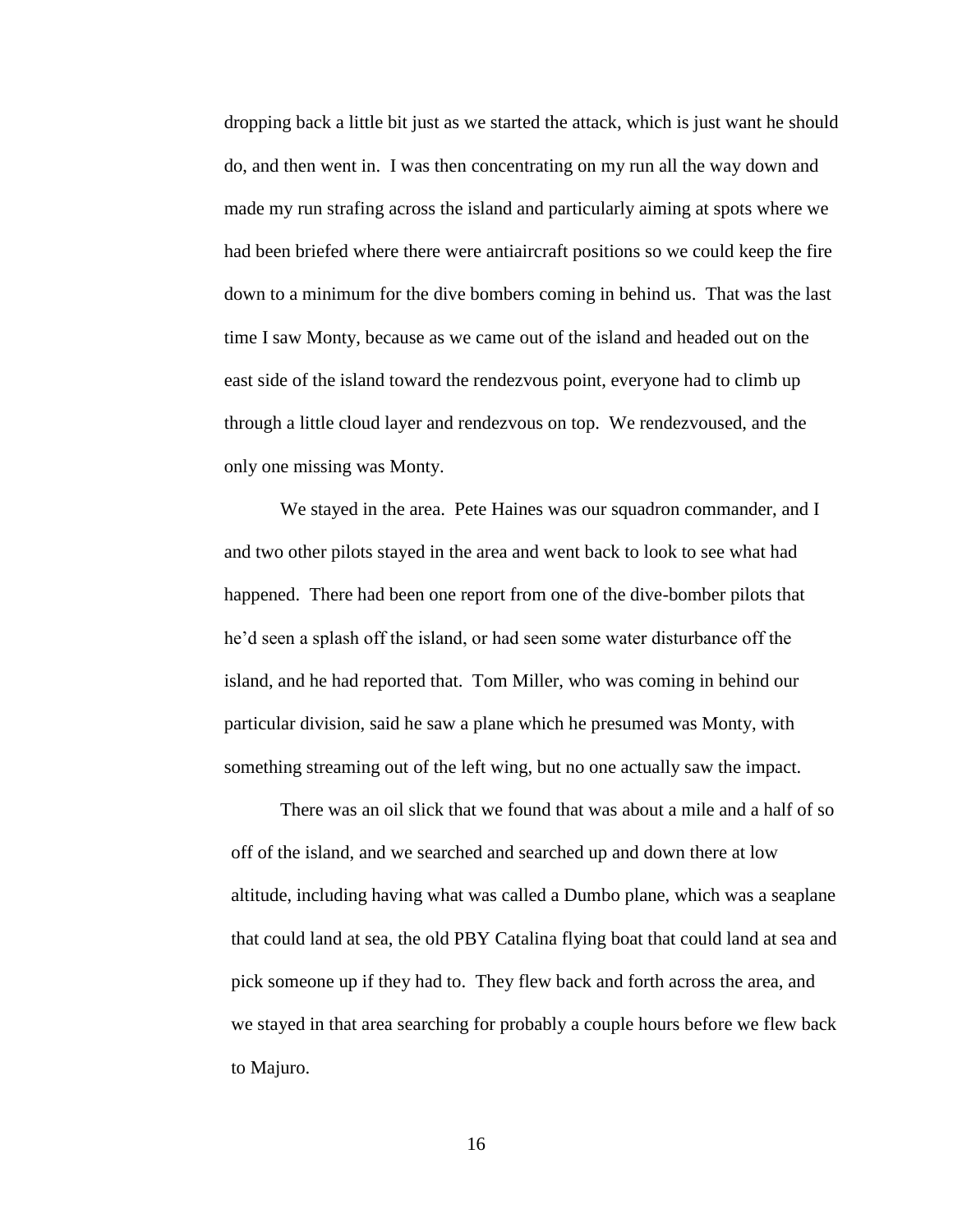That was quite an introduction, to have that happen on the very first combat flight that I had ever flown. Monty was a very good friend, one of my very closest friends. We had not only flown together, but had gone overseas together as bunkmates on the ship and had been in the same group when transferred out to Midway and back and had run around Hawaii together. Even aboard ship, on the way down to the Marshalls, Monty had strained an ankle playing volleyball, I guess it was, and was having trouble walking around. He had a pair of crutches, but quite often when we'd have to go the length of a hangar deck or something like that, he'd pile on my back and I'd carry him and off we'd go. So it was that kind of a relationship, and that was a real loss when he went in.

So I remember coming back from that flight and coming into the ready room area with everyone there back ahead of us, because the four of us that had stayed up looking for him were the last ones to return from that particular mission, and how tough it was to go back in the area behind the ready room where we stored our parachutes. Each one of us had our individual parachute bin. I was a division leader by that time, leader of four planes, and we had our parachutes together. I still remember to this day how tough it was to go back and put my parachute away and to see the bin next to mine with Monty's chute still empty and with his name on it. So, anyway, that was quite an introduction to combat and made war making very, very personal and made you want to do the best job you possibly could do into the future.

We flew almost daily missions. There were occasions when we flew two missions in a day, but it was rare that the same pilots would fly more than one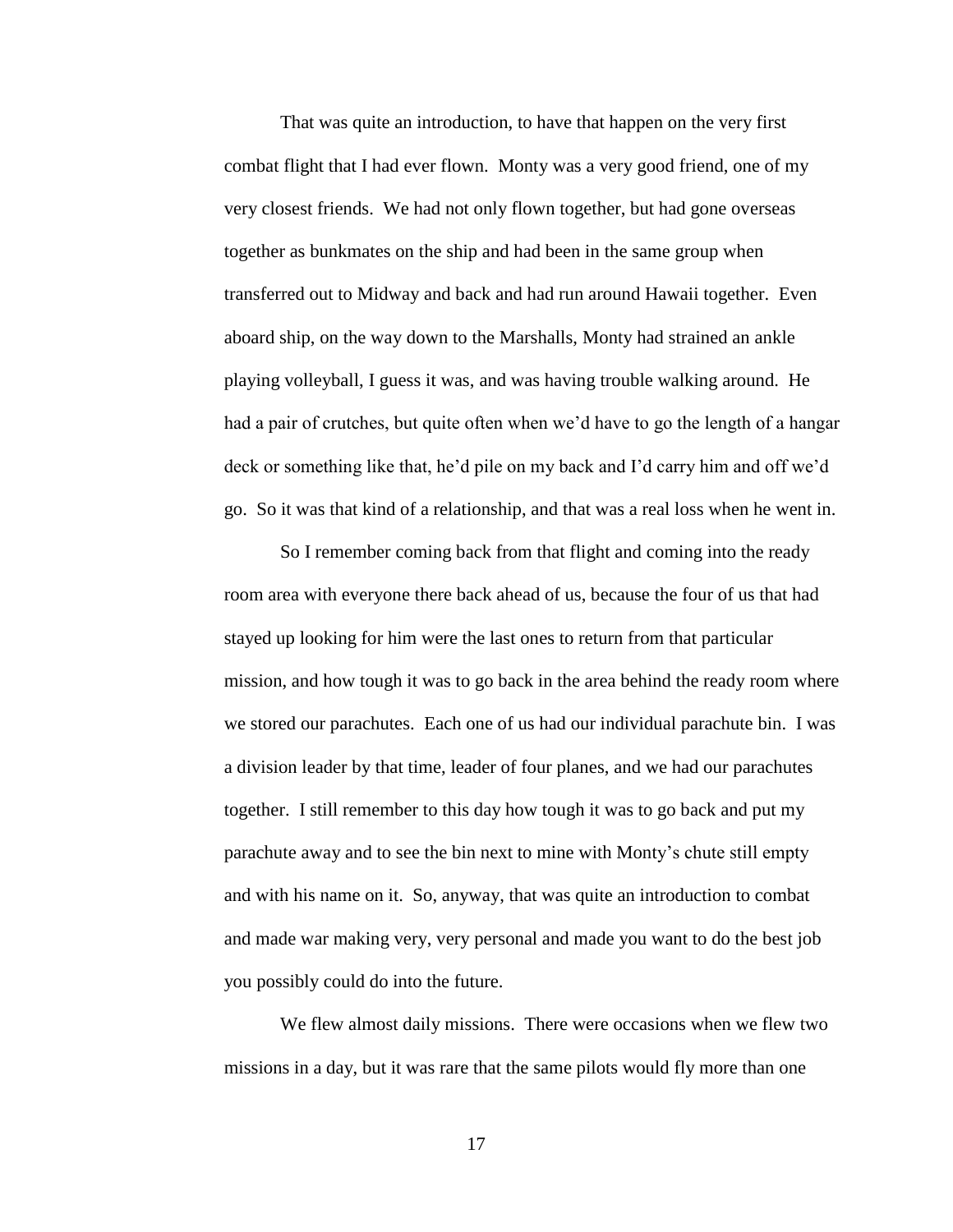mission a day. We were working on the bypassed islands all the time, and most of our flights were attack flights, where we were dropping bombs. Sometimes we would do strafing ahead of the other planes doing dive bombing, since we could come in low and fast and strafe across an island and try and keep antiaircraft down for those coming in behind during bombing runs.

Some got hit a number of times. I was hit, I think it was five times. Three of the times I was hit were single or multiple bullet holes, just small holes. One time, however, I was hit in the leading edge of the left wing with something that probably was the Japanese equivalent of our twenty-millimeter because it blew a hole in the leading edge of the left wing that was about the size of my head. It did not get into the main structure of the wing, however, and the plane flew okay coming back, although I remember I landed a little bit fast to make sure I had good control.

Another one was a little bigger hole than just a single hole, but it was not an explosive shell. It was one that maybe was supposed to be an explosive shell but didn't go off, and it made a hole about two or three inches across. But the one that did the damage in the leading edge of the wing was an explosive shell of some kind or other. If it had been closer in toward the cockpit out on that wing, it probably would have gotten into the wing tank, but it didn't. So once the plane was repaired, it flew as good as new.

WILLIAMS: And you continued to fly while your plane was being repaired?

SEN. GLENN: Oh, yes. Sure. No, you didn't always fly your own airplane. Sometimes airplanes would be out to have engine work done on them or a hundred-hour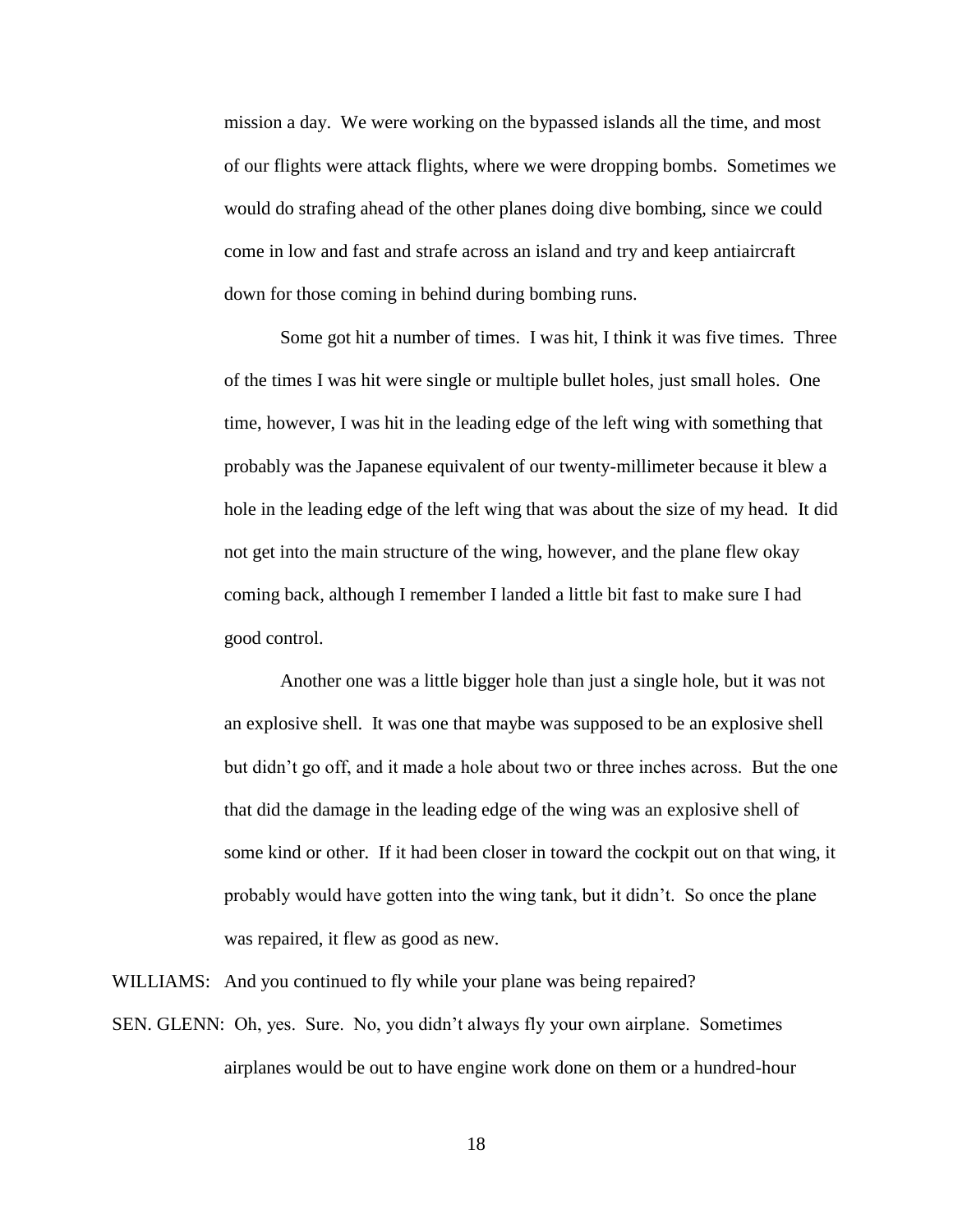check or something like that done on the airplane, and when that occurred, why, you flew another airplane in the squadron, and other people flew my airplane. If I'd been on a mission in the morning in my airplane, which I remember was Number 162, and if I had flown my airplane and there was another flight going out in the afternoon, why, obviously someone would fly my airplane.

You were assigned your own airplane for reasons of being able to make the best assessment of what that airplane needed. If you're flying the same airplane every day, day in and day out, every airplane has its own little idiosyncrasies, and even though they may look the same, they're not the same. You can move from one Corsair to another and they'd fly slightly differently. We had pilots assigned to the airplanes so that they could work with the crew chiefs and make sure that that particular airplane was right up to snuff all the time, but that didn't mean that you only flew that airplane. You had other planes you might be assigned to fly also.

- WILLIAMS: Describe a strafing run and how that's different from the bombing run. Just operationally, how does that work?
- SEN. GLENN: We had six 50-caliber machine guns mounted three in each wing, and they fire, of course, straightforward, and in the cockpit you have a sight that shows you where the guns are bore-sighted to hit. Those guns are accurate out to about 1,000 feet to 1,200 feet, something like that and the fire pattern off of those guns is set to cross out there at a certain point, a convergence of fire out there, so that is your most effective spot. If you have six 50-caliber machine guns firing through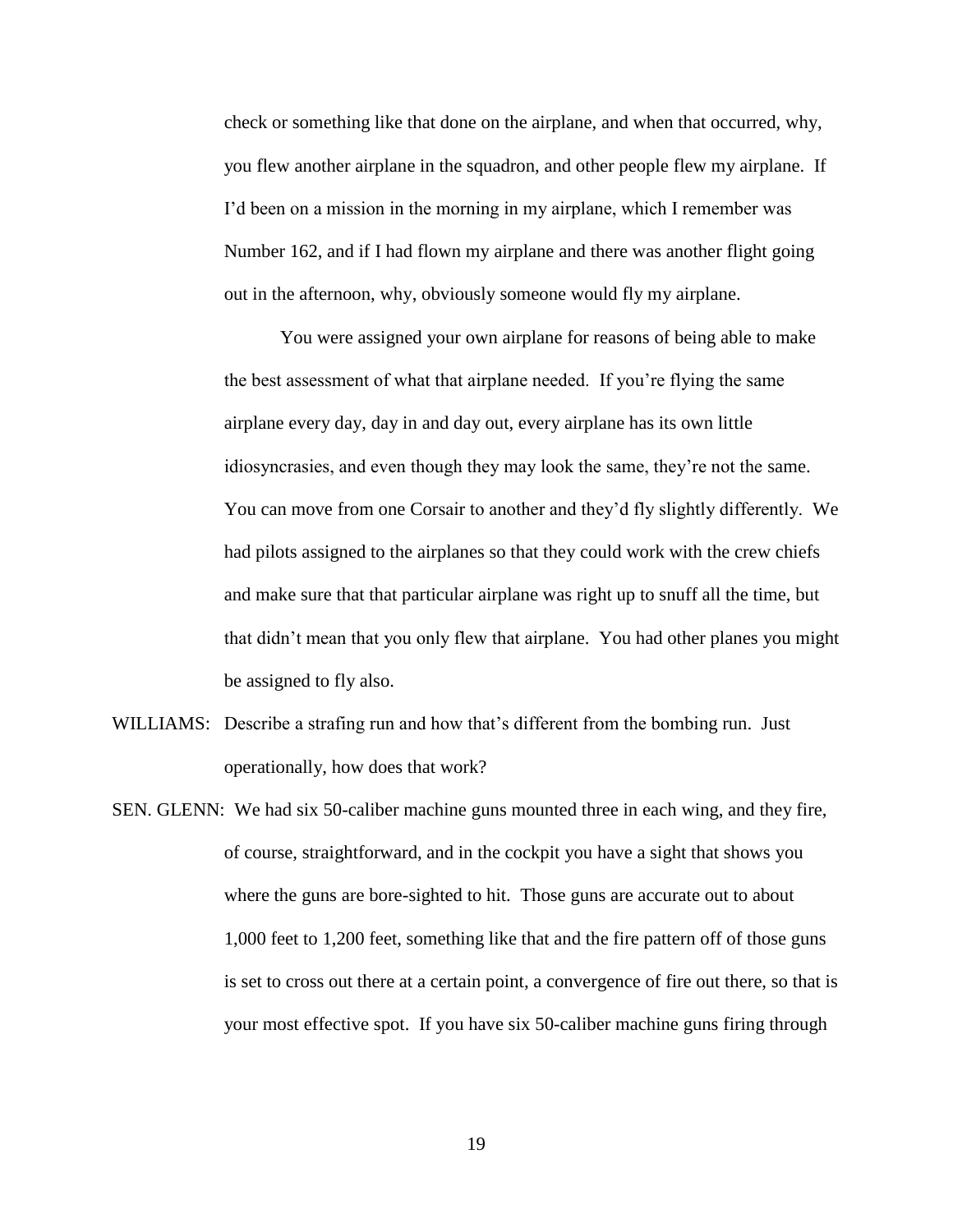a certain spot, obviously it's going to have a pretty major effect on that spot if it's another airplane or whatever.

For strafing, we would come down, and obviously if you're just trying to get as many shells as you possibly can lobbed into an area to make the enemy keep their heads down, you will probably start firing out of range. In other words, you'll probably start firing at a couple thousand feet instead of waiting until you get in tight. If you had a point target that you really wanted to hit accurately and you had a spot on the ground—an actual antiaircraft position that you could see and you really wanted to hit it in particular—then you probably would wait and start firing when you got into about maybe 1,200 to 1,000 feet away from it and rake it on in until you had to pull out to keep from running into it.

Your ammunition load, you had one tracer that you could actually see going out, where there was burning out of the back of the shell and you actually can see where the shell is going. You'd have a tracer and probably maybe two straight ball rounds, just regular ammunition. You might have then a load where you had one or two armor-piercing shells in there. So you had a mix with about a one-in-five or one-in-three sometimes load of tracers so you could actually play it like a fire hose, you could see where they were going.

If you got carried away and fired bursts that were too long and overheated the gun barrels, they'd also start coming out and tumbling, so you could see that if you had tracers also, and that was something you had to watch out for because that meant you fire was not going to be very accurate at all.

WILLIAMS: What about altitude?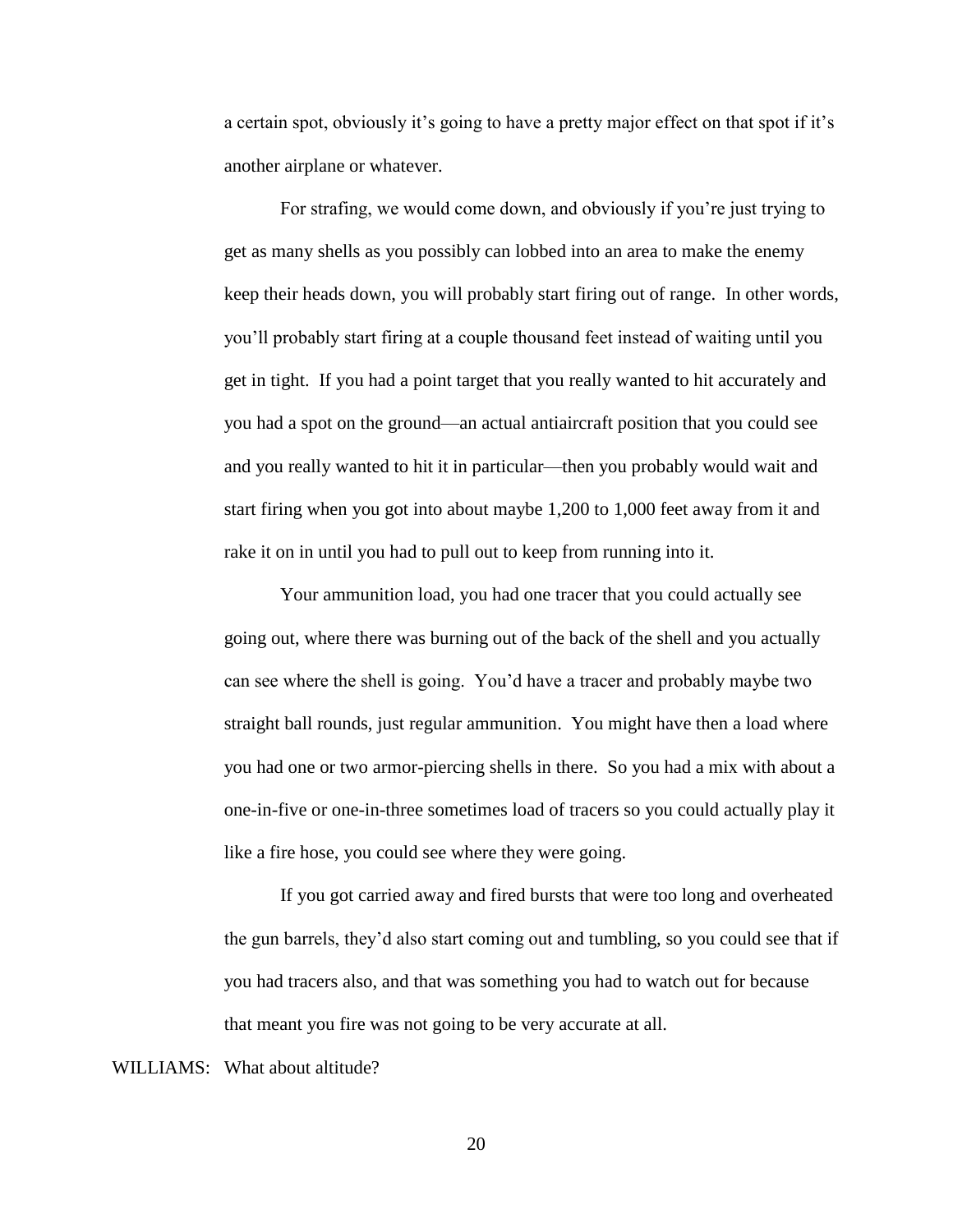SEN. GLENN: If we were doing strafing runs, we probably would be—you could do them two ways. You could come in down very low and right on the treetops and go across an island just picking up targets of opportunity as you went across and just hosing them, in effect, with a 50-caliber, or you came in steeper. You could come in firing machine guns. You could even do it having the wheels down, which acted as dive brakes and kept you slowed down coming down so you didn't over-speed. Usually, I think, on strafing runs we usually tried to be down to maybe something like 3,000-feet altitude just off the island so that you then came in in sort of a reduced power glide and strafed as you went across the island. You'd pull off then, and kept changing course and altitude and direction, jinxing you call it, just, in effect, horsing around on the stick to keep the airplane going in different directions so they can't get a bead on you when you're pulling out of the run also.

WILLIAMS: And you would do this in a formation with other planes?

SEN. GLENN: Well, usually you were coming across, not watching some other airplane in formation. When you were actually in the lower part of your run, you'd be coming across more in a string of airplanes than you would trying to fly wing on somebody else. You left space between airplanes, or sometimes if you knew there was antiaircraft on both sides of an island, you'd have part of the squadron assigned to make a run down one beach on one side of the island and the rest of the people on the other side, or you would have some planes come in at a certain angle, and you might have other planes then coming in from a little different direction as sort of a second wave.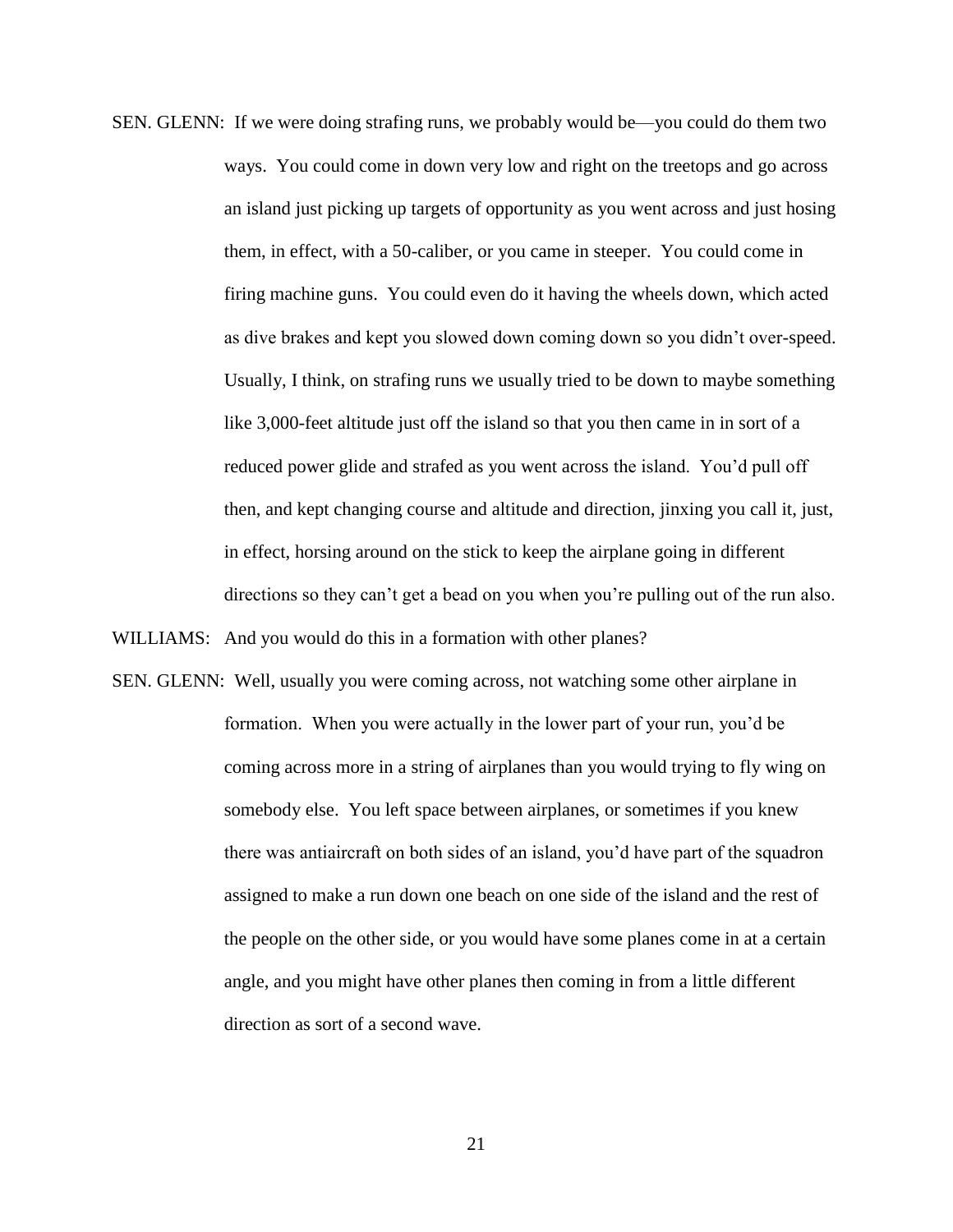There were all sorts of different ideas on attack, but in general, when you were down actually firing at an enemy position, you were not at the same time trying to fly wing on somebody or fly formation on another airplane. You had enough separation that you didn't do that.

- WILLIAMS: Were there opportunities to react to what was coming at you from the ground?
- SEN. GLENN: No. You can see tracers coming at you sometimes, too, and if you see that and someone is firing a little off to one side and you see the string of tracers coming toward you, start moving in toward you, actually you could pull up above that or dodge it a little bit, but that wasn't usually the case. Usually you were down low enough and you were going fast enough and you were concentrated enough on a target that you didn't usually react that much to a stream of tracers when it was coming at you or somebody else they were shooting at nearby.

WILLIAMS: And then the bombers would be behind you.

SEN. GLENN: They'd be behind us, yes. They'd probably be up on top coming down. The old SBD dive bomber, which is the one that was used during the Marshall run, some that we flew flak suppression for, the SBDs was a plane that could come in almost directly over target, directly overhead, and put their big dive brakes down. They had big splitter flaps on the trailing edge of the wing, and when they extended those flaps, they made a huge drag on the airplane. So the pilots could come almost directly over target and come down from straight above on a target, just hanging on the prop almost, and drop their bomb from straight above. They'd retract their dive flaps and make the pullout down low. They were a slow airplane, but they'd carry a pretty good load also.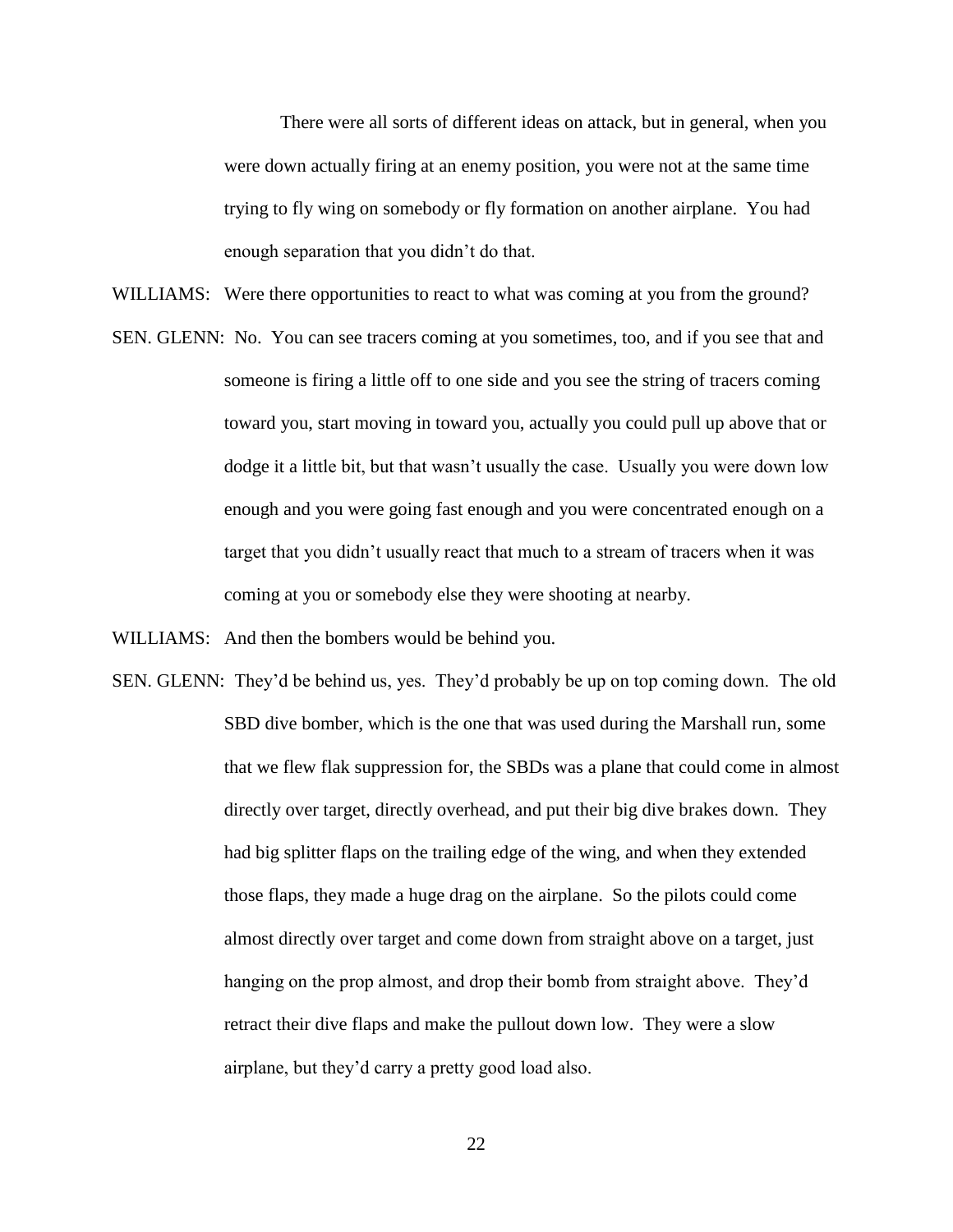When we were doing bombing on the Corsairs, we used heavy loads, ones that in the early days of the use of the Corsair, I think many people thought it would not have been possible. We were one of the first squadrons in the Pacific, I believe, to use a 3,000-pound bomb load as a standard load for that airplane. We'd have three 1,000-pound bombs on the airplane, and that was heavy for that airplane, but it also did a lot of damage, too. You lay down three 1,000-pound bombs together, and that really has a big impact.

The heaviest load I ever knew of being flown on a Corsair was when [Charles] Lindbergh came out, and he was doing demo flights with the Corsair, since he had worked for United Aircraft, and did some demo flights and flew with our squadron for a few missions. I think on one of his missions he carried two 2,000-pounders on a Corsair, and that's the biggest load, I think, that I ever heard of being carried on a Corsair. We used 3,000 pounds as sort of our standard attack load.

Now, if you wanted to, you could carry more bombs but lesser weight. In other words, you could carry five 100-pounders or two 50s, or you could mix it up. You could carry a 1,000-pounder and two 500s, but usually we carried three 1,000-pounders as a standard load. When you have eighteen or twenty airplanes come in with that kind of a load all hitting on one target, somebody's going to get it, just about.

WILLIAMS: How were the bombs attached to the plane?

SEN. GLENN: They were in bomb shackles underneath the airplane, a bomb rack. Centerline, you had three major bomb racks under there. You had one on each pylon on each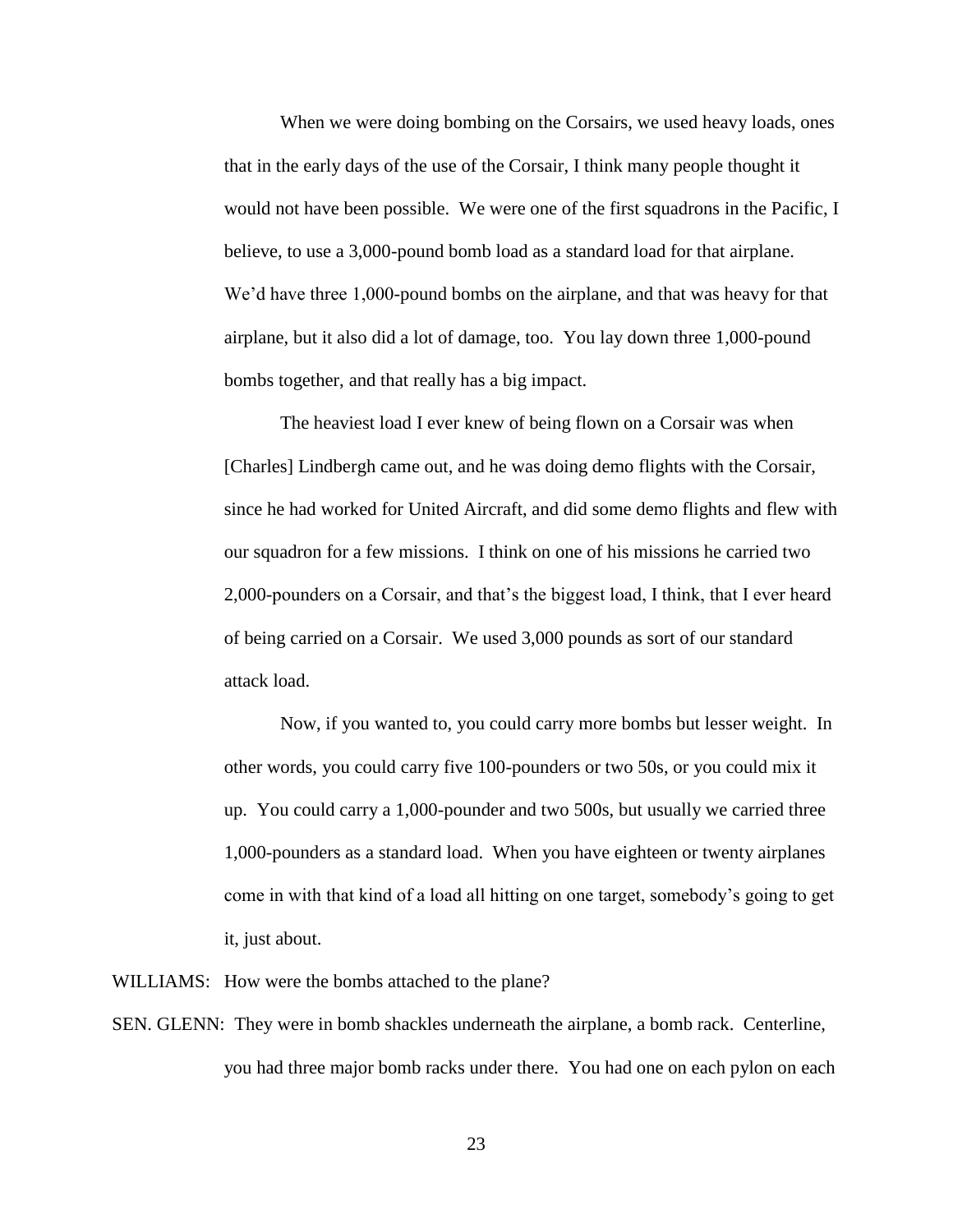side, and then you had a centerline rack that was directly on the centerline of the airplane. And when you came down, usually it released all three of them at once on a pullout when you were coming in. On bomb attacks, you could either make a glide bomb, in which you come in at an angle of maybe twenty, twenty-five degrees, something like that, or we'd come in steeper. We'd come in much more vertical and put the landing gear down to act as a dive break, and that way you keep your speed down so you can control the direction of flight better. You would then make your attack and pull the gear up then as you did your pullout.

We would occasionally use bombs that had armor-piercing long noses on them, long special hardened steel needle-nose points on them, which was good for penetrating blockhouses and fortified structures. Sometimes if you used those and hit a blockhouse of some kind or something used for storage, you would get what you called a secondary. You'd get the initial explosion of the bomb, and then you would get a secondary eruption because you had gotten into ammunition or bombs or pyrotechnics of some kind on the ground. That was particularly meaningful, because then you were getting into their supplies, and anybody that got a secondary, you always thought that was pretty good. So we used different loads of bombs. We had some rockets that we could use, but we were mainly in the bombing business out there, and, of course, we were always looking for other airplanes because they wanted to make sure that no Japanese aircraft could come back in to man those bypassed islands.

All of our flying was out over open ocean except when you're actually on target over another atoll. So you did a lot of navigation, and it was all dead-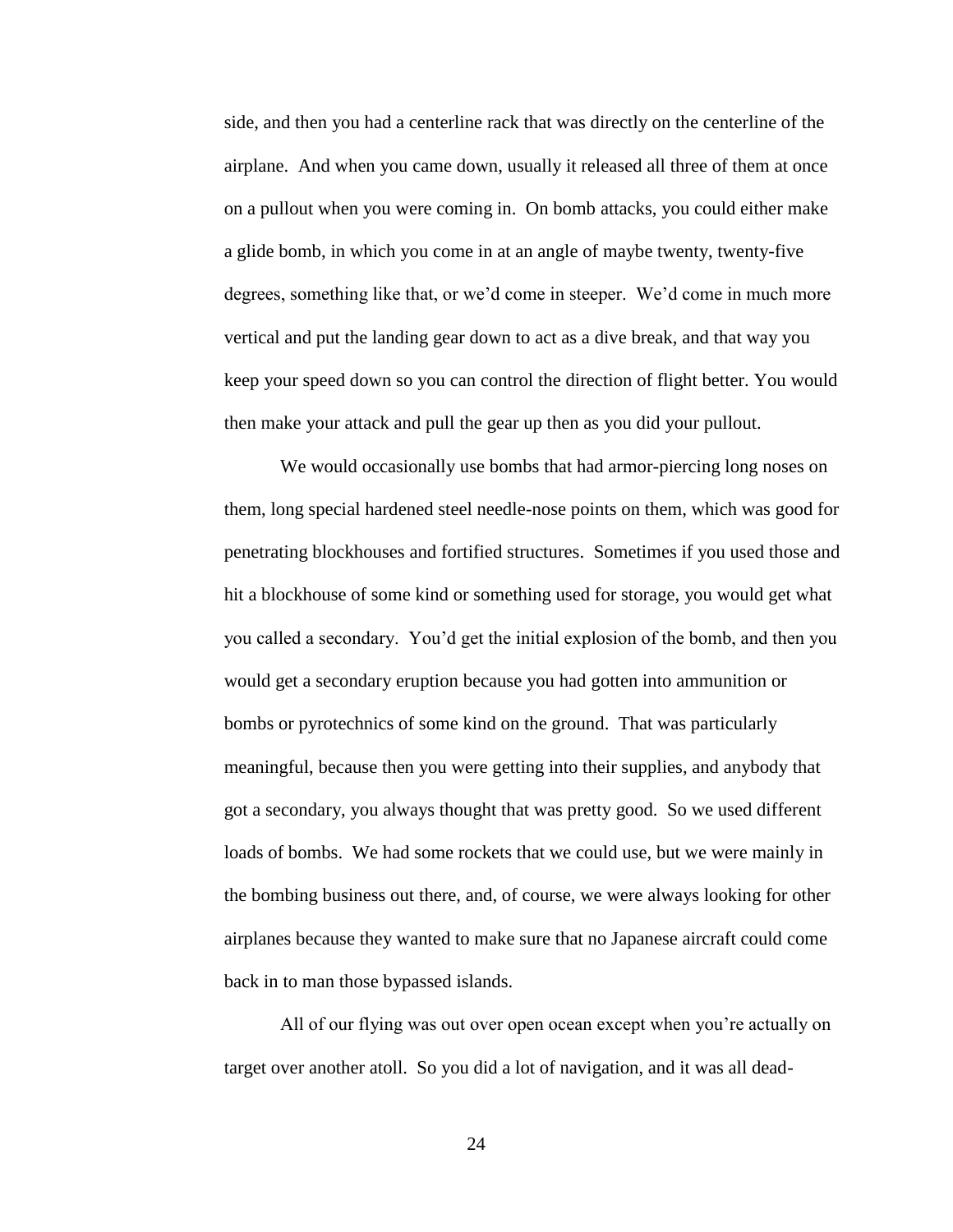reckoning navigation, or 90 percent of it was. You took a course, you figured out your course and your winds and the exact heading you would want to get there. Usually we didn't have too much real bad weather. We had low scattered clouds from time to time, but there was very little of the bad frontal weather like we think of in this country when you're flying from, say, here to Chicago or something like that.

Just some things that I recall as far as navigation goes. Sometimes when you could not see an atoll yet that you were going toward, you would see sort of a light greenish reflected tinge on the clouds above it just from the reflection of the particular colors off the island, and you got quite adept at picking out those color differences because that told you where the islands were.

But usually our missions there that we're going, say, 100 to 200 miles, something like that, nautical miles, were ones where our dead-reckoning navigation, as it's called, was plenty accurate. You were very careful about your navigation, but you knew exactly what you were doing, and we never had any problem with getting lost. There had been some incidents out in that part of the Pacific earlier in the war where people had been caught in some bad weather and had had to detour, and wound up having difficulty with their navigation, but the time that I was in the Marshalls, we were always very careful of that and never had any problem, and our CO, our commanding officer, Pete Haines, was a stickler on navigation and used to make us practice that quite a bit, and that paid off.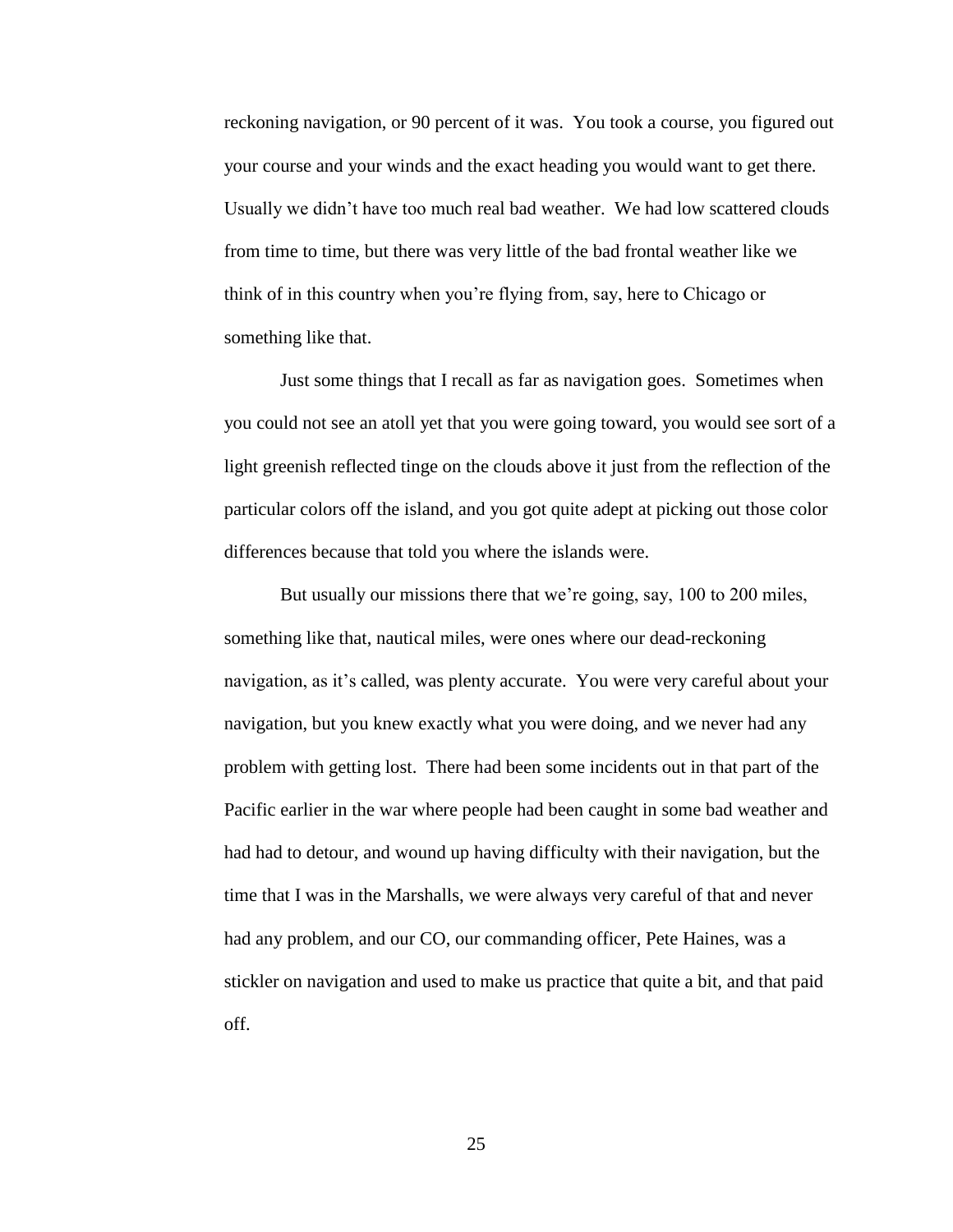WILLIAMS: You mentioned earlier that the strafing runs were to divert the enemy so that the bombing—is that right?

SEN. GLENN: Yes.

WILLIAMS: Explain that aspect of things.

SEN. GLENN: Well, if you have an attack coming in and the enemy is on the ground manning their antiaircraft, they would have small antiaircraft, they would have largecaliber antiaircraft, all kinds that could cover altitudes, probably everything from the surface up to probably 12 or 15,000 feet with the guns that they had available to them at that time, and you knew they were loaded for bear. They were down there ready to throw everything up.

> Well, if a dive bomber is coming in and all the antiaircraft on an island can concentrate on that one airplane, the chances of hitting it are pretty good, just by the volume that they would throw up. If, however, you can come in with a number of airplanes, one right after the other, very fast, or pour them in across target and across the whole island, you not only split the fire up, but if some of your planes are actually shooting 50-caliber machine guns coming in at those people that are doing the antiaircraft firing, why, it certainly distracts their attention because they have an interest in survival also. So they're not as concentrated in what they're doing, and you're splitting up their fire. So it means that any one of our planes coming in, if you have flak suppression, antiaircraftsuppression firing going on, it makes it safer for the bombers coming in behind. You also can split up fire by coming in from different directions. You split it up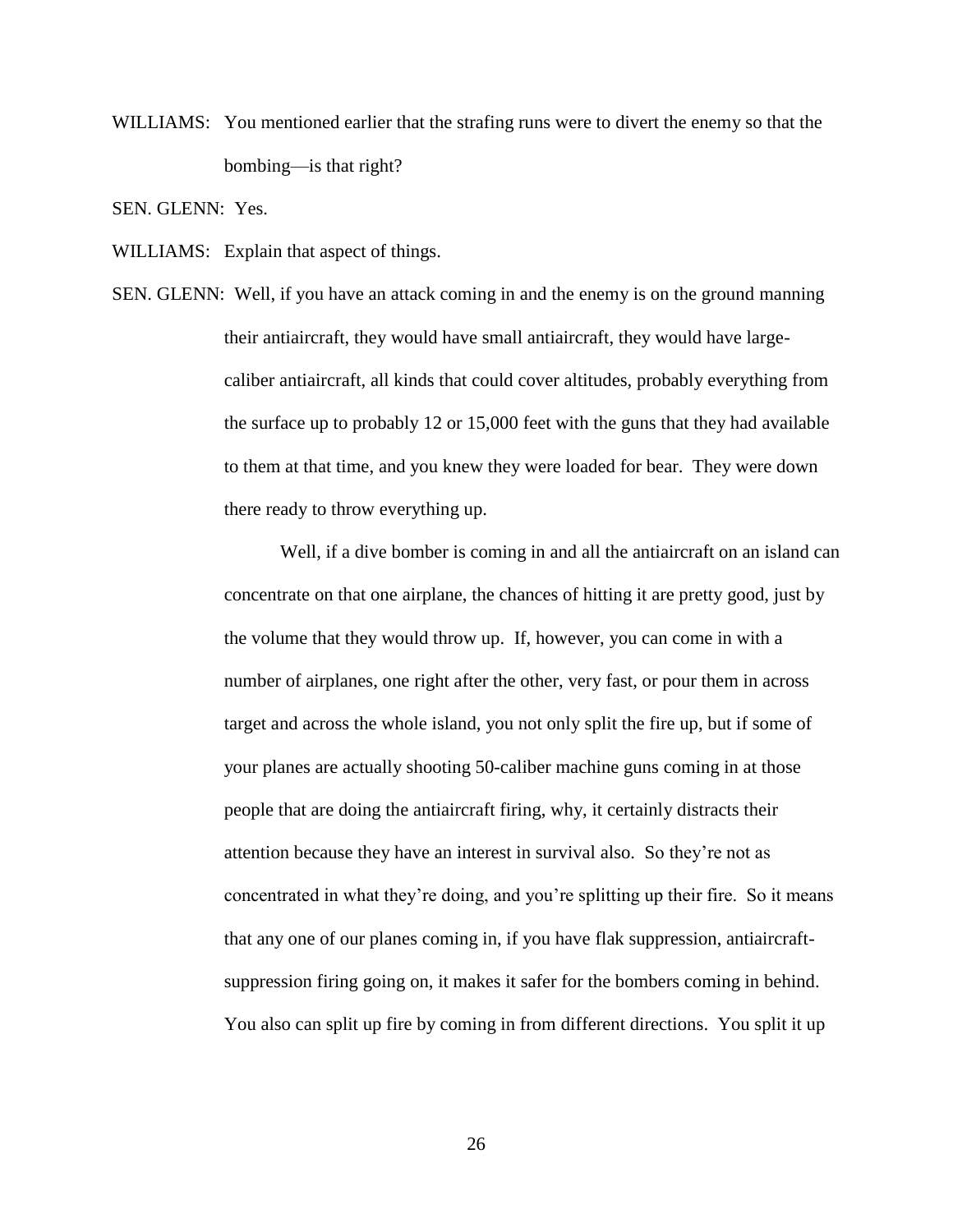that way, so everybody isn't pouring through over the island, going right down one track it's easy to concentrate on.

- WILLIAMS: So in a typical operation here, how many strafing planes would be involved and how many bombers, and how far apart would they be time-wise?
- SEN.GLENN: We had twenty-four planes in our squadron. Sometimes they'd all be in commission and we'd have a full twenty-four up, but usually there would be one or two or more planes down. So your average flight was probably somewhere, eighteen to twenty-two airplanes, something like that, and we would be assigned one mission. Or we had flights, as I recall, where we, within our own squadron, had some of our planes attack planes with bombs on them and other planes going in strafing ahead of them for flak suppression so that they could concentrate on their bombing without getting shot at as much.

But usually, if you're working with another squadron, let's say we were going to do flak suppression, we would have probably eighteen or twenty airplanes, and we would split up different parts of the island to concentrate on so as you came in we'd be shooting at different targets across the island. You might split up from left to right on who's going to take this half of the island, that half of the island, or if you knew where the antiaircraft positions were from previous missions or from pictures, you could concentrate your fire on where you knew the antiaircraft positions were to try and keep them disturbed as much as possible.

The bombers coming in behind them would probably be another eighteen or twenty airplanes, and they would be concentrated on bombing, not on firing their guns. So total planes in an attack could vary anywhere from a dozen to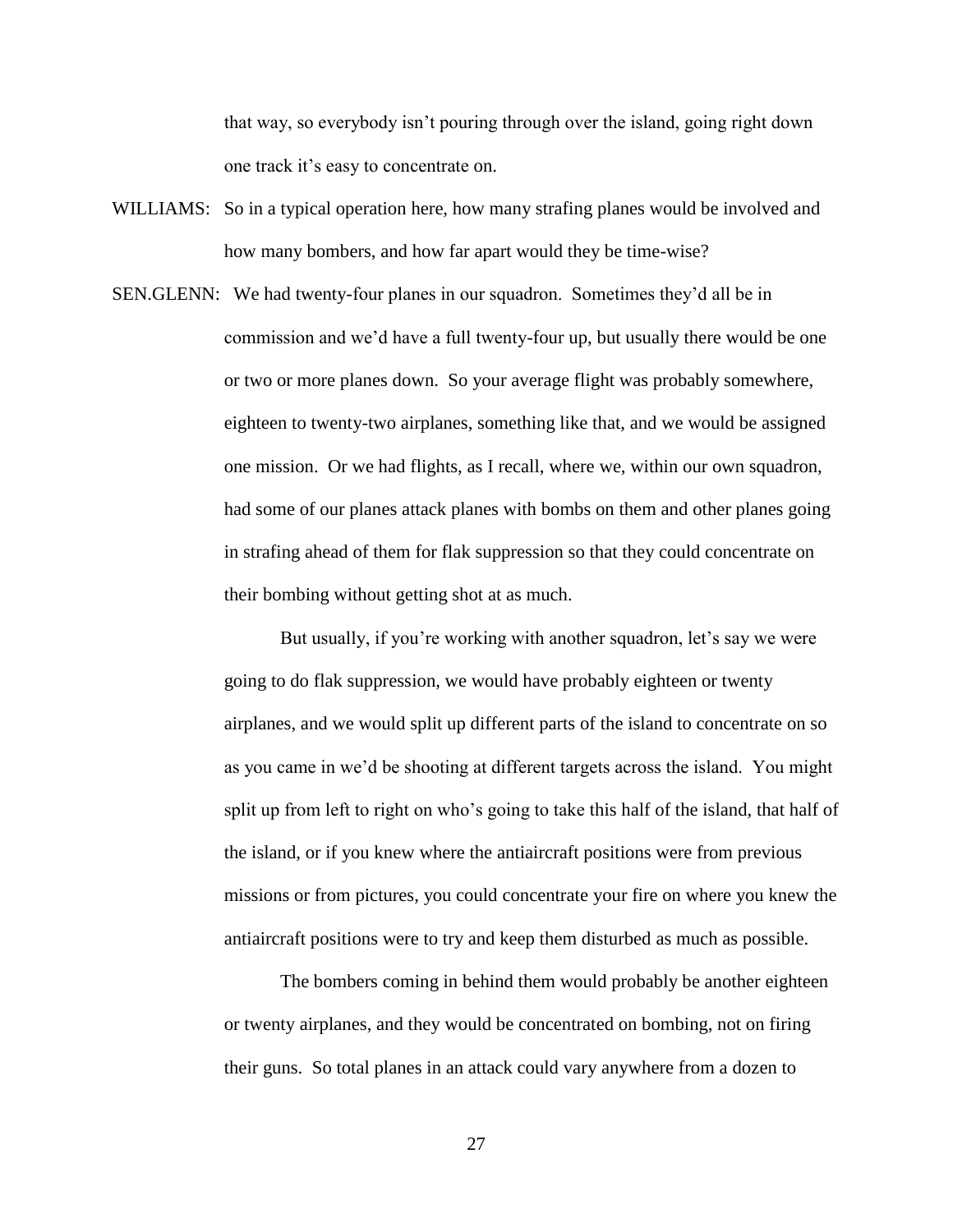forty. If you had a particular target you wanted to sneak in real fast and try and get, you might be hitting with only eight to ten airplanes where you depended on surprise, particularly if you were doing a low-level run, something like that. That was another kind of attack. I didn't mention that before.

If you had a target that had a side to it, a vertical surface to it, that you would hit better by coming in low and flying straight at it, why, you could make an attack like that, and you could have a bomb that was fused for a delay so that it didn't go off right under your airplane, and you could fly right at a target, and when you're just about to ram into it and have to pull up, you pickle a bomb off and drop it, hopefully so it hits the target, and pull up.

Another kind of attack. I think we made some of the first napalm attacks that were ever made in the Pacific. That was a brand-new technique where you loaded some fuel tanks, droppable fuel tanks. You loaded them with what in effect is jellied gasoline or jellied kerosene. You have the tank filled with kerosene, then you add this napalm jelly stuff to it, and then the fuse for it was the cap to the tank, and that was usually a white phosphorous grenade. White phosphorous, once the shell is broken and it's exposed to the air, ignites into flame.

These were really low-level attacks. They were very low-level attacks. You flew just right on the treetops, and you flew at whatever your target was going to be. If it was a personnel area or an area that had a lot of ammunition dumps or supplies, things like that, you could come in right on the treetops, and not going too fast so that you could more accurately drop these things. You flew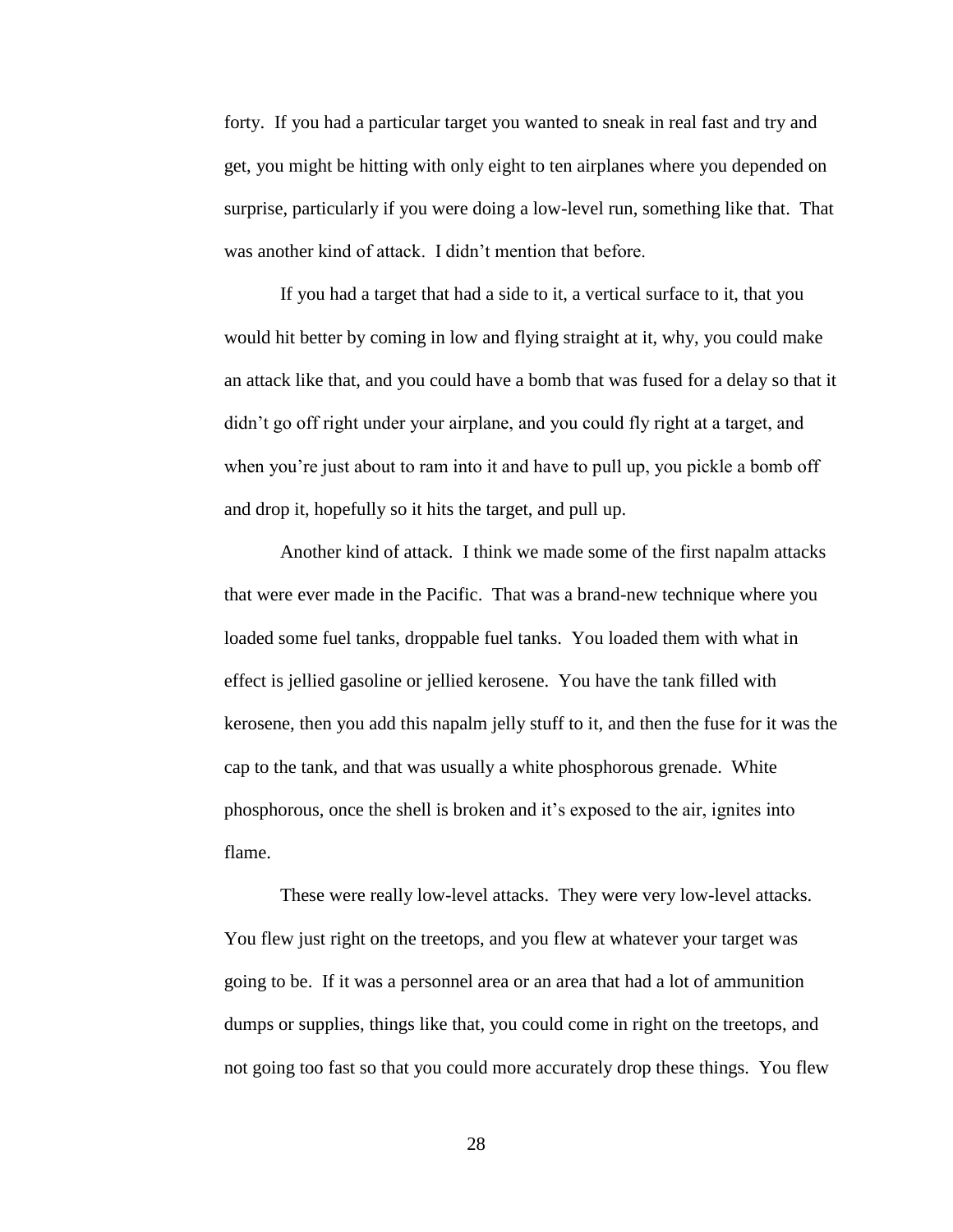at your target, you literally flew at it, and when you had to pull up to keep from hitting it, why, just before you started your pull-up, you would hit the button and drop all these napalm tanks. Well, they then would ignite into fire, and they just fried whatever was under them. If it was troops, they were just like they were in the middle of a furnace all at once, and the same thing would apply to equipment or things like that that were there on the ground also.

There was one mission in particular I remember that was a napalm mission where I led the mission. Pete Haines was gone someplace and he selected me to lead the mission, which I did. This was a little bit later on. We moved from Majuro, we were going to be moved to the main island of Kwajalein in the Marshall Islands. That was about some 250 or 300 mile north of Majuro. Until they got our places ready at Kwajalein, we flew to another island on the Kwajalein atoll called Roi-Namur [phonetic], and it's an area where, later on, the famous Task Force 58 formed out of some of that area at Kwajalein and so on. We based out of Roi-Namur and did some of the first napalm attacks.

WILLIAMS: Let me stop you right there. I have to change the tape.

[Begin Tape 2, Side A]

SEN. GLENN: One of the first times we used napalm on a large scale, other than just dropping a few to try them out and see how they worked, was a place called Jabortown on the island of Jaluit, and that was the first time we had really run a big major napalm strike. Another squadron, I think it was VMF-111, that was based in the area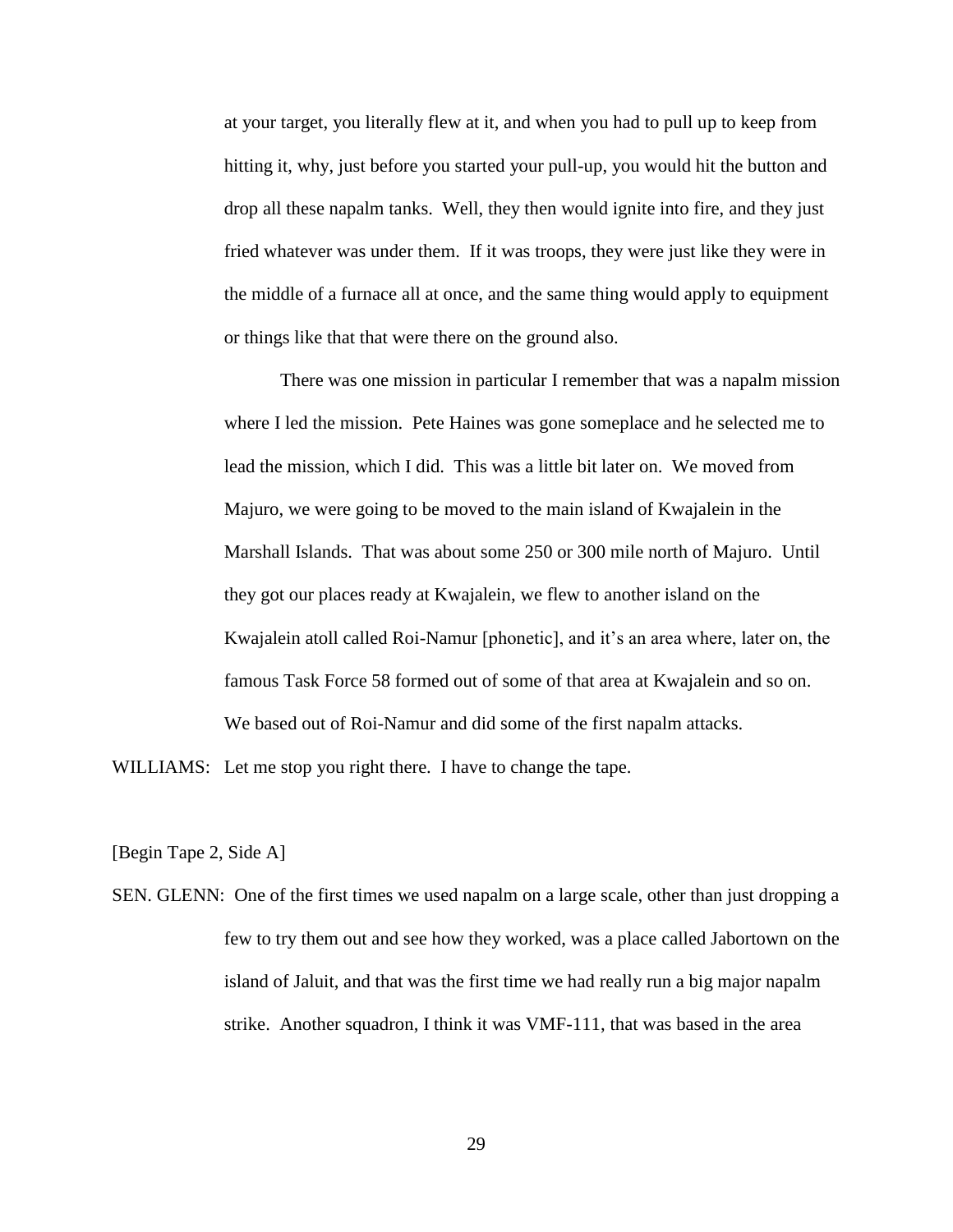there went in on flak-suppression strafing ahead of us, and we came in then with a full squadron all loaded with napalm to hit this little island.

I remember that Tom Miller and I were not flying in our regular positions up in the front of the attack, and came in on the tail end sort of as mop-up. When we came in, there were only two spots on the island that did not have fire and smoke coming up from them, and he took one and I took the other. When we looked back later on, there was no part of the island that did not have smoke and flame coming up from it.

Napalm is hideous stuff, but war is hideous stuff also, and it was a very, very effective weapon. It was considered hazardous enough to carry napalm that the orders at the time were that if for some reason a tank hung up and would not release from the bomb rack, orders were to bail out of the airplane. It was considered that serious, because they didn't want anyone landing and letting the plane get out of control and go off into what were usually airplane parking areas along the sides of the runway, and maybe destroy a number of airplanes. They were also afraid that if a bomb rack had hung up for some reason but when you landed there was enough of a jar there that it broke loose, you could wind up with a napalm going off underneath your own plane. So the orders were to bail out.

I don't recall that anyone out of our squadron ever had to do that, but there were several instances in other squadrons where they had to do that. There was one flight in particular where there apparently had been some maladjustment of bomb racks in one of the squadrons. As I recall, they lost three airplanes to that. They had three pilots that went out over the middle of the lagoon and bailed out,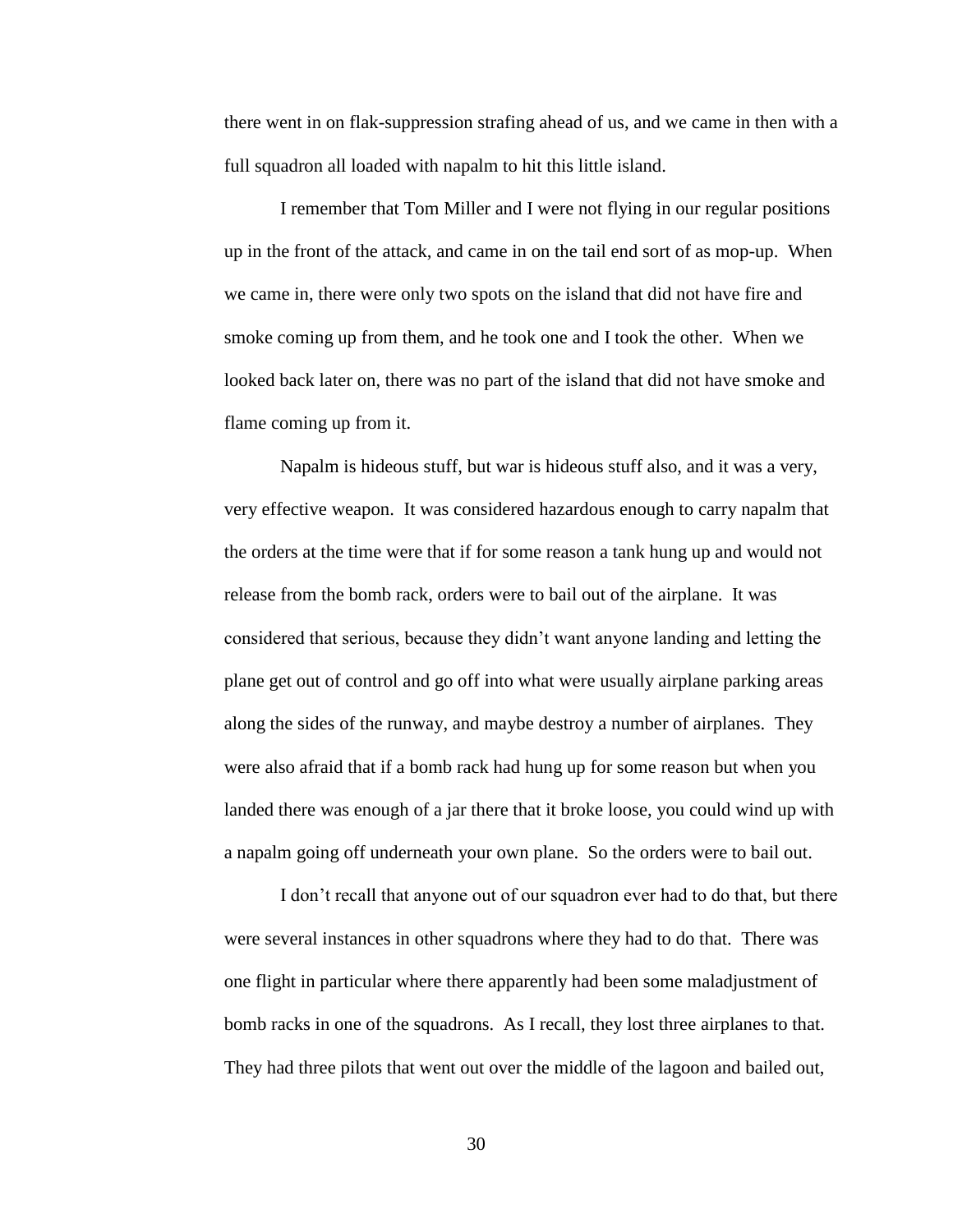and that's a pretty expensive error when you have to give up an airplane because of an error on the bomb rack.

To watch napalm, which I did not only there, starting out, but later on, we did a lot of napalm work in front of the troops in Korea when I was flying jets later. But these days of World War II were where we started napalming, and it's hideous, but it's very, very effective. I'll certainly never forget those first days when we started doing napalming.

Also out of Roi-Namur, while we were up there, usually Pete Haines, our CO, he led the flight or the executive officer led the flight on all these missions, but there was one time at Roi-Namur where Major Haines couldn't go because of some squadron business and major Reynolds, "Drifty" Reynolds, hadn't yet arrived from Majuro, and so Pete Haines chose me to lead the strike on the island of Jaluit, and so I was very proud of that, to be selected to do that. So I led the squadron at Jaluit, made our bombing run on some gun positions, returned to Roi, and I think that was about 500 nautical miles round trip. It was a fairly long mission.

That was also the first time several of us carried single 2,000-pound GP bombs instead of the three 1,000 ones. A single 2,000-pounder is a sight to watch when it blows up, particularly in the humid air round some of those atolls. Shock rings go out from it, so it makes it very spectacular. The flight went off without a hitch. We had good results on it, and later on I was told by our group operations officer that they thought that we had done enough damage there that they were going to shift our targeting to some of the other islands. They thought that there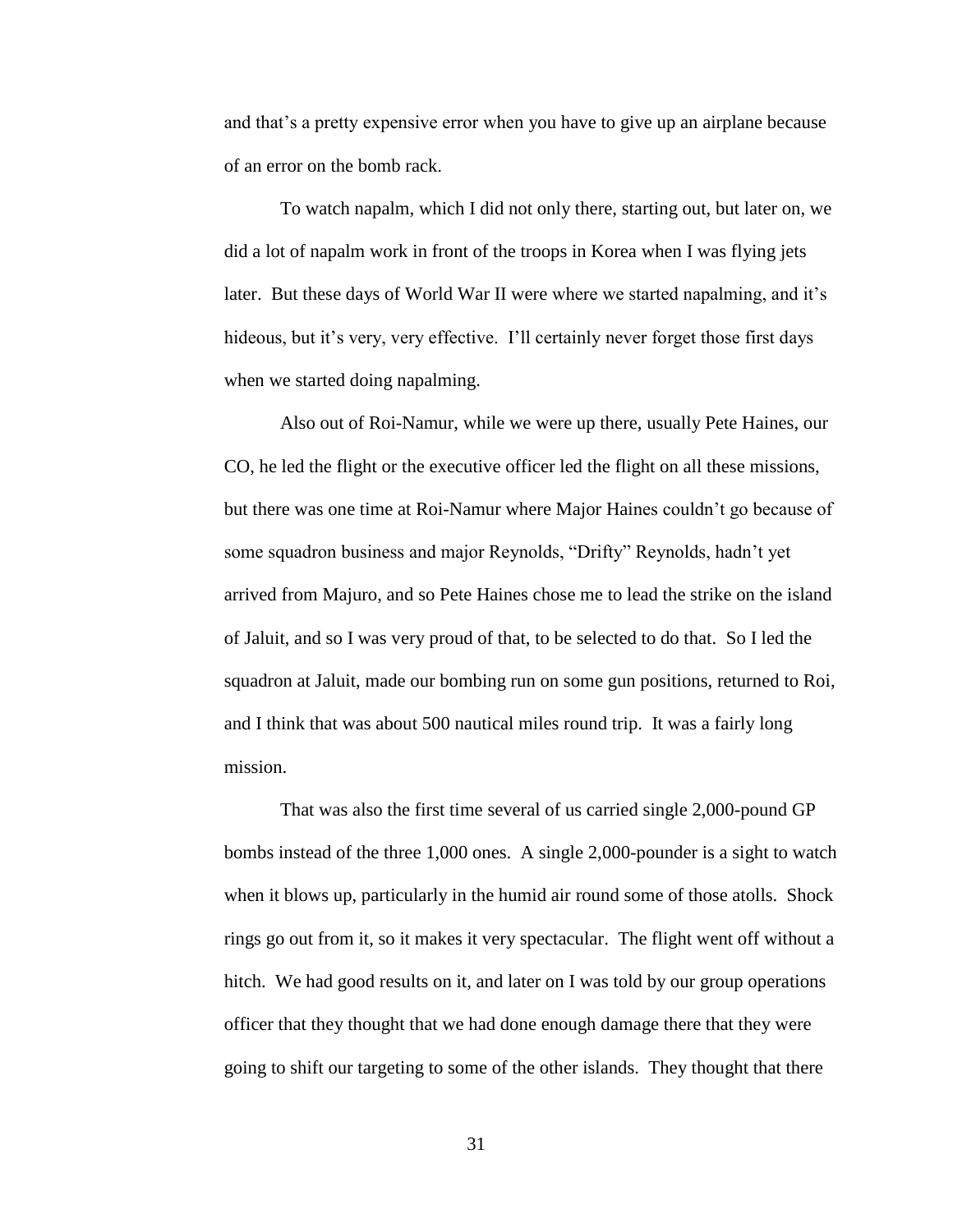wasn't much left on that particular island. So that made me feel very good that I'd been chosen to lead the squadron at that time and we brought everything off just like clockwork.

Following our stay at Roi-Namur, we moved down to Kwajalein, and we were based right along the edge of the water on the south side of the airstrip at Kwajalein, and flew our missions out of there. The runway on Kwajalein literally began in the ocean on one side of the island and ended in the ocean on the other side of the island, and our tented area we lived in was just on the south side of the strip. That island didn't have as many palm trees or foliage on the island as some of the other islands, as Majuro had, for instance, because when Kwajalein was taken, it was completely devastated. It was just stripped clean by all the shellfire. So it was literally nothing but an atoll with none of the usual palm trees, or if there were palm trees, they were stubs sticking up that had been damaged and only very few palm trees that were still alive on the island.

We lived in a tent there, not Quonset huts as we'd been living in at other places, and out tent was right on the edge of the water where at high tide the water would actually come up right under the edge of our tent. So we were very close to the water. Living there was much the same as it was on any other island. I remember that we had some coral heads just maybe seventy-five to a hundred yards out from our tent, and to do the laundry, which everyone did for themselves, of course, nobody did your laundry for you, we'd either have a 50-gallon drum and build a fire under it and boil the water with some salt water soap in it, which was semi-effective, or at other times we would take the laundry, take your shirts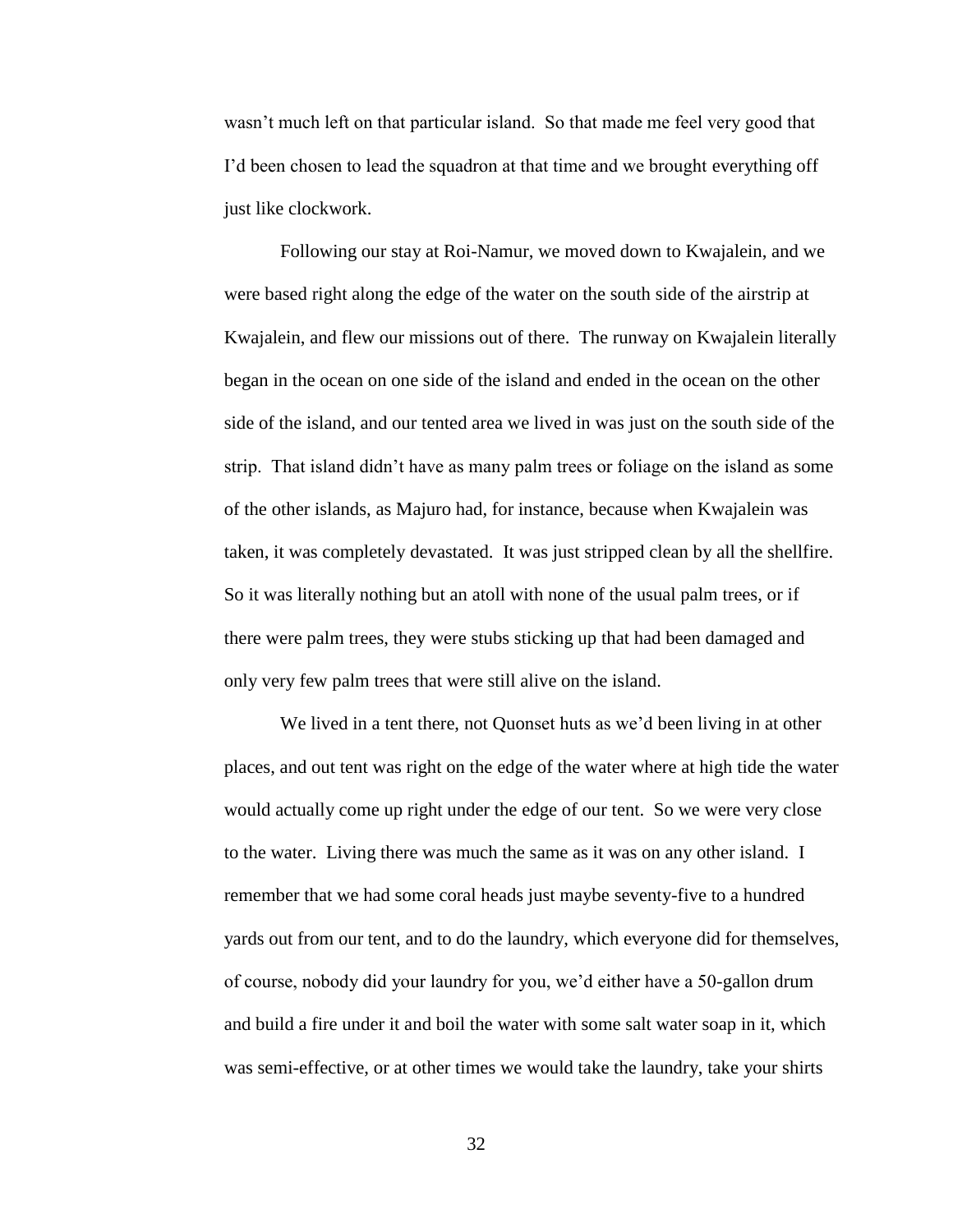and pants, and make a little bundle and tie a very tight rope around them and take them out and just tie it onto the coral head and let the ocean water wash back and forth across them for a day or so, and that would take everything out of them. We'd bring them back, hang them up, and every afternoon there was a rainstorm, about three or four o'clock, and hang them up, let the rain rinse them out, and that would take care of that. Or you could have rainwater. We usually had a drum of water that had come off the tent where we kept a little scupper to keep fresh water and dip them in that to wash them out. So that was the laundry system at the time, but it worked all very well.

We stayed there, then, until the end of our tour at Kwajalein and still were hitting the bypassed islands clear up to the time we left.

There was one thing I had left out a little earlier that I might repeat on also. I mentioned that one of our jobs was to keep any Japanese aircraft from coming back in and reoccupying those islands, and there was one morning one day at Majuro we received word that one of the reconnaissance airplanes had reported a possible sighting of enemy aircraft; namely, I think it was a seaplane that they talked about that was at one of the islands to the west of Majuro. I can't remember exactly which island it was. They wanted us to be out there at first light the next morning to make a run across the island and see whether we could see the airplane, and if we could, that or other airplanes that might have been flown in, and catch them on the ground if we could at first light next morning.

Pete Haines was going to lead the flight. I think John Griffith was usually his wing man. I flew the second section, and Tom Miller, I believe, was my wing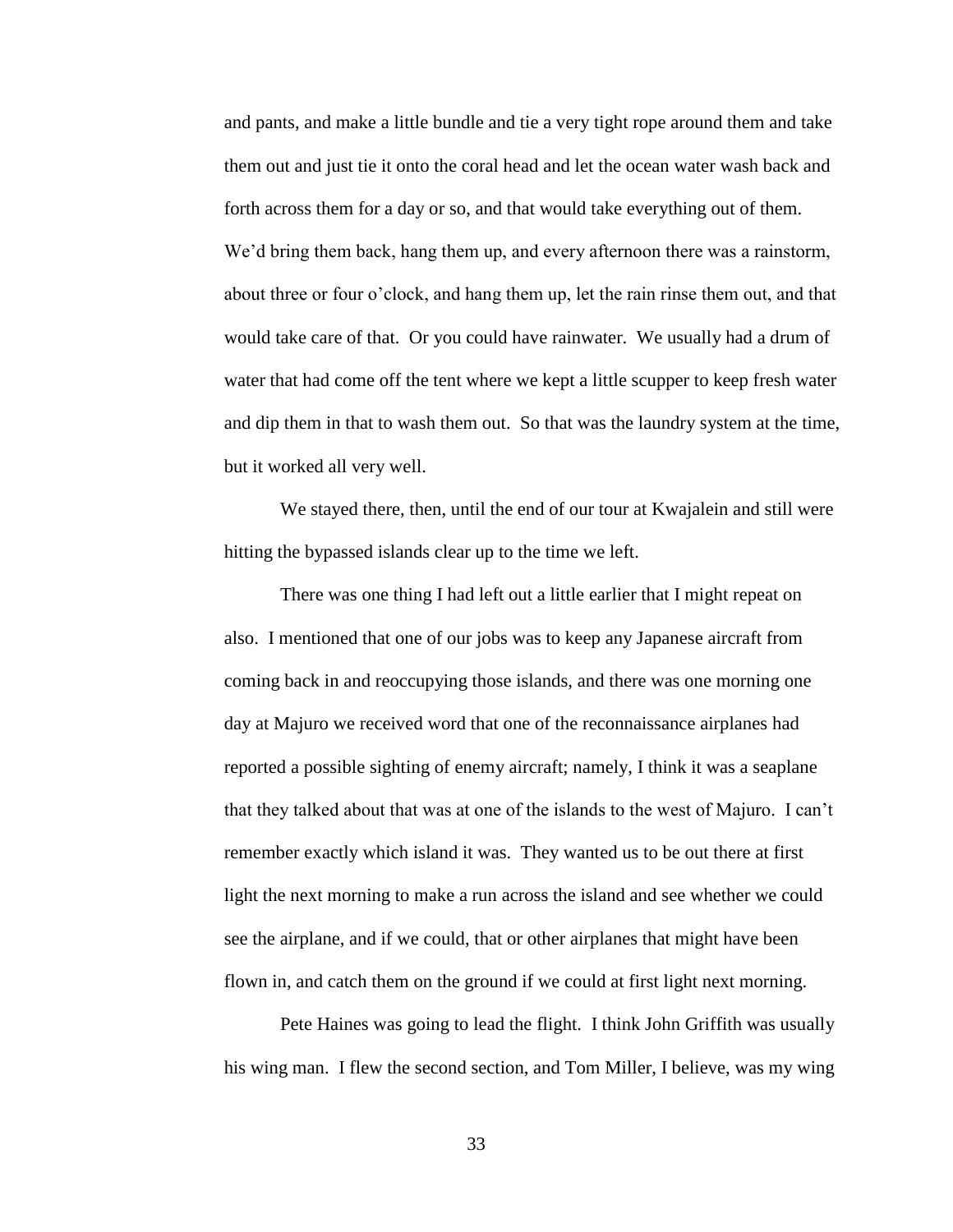man, and the four of us were to go make this sweep. We went out and were actually out there at very first light the next morning, had to let down through some clouds, and came out right on the island. All we ever saw really, were the same old aircraft wrecks that we had seen there before, but we made our sweep around the island and, that time, went clear around the—usually you came in on what was the main Japanese-occupied island of that particular atoll, and there were other little islands around where there were some natives and native huts, but usually the Japanese only occupied one major island there, whatever the biggest island was. We made our run across and did some strafing and just shooting at targets of opportunity, but never did find the airplane. We made a swing out then, went clear around the atoll, which was a little farther and back across the main island again and still didn't find anybody, but all we ever were able to do then was do some strafing of just targets of opportunity as you went over.

One other mission down there, too, that I should have mentioned earlier, that was a little bit different from the usual routine. While we were still at Majuro, they wanted us to go hit the island of Nauru. Nauru was 300 or 400 nautical miles, I don't know the distance, west of Tarawa, where the famous battle was, the battle for Tarawa, where the Marines took that island against such heavy odds and took heavy losses. That had been some time before, but we went down and used the island then to stage out of, to conduct a couple of days of strikes out at Nauru, which was an island owned by the British before the war, had huge phosphate deposits. The Japanese were apparently still mining this phosphate,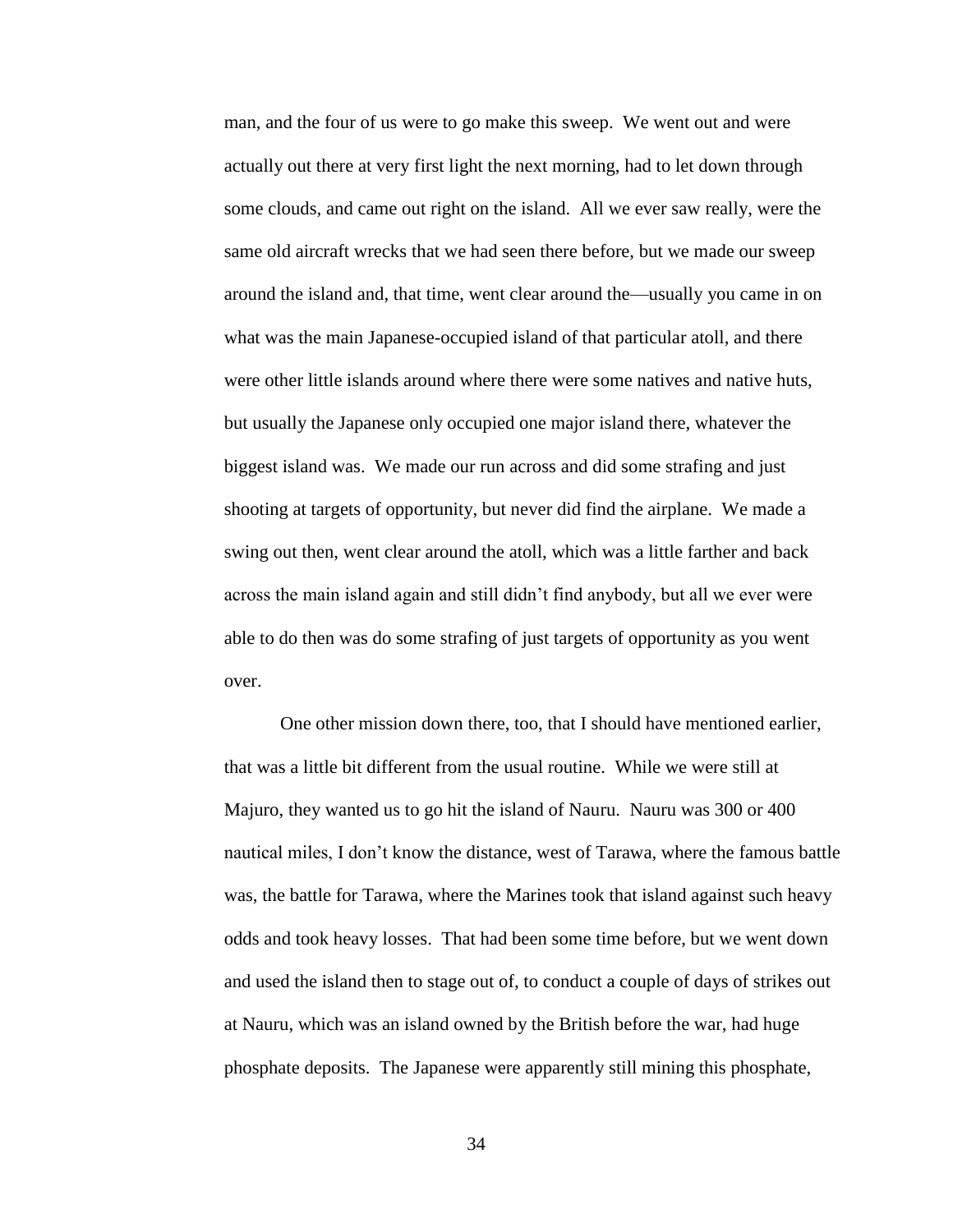and the reports were that they were somehow getting this off the island. Anyway, our job was to go out and knock out those plants on Nauru.

That was the longest open-ocean flight that we flew any time. I don't know, I think it was something like maybe 400 nautical miles out, which was a long, long flight for a Corsair. Because of navigation requirements, it had to be very, very accurate. There were no islands between Tarawa and Nauru. So you're talking about dead reckoning on about a 400-mile swing of open ocean, which was a little far. They sent a P-2V, a twin-engine Lockheed Lodestar-type aircraft along for a navigation lead, and then we flew a very rough formation on that airplane until we got out there close to the island. Then when we could see the island up ahead, then we broke off from him and set up our attack on that island.

I remember that attack in particular, because it was about as heavy antiaircraft fire as we ever saw in the time that I was in the Pacific. To make it worse, there was only one way you could approach. Because of the hills and the terrain and so on, there was only one angle that you could make your approach onto this particular target. And so we all had to, in effect, come down one after the other, down about the same course, and that meant that antiaircraft on the island could just concentrate on that approach pattern. I still remember looking back at that island and just seeing the approach pattern, the attack angle we had come down; it was just dotted clear up and down from low up to our starting altitude with black bursts of antiaircraft fire. We didn't lose anybody on that, which was rather surprising, but I think there were a few planes got shrapnel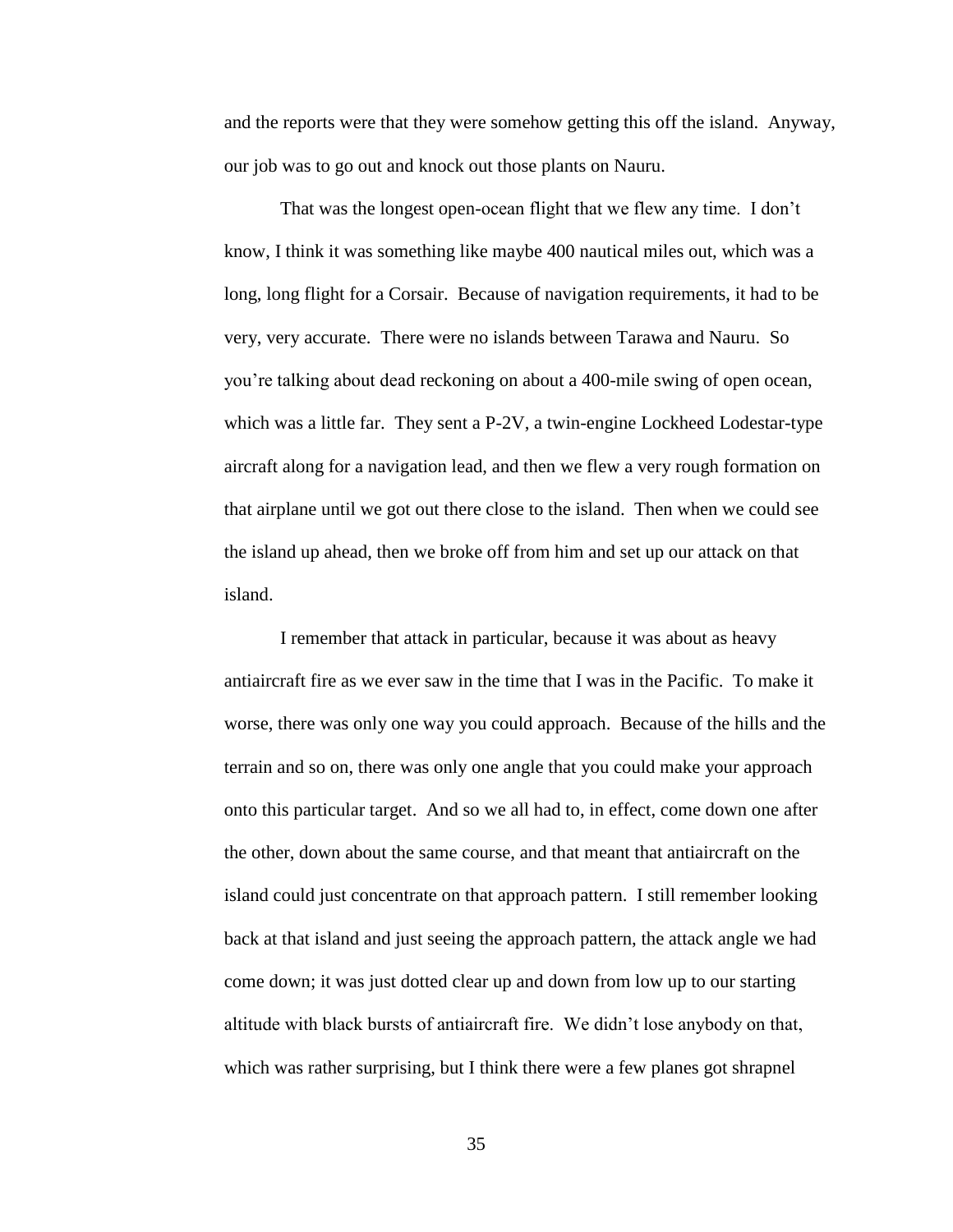holes, but nobody went down off that. They had provided for a Dumbo flight, a pick-up flight, a PBY Catalina rescue plane out not too far off the island so if anybody got hit we could try to get out. Either bail out or land in the ocean out there where you could be picked up, but nobody had to on that, and we rendezvoused with out P-2V guide plane and came back in.

Tarawa itself was an interesting place in that it had been a year or so or year and a half before when the big battle had been on there, or maybe even a little bit longer than that. There was still very little on the island that had not been completely devastated during that battle for Tarawa. When we were down there, we had to wait for good weather to make this attack on Nauru, so we spent several days on Tarawa, and to keep our airplanes in good shape. We'd go out every day and run the airplane engines up and work them out on the ground, just to keep them in good working shape. I remember one day, I was rather startled when I my plane was tied down, and I'd just finished running it up, and when you ran the airplane up, you blew away a lot of the coral sand and stuff behind the airplane, and it would just sort of go off in a little cloud and settle down. I had finished running my airplane up and shut it down and climbed out of the cockpit, walked around the tail of the airplane, and here was a skull sticking up out of the sand back there behind the airplane.

\ So, I dug the thing up, and I took it up and showed it to our flight surgeon, as a matter of fact, and he looked at it, said it had all the characteristics of a Japanese skull, near as he could tell. So there were still some remnants like that on Tarawa.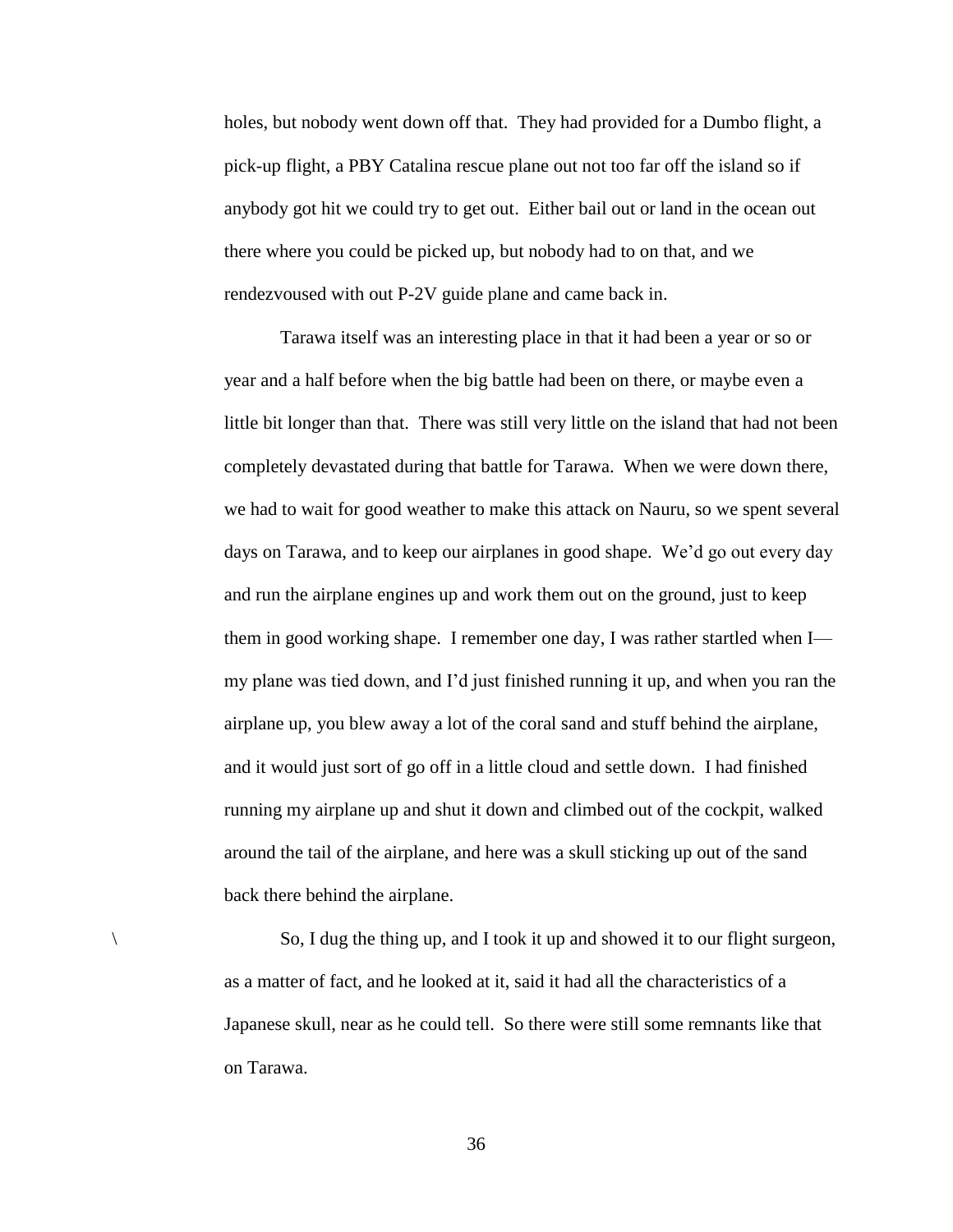I remember, too, getting off, several of us, and crawling in some of the old fortified areas there, and when you got in some of those fortified areas, they had not really been cleaned out that much, people hadn't felt any need to clean them out. There were still bones and things in there from people that had been killed during that battle of Tarawa. You know, there was no need to clean it out, so they didn't, and there were other things that were more important, and now, I guess, today we'd say, well, you know, we should have given those bones a proper burial in respect, but that was survival out there then, and there was more to be done than take care of a few bones off in some fortified structure.

So we made a couple of those trips down to Tarawa and a couple of strikes out on Nauru. That was a long open-ocean flight in a Corsair out there, and we were fortunate that no one went down out there around Nauru also.

WILLIAMS: You say there were just four aircraft in you operation there at Nauru?

SEN. GLENN: Oh, no. At Nauru we had the whole squadron down there. The whole squadron was down there and took part in that one. Sometimes if we were going on a particularly long open-ocean flight, we would carry one external fuel tank, which is probably 100 gallons, or I think maybe we even had some droppables that were 150-gallon tanks, and then you'd carry your 1,000-pound bomb on each side of that, on the pylons. It seems to me maybe that's what we did on those flights out to Nauru so we'd have a little bit more fuel reserve than we'd otherwise have. What you did when you went out on something like that, then, you'd drop that droppable tank, you'd just jettison that tank once it was out of fuel.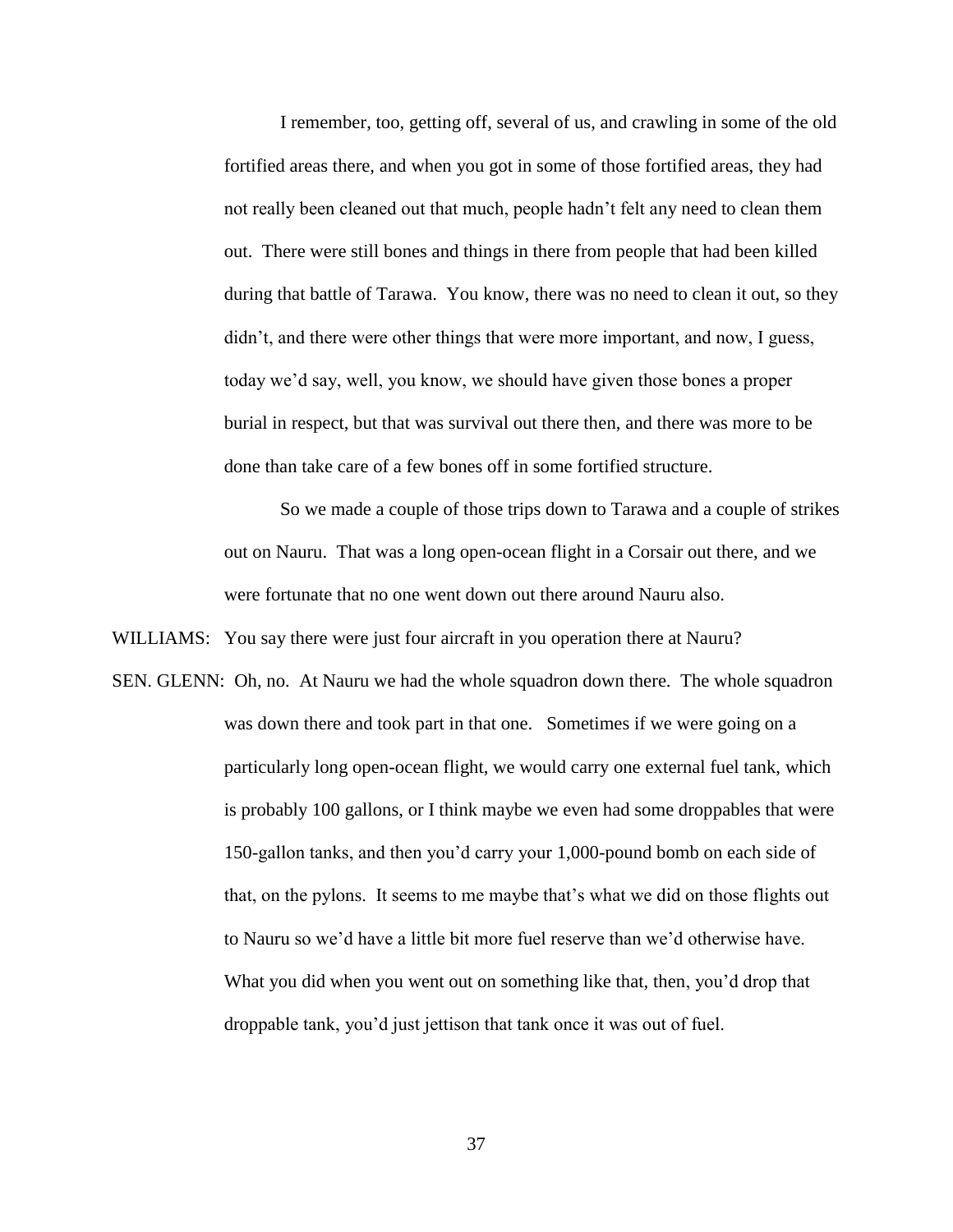- WILLIAMS: So what brought about the end of your tour? Was that in relationship to the end of the war?
- SEN. GLENN: End of the tour was just at the end of a year overseas. That was a standard tour out there then. Living on Kwajalein, usually people out of your own flight or your own division, you were organized in what we called a division, which is four planes that normally flew in sort of a fingertip formation, like your fingers out in from of you here, and each two of those planes was called a section. The division lead would be responsible for those four planes, and then the section was responsible for he and his wing man. Then you had a flight, which would be two divisions, which would be eight planes, and then three flights made up the squadron of twenty-four planes.

I started out as a section leader and then became a division leader and then a flight leader at the end of our time out there, in other words, a flight being eight planes. So as you moved up, you worked with a different group of people and you worked out with them in practice to where you just knew what to expect out of those people in every situation you were into. You took great pride in what one division or one flight could do against another within the squadron, too. There was a lot of competition as far as aerial gunnery went on working on a towed target or on bombing accuracy that you practiced over and over and over again.

Practice, incidentally, was not with live bombs when you're just doing practice drops. You had what were called two-pound minis. They were miniature bombs, and they were hollow down the center with a shotgun shell in there except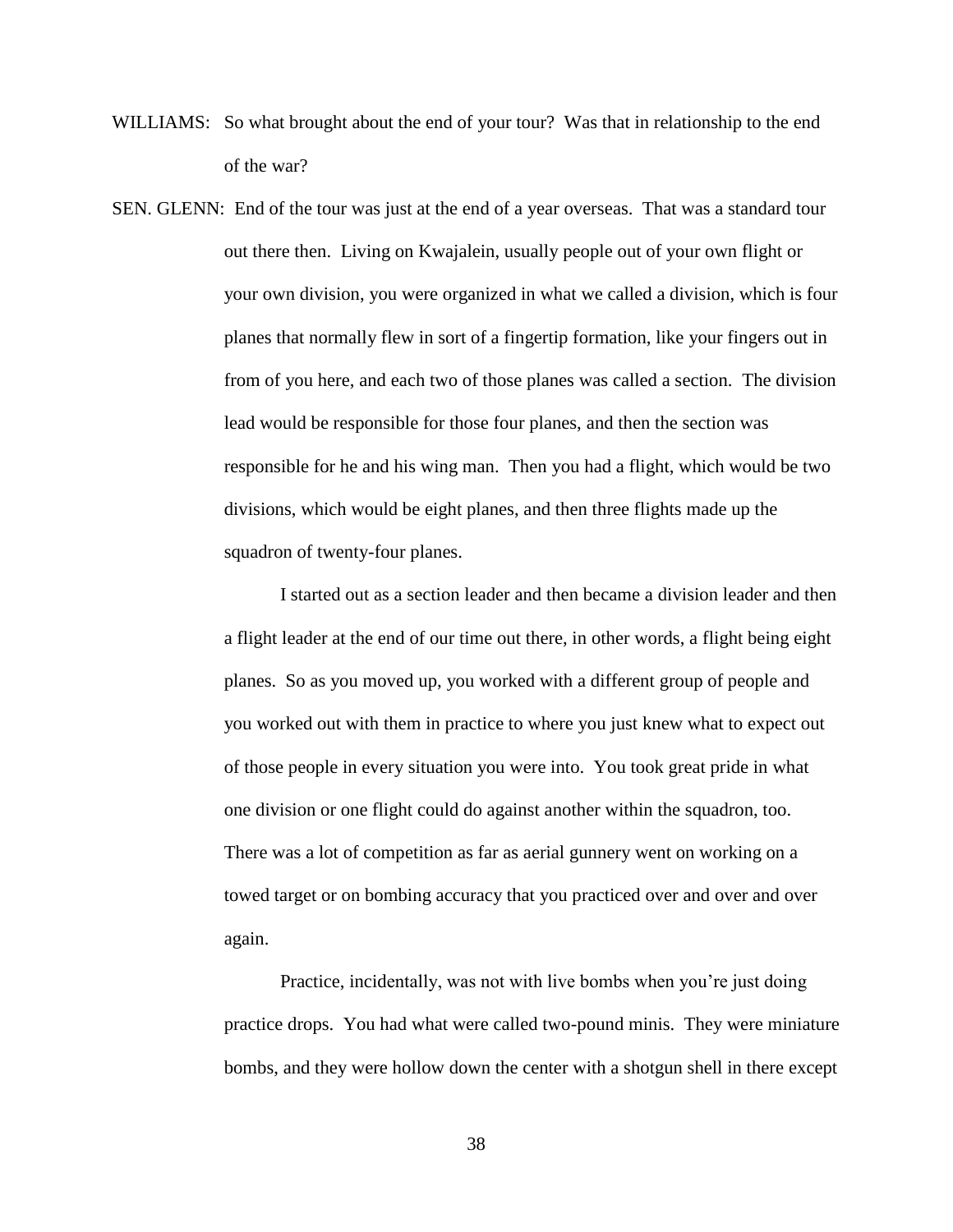it was set up with smoke powder so that it intentionally made a big smoke puff. The aerodynamics of these little two-pound miniatures were such that they had about the same aerodynamic characteristics as a 500-pound bomb or a 1,000 pounder, close to it. So if you went up on a practice flight, you had a little rack of these. You could carry eight of these little two-pounder minis on a bomb rack under the airplane. You could make run after run, practicing your sighting and practicing, and you'd go down and make your attack just as though you were dropping a 1,000-pound bomb or a 500-pounder, and then as soon as you dropped, why, you'd pull out, roll up, and look back to see where the smoke puff was, see how close you had hit to the target, what you were aiming at. So we dropped—I don't know, I suppose I've dropped a thousand of those things in all the practice, maybe more than that, but that's how you practiced. You didn't practice wasting 500-pound bombs all the time, but these gave you a real workout on accuracy.

We did not have automatic sights back then. You had to use an old ring sight that was a reflector sight reflected off the windshield, and you put what's called the pipper, the center of that sighting pattern, you put it on that target and then estimated the wind on the target and how much lead you needed for that and what angle you needed, and then you made your approach, keeping that pipper a certain spot just off the target, and then dropped, and then went back. If you missed the target, then you'd go back up and try again, and that's the way you developed your own bombing accuracy. Of course, you had to estimate the angle at which you were making this attack, the angle of glide, your angle of dive, and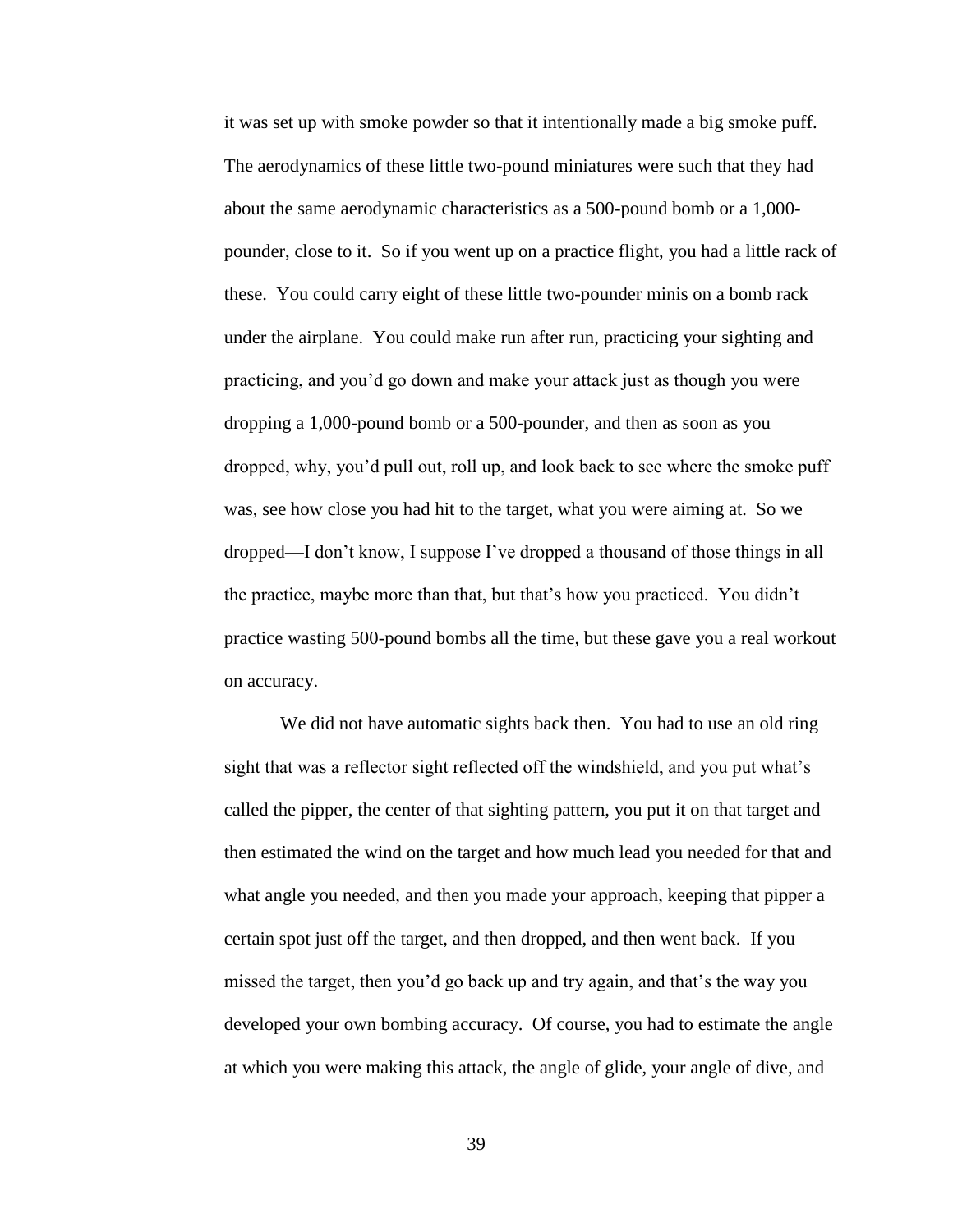your speed had an impact on it also. So there were a lot of variables in there if you were going to be able to hit anything.

At the end of a year of that kind of work out there and going from island to island, then we were relieved a few at a time to come back as other replacements came in. The whole squadron did not come back together. We had gone out as a squadron, but the squadron and its equipment were to stay out there, and we had replacements that came in to let some of us go back one at a time.

We had several of us, a fellow named Baldwin and Dick Rainforth and Tom Miller and I, the four of us lived in one tent together at Kwajalein. Miller and Rainforth and I had been very close. Our wives knew each other, we had trained together, and we had lived together wherever we were all the time we were overseas. We came back from a mission one day, and we'd had mail that day, and I was out of the tent for a while, and I came back, and I noticed Tom Miller had his head down on his arm over on a little desk. We always made desks out of two-by-fours and food crates and things like that, you put them together, and it worked fine. We'd make a little desk. He had his head down, and I didn't pay any attention to it. I thought he was just tired. In a little bit he started moving. I asked him if something was wrong, and he had received a letter from his wife, and their baby that he had never seen had died, and that was quite a shock, because we knew Ida May and Tom very well.

The baby had had one of these things where an intestine telescopes into another part of it and blocks the intestine, and if it isn't diagnosed very rapidly, why, it can be very, very serious. Well, they had diagnosed this and had operated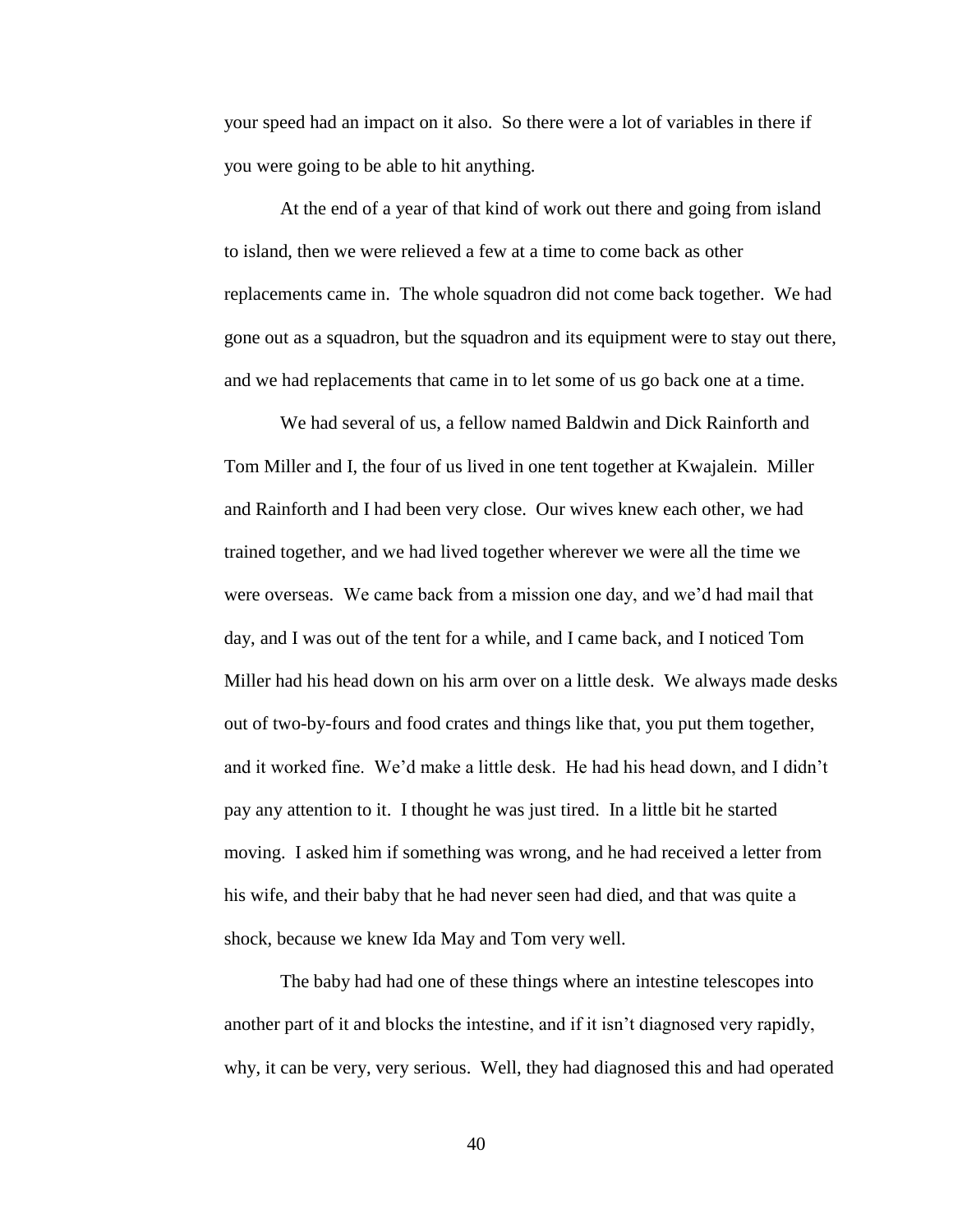on the baby, and it looked like things were going to be okay, and then something went wrong and the baby had died. Ordinarily in a situation like that, war being on, a lot of times if it was earlier in a tour, people might not have been permitted to even come back then, but Tom was right at the end of his tour. We were within about thirty or forty days of what would be our normal year's tour. So rather than just letting him go home on emergency leave, why, they just terminated his tour, and he went home about a month early. So he was the first of our group to leave.

Then Dick Rainforth and I, I think we left together about a month later after that, came back and went home on leave, and we were going back into squadrons, which would have been training to go back out for the invasion of Japan.

When I came back, I was sent to Patuxent River, Maryland, for temporary duty for ninety days, and the purpose of that, they had new aircraft that had been developed through the war. Higher performance, prop aircraft, the F-8F, which used the same engine the Corsair had had except it was a smaller airplane and lighter airplane and very, very high performance for a prop airplane. They had a Tiger Cat, the Grumman twin engine, had been developed as a night fighter. They had what was called the Orion Fireball, which was a single-engine airplane prop but had a little jet engine that had just been developed in the fuselage in the back to give it a booster in combat operations. There were a number of planes like that that had been developed through the war or modified. They were being tested at the Naval Air Test Center, Patuxent River, Maryland.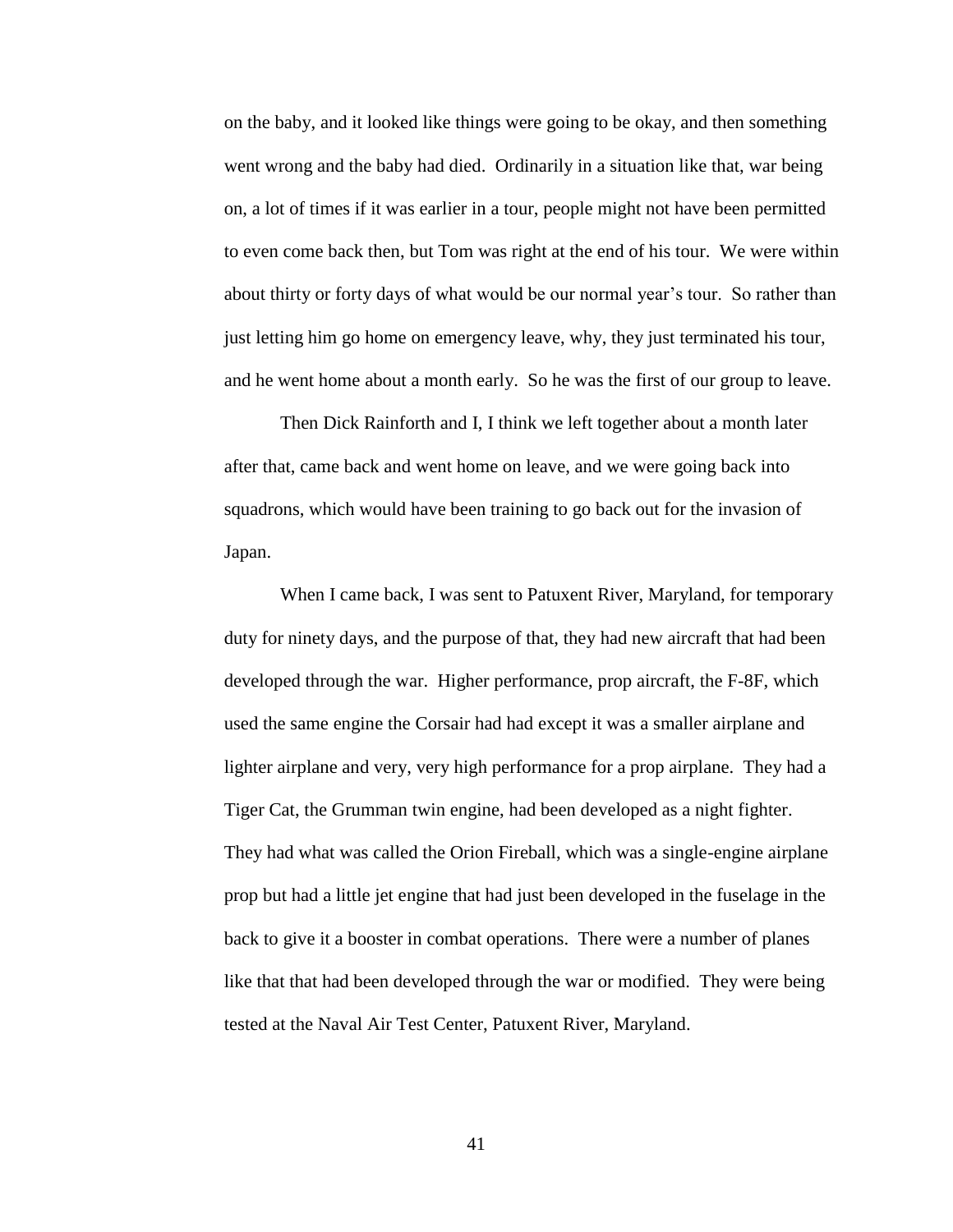I was ordered to Cherry Point, but then put on temporary duty to the Naval Air Test Center as a recently returned experienced combat pilot to put on what they called accelerated flight test, or accelerated life test, on these airplanes at Patuxent. What they did, they decided what the typical life of an airplane was, combat life. It would drop so many bombs; it would be run at so much time at what was called combat power, which is wide open full power; it would have done so many landings, so many takeoffs and landings; it would have done so much acrobatic time. They had the whole life of the airplane figured out, and our job at Patuxent, then, was to take these new aircraft and fly them through that routine as fast as possible. So the airplanes were scheduled twenty-four hours a day. So you were assigned to an eight-hour shift, and during that eight-hour shift, if your airplane remained in commission, why, you would fly probably two threehour flights on that airplane out of an eight- hour shift if everything was in commission. Now, it usually didn't work out so that things were in commission quite that good, but that was what I went back to, then, for ninety days at Patuxent. I thoroughly enjoyed that. I guess that's where I got a little bit of my feeling for test flying when I had to really go through test pilot training later on. We were scheduled for all this flying there, and then there were some times you got five or six hours of flying in during one day.

I was assigned to the F-8F project there called the Bear Cat. One incident there that I was recalling not long ago, one of the people in the squadron overseas had been a fellow named Fred Ochoa, and he was better known as "Bubba"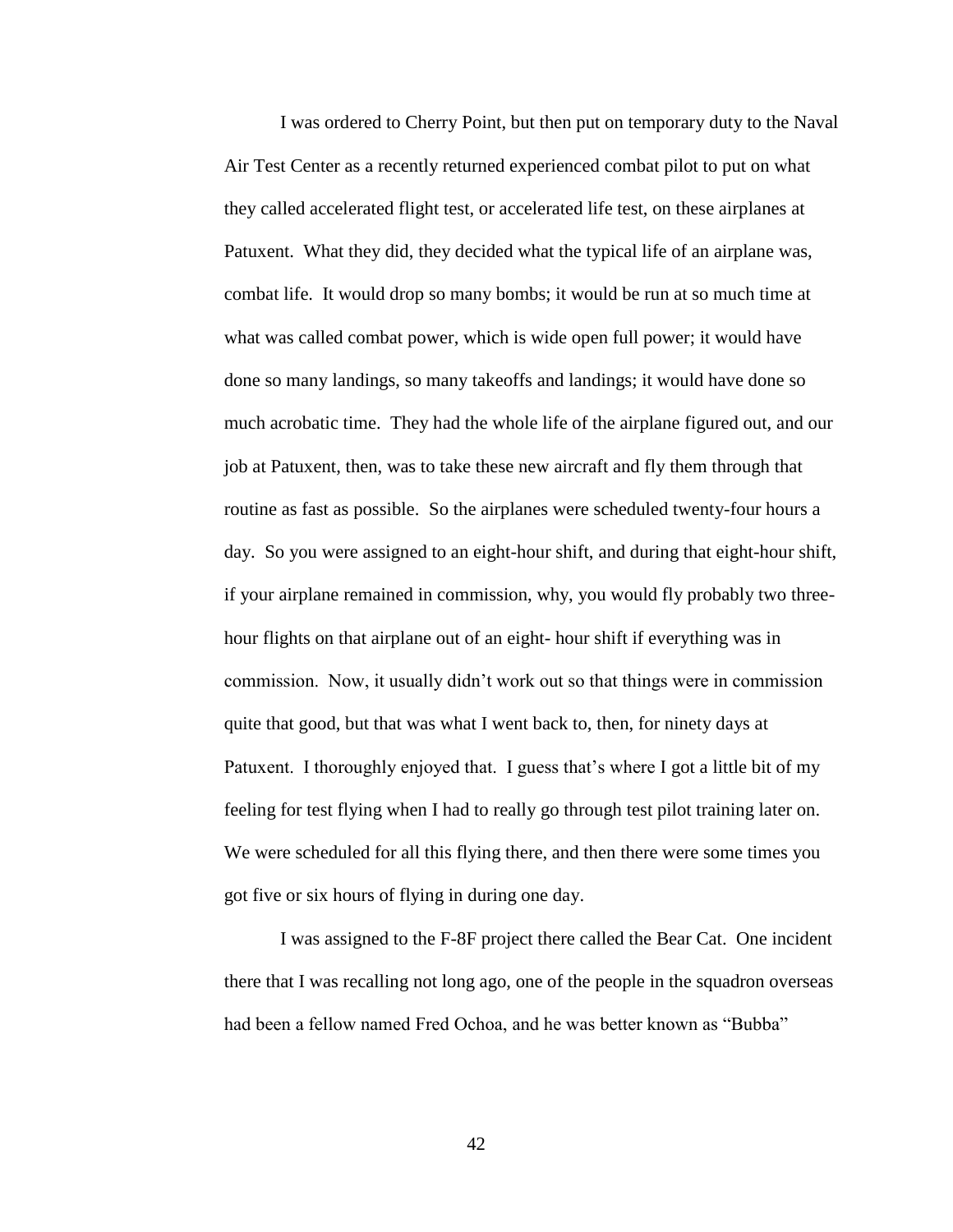Ochoa. "Bubba" was quite a character. He was always a practical joker of one kind or another, a wonderful sense of humor.

One night at Patuxent, my airplane was out of commission, but it was in the middle of the night on the shift that I was on. I was over in the ready room stretched out on the couch asleep, and I got a call on the squawk box from the operations office wanting to know if Glenn was there, because they had thought I was not flying that night, and I said, "Yeah, this is Glenn."

And he said, "Are you sure?" or words to that effect, doubting whether it was really me or not, and I gathered something was wrong.

So I said, "Yeah." I guaranteed them it was me. Well, they wanted me to come over to the operations office right away, which I did. What had happened was that our parachutes were kept in one area, and if your parachute was out to be repacked, which took two or three days, sometimes you would borrow another person's parachute to use on a particular flight. It turned out that "Bubba" Ochoa was flying an F-7F, the Tiger Cat, the night fighter, and he had let down apparently through some weather—

[Begin Tape 2, Side B]

SEN. GLENN: "Bubba" had apparently let down through some weather. Well, he ran into the mountainside back here and was killed, after having just come back from all this being shot at out in the Pacific, and there he was, killed back here.

> The reason I was involved was a sheriff or deputy sheriff had gone out to the crash site when somebody had reported it and had called into Patuxent that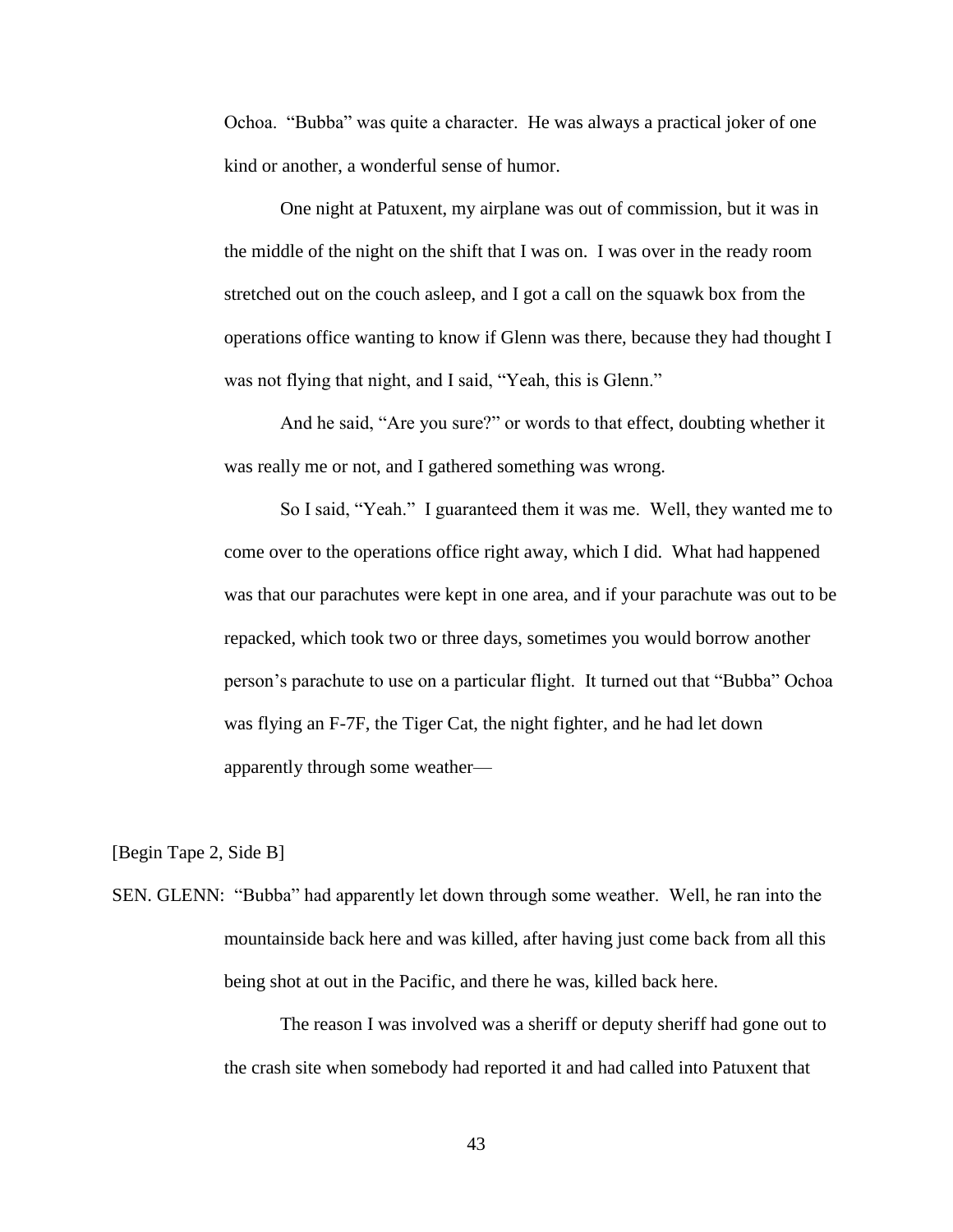they had identification on the pilot from dog tags, and the pilot's name was Glenn. Well, the operations people at Patuxent, then, were preparing to call Annie [Glenn]. They'd called over to the ready room, and that's the reason it surprised them when I said that I was Glenn, because dog tags in the military is positive identification. You don't fuss with somebody else's dog tags. That's positive identification.

It turned out later what the deputy sheriff had found was a little cardboard tag with a metal edge on it that had my name on it that we used to identify the parachute. It was just hanging off one corner of the parachute. He had found that, and that, to him, was positive identification, so he called in the pilot was Glenn, and they were preparing to call Annie and tell her that I had been killed.

So I went racing over to the operations shack to prove who I was, and we finally figured out what had happened when we realized that he had used my parachute that night.

The time period at Patuxent, though, was one we enjoyed very much. It was a very different type tour. We lived in a place called Seven Gables Hotel, which was a very old, old sort of ramshackle hotel out on the edge of the Patuxent River. That summer Annie was very much pregnant with our firstborn, Dave. That's the summer the war ended in Europe, and I can remember the celebration at that time, when that occurred.

Anyway, later that year, when we went back then to Cherry Point, is when Dave was born down at Camp LeJeune, North Carolina. Cherry Point didn't have any hospital at that time, and when women were getting ready to have their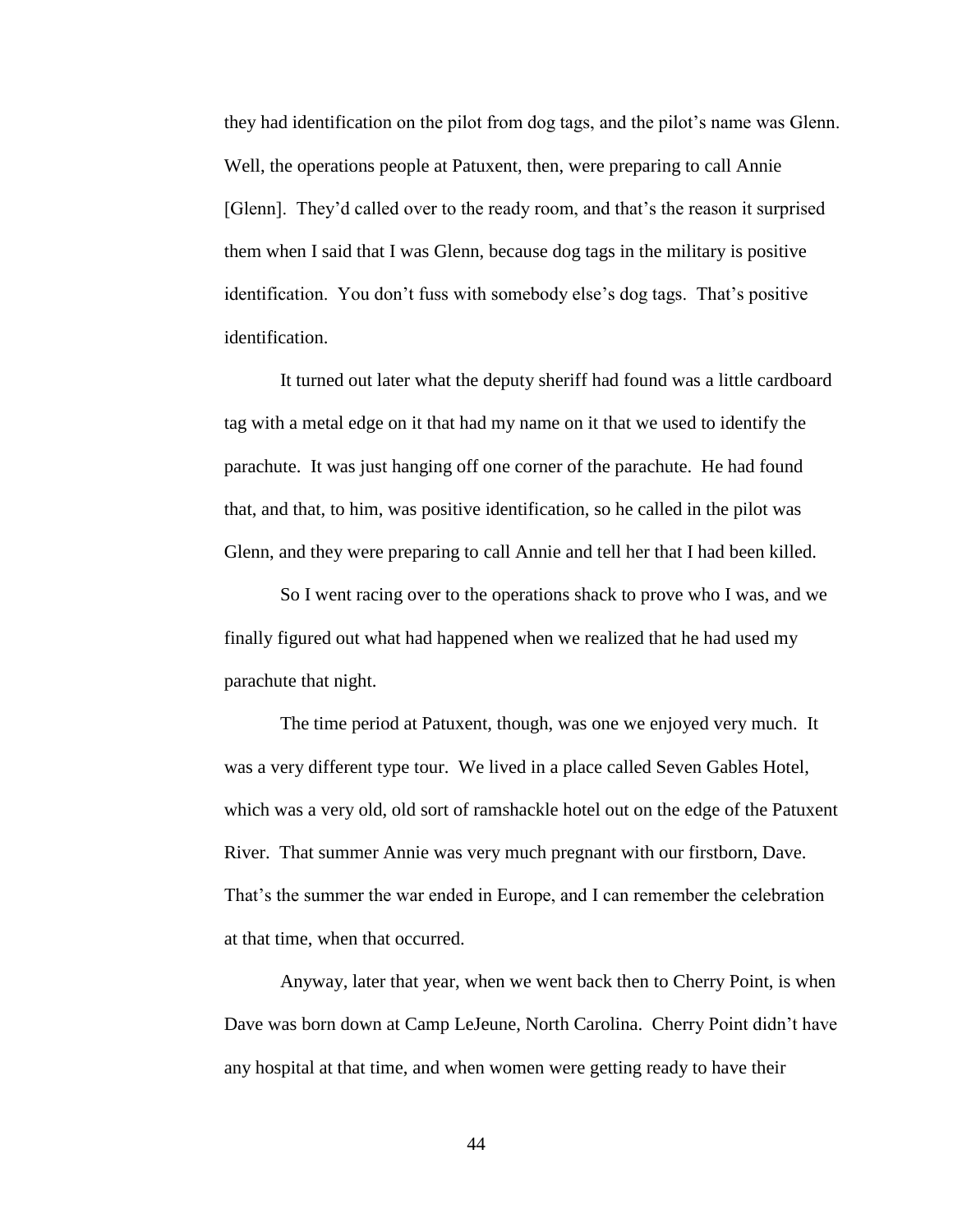babies, they went down to Camp LeJeune, which was about fifty miles away, something like that. In fact, I remember when Dave was going to be born. That was a very momentous night, as it naturally would be, but to me it was like something out of a cheap grade B movie because Annie was going to have to go down there to be in the hospital, and she started having labor pains like at, I don't know, two o'clock in the morning or something like that. By the time these got closer together where we knew we were going to have to go to the hospital, we were literally in a blinding rainstorm, and we started driving in this little Chevy Coupe down the two-lane road to Camp LeJeune. The labor pains are getting closer together, and this rainstorm is not letting up. It is just pouring and lightning, and I have visions of me being a midwife out about halfway down through the swamps in North Carolina. [Laughter] But it didn't work out. We got down there like at 4:00 or 4:30 in the morning, and Dave was born like at 6:30 in the morning. So we had made it by a couple of hours, and everything was okay. But I still remember that midnight ride. It was like something out of a movie.

- WILLIAMS: The diary that you've been referring to here today, where does it end in relationship to your tour?
- SEN. GLENN: Ends up pretty much, I believe, where I come back, just come back to the States. I had added something to the end of this, that I'd gone back and forgotten to put in about that. Going down the time we thought an enemy airplane had come into this island out west of Majuro, and just sort of ends there with this tour, and we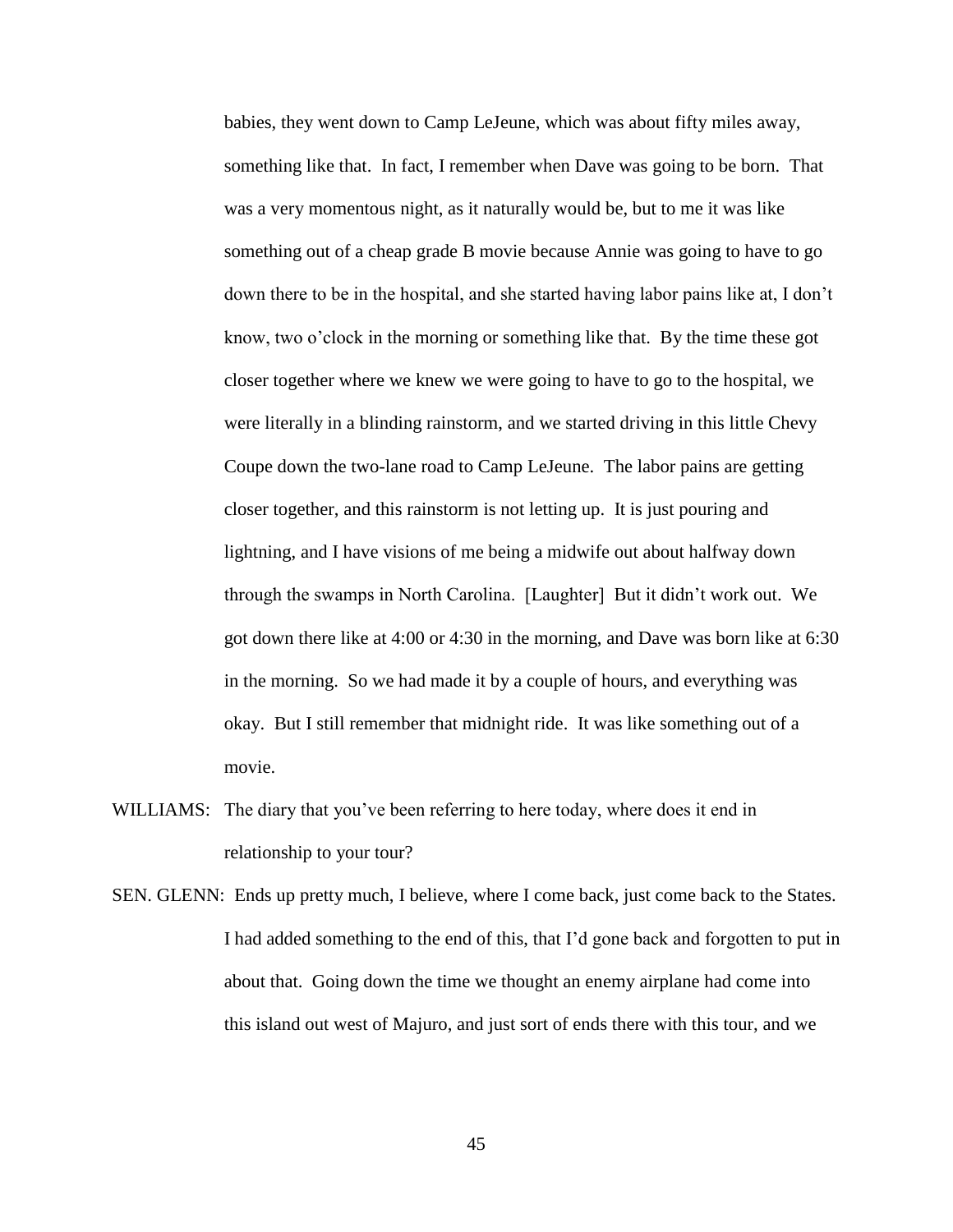apparently came back and I sort of ended this writing that I was doing about that time.

WILLIAMS: So that pretty much covers the year?

SEN. GLENN: Yes, pretty much covers that. We came back in'45. So we had gone from Pearl Harbor, which is December '41; trained through '42 in flight training; graduated in March of '43, which was a year training; then to the East Coast, West Coast, and El Centro, then, during the rest of '43; went out at the beginning of '44; was out in the Pacific all during the year of '44 and back in the first part of '45; then was at Patuxent doing some testing on the airplanes and dropping bombs and shooting guns, doing all of those things on the new airplanes, through that summer and early fall; and then back down to Cherry Point.

> In the middle of all this, Pete Haines had talked to me about whether I wanted to apply for a regular commission in the Marine Corps. When you're graduated from flight school, you're put in the reserve, when you graduate from flight school. I had thought about that because I love to fly. There was nothing gave me any more of a thrill than flying, and not just combat flying. I just enjoyed airplanes and flying, and it was a challenge and I just thoroughly enjoyed it. Particularly after I had gone to Patuxent, had done a little of that test work, it was rather rudimentary. It was more just putting the service life of the airplane on it as fast as you possibly could, but we flew, and when things were wrong, why, we were making suggestions on how things could be made right and working out these new airplanes. I really got a kick out of that in feeling that I had contributed to maybe making that a better airplane for everybody to fly later on. In other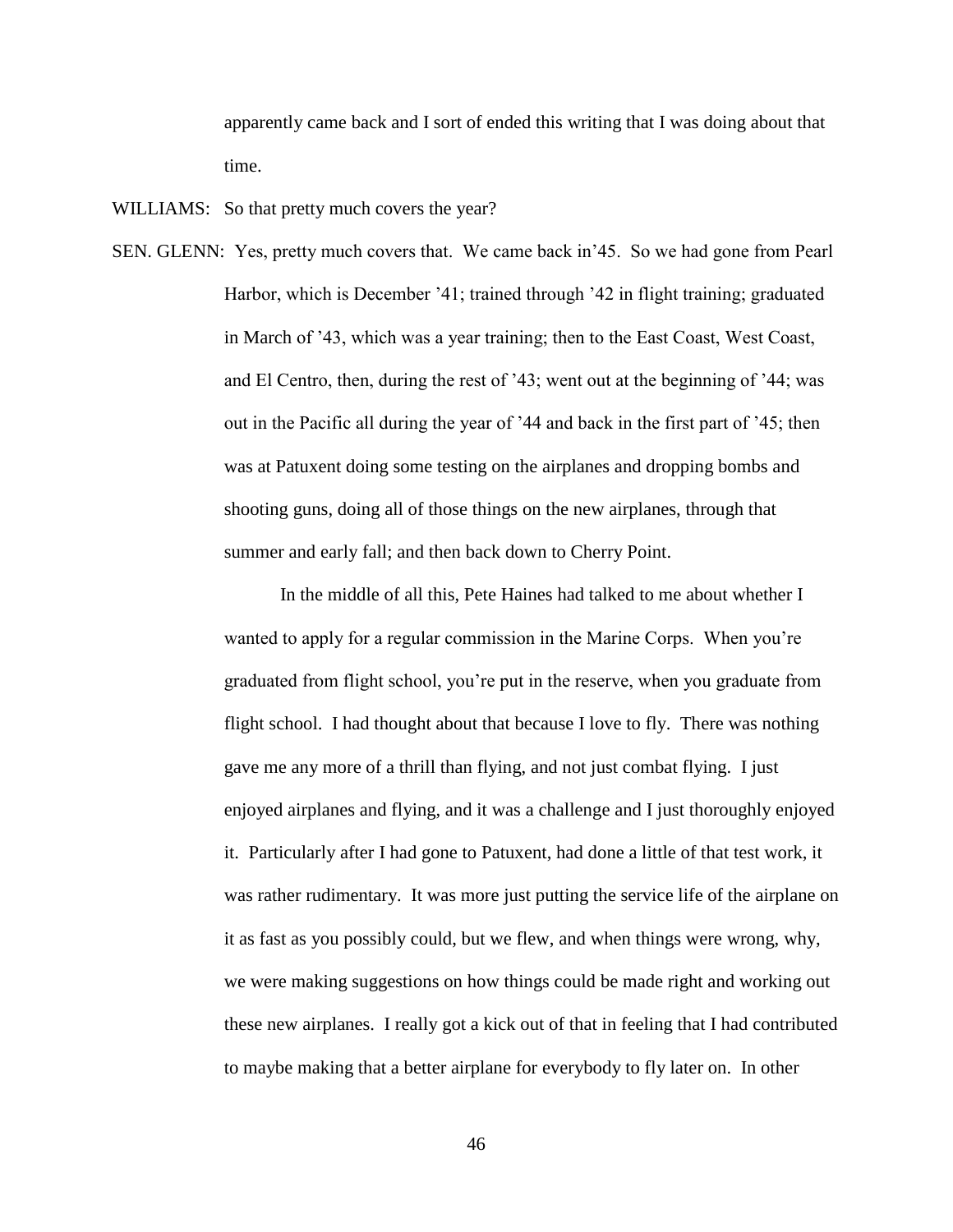words, it was increasing the combat capability of this country, and I was proud of that.

So Pete Haines had convinced me to put in for a regular commission, with the idea that if it went through and I was selected for a regular commission in the Marine Corps and decided I wanted to make it a career, I could do that. If I did not want to make it a career, decided later on, well, I could always turn it down, but the first step was to see if it would be accepted to begin with. So I had put in for a regular commission. After Patuxent, when I went back to Cherry Point, I didn't know for sure that the regular commission would come through, so I was back looking at what I might be doing. Another fellow and I looked at whether we might buy some of these war surplus small transport aircraft like the twin tail Beechcraft. Being down at Cherry Point where there was so much seafood around that area at New Bern, where it was a real center for seafood, we had the idea of setting up some of these planes and doing flying back into the Midwest to Ohio or wherever and flying seafood back and forth. So that was one idea. I looked into that, and that didn't really seem to be something we wanted to get into, plus we didn't have any money or capital. Whether we ever would have developed into another FedEx or not, who knows. So we looked into that.

I thought about trying to go to work for the airlines, but I had spent so long in fighters that that was sort of my kind of flying, and while I'm sure I would have adapted like everybody else did to the new requirements of airlines flying, when my regular commission was—I was accepted—then I decided to accept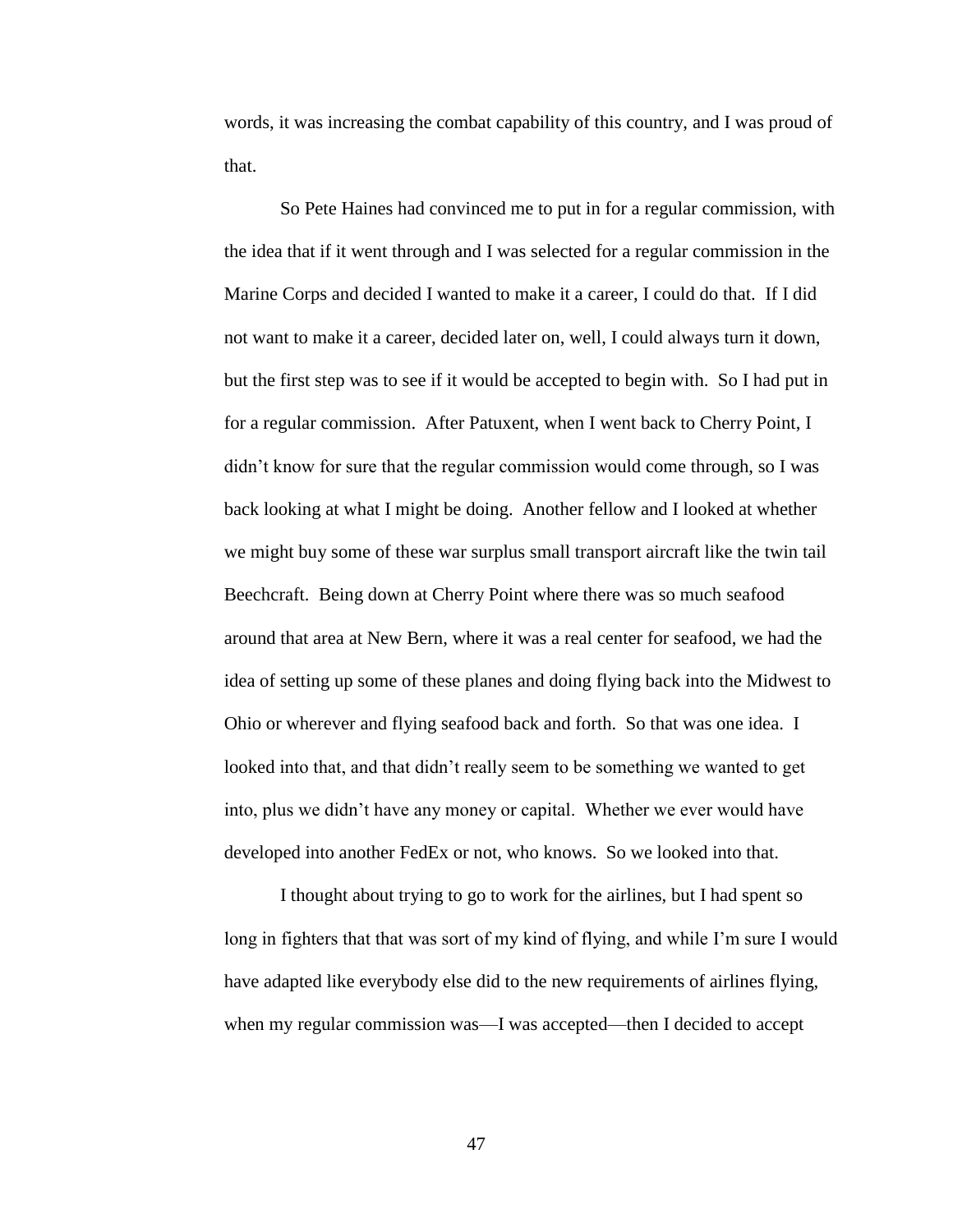that. I was never sorry. I liked the Marine Corps, and I enjoyed the life, and I particularly enjoyed the flying.

So after Dave was born, then, when we were stationed there at Cherry Point, there wasn't much flying going on then. There were so many people, and people were still getting out, and we didn't have as many airplanes. A lot of our maintenance people were getting out. So it was a time when there wasn't a whole lot of flying, and yet we were trying to keep the squadrons together and keep them as well trained as you possibly could, but that was a hard job back then.

About that time I was transferred to the West Coast. They decided there were too many people at Cherry Point, and I was transferred to the West Coast and was out there, then, during the time period when, literally, if we wanted to fly in a squadron, we literally did much of the maintenance ourselves, the pilots out working on the airplane. That used to give me a little pause, because I wasn't sure I wanted to fly an airplane that the pilots had worked on. I'd rather have the fully qualified maintenance people working on it. [Laughter]

But I was in a squadron called 323. The Death Rattlers was their nickname, out on the West Coast at El Toro, Marine Corps Air Station at El Toro, Orange County, right by Santa Ana. During those days, in the post war days, we kept as many airplanes in commission as we possibly could, and for some reason, there were a zillion requests for fly-overs and for air demonstrations and for squadrons to take part in air shows and local community things. And so while we did a lot of training, we did air shows when I was in that squadron at San Diego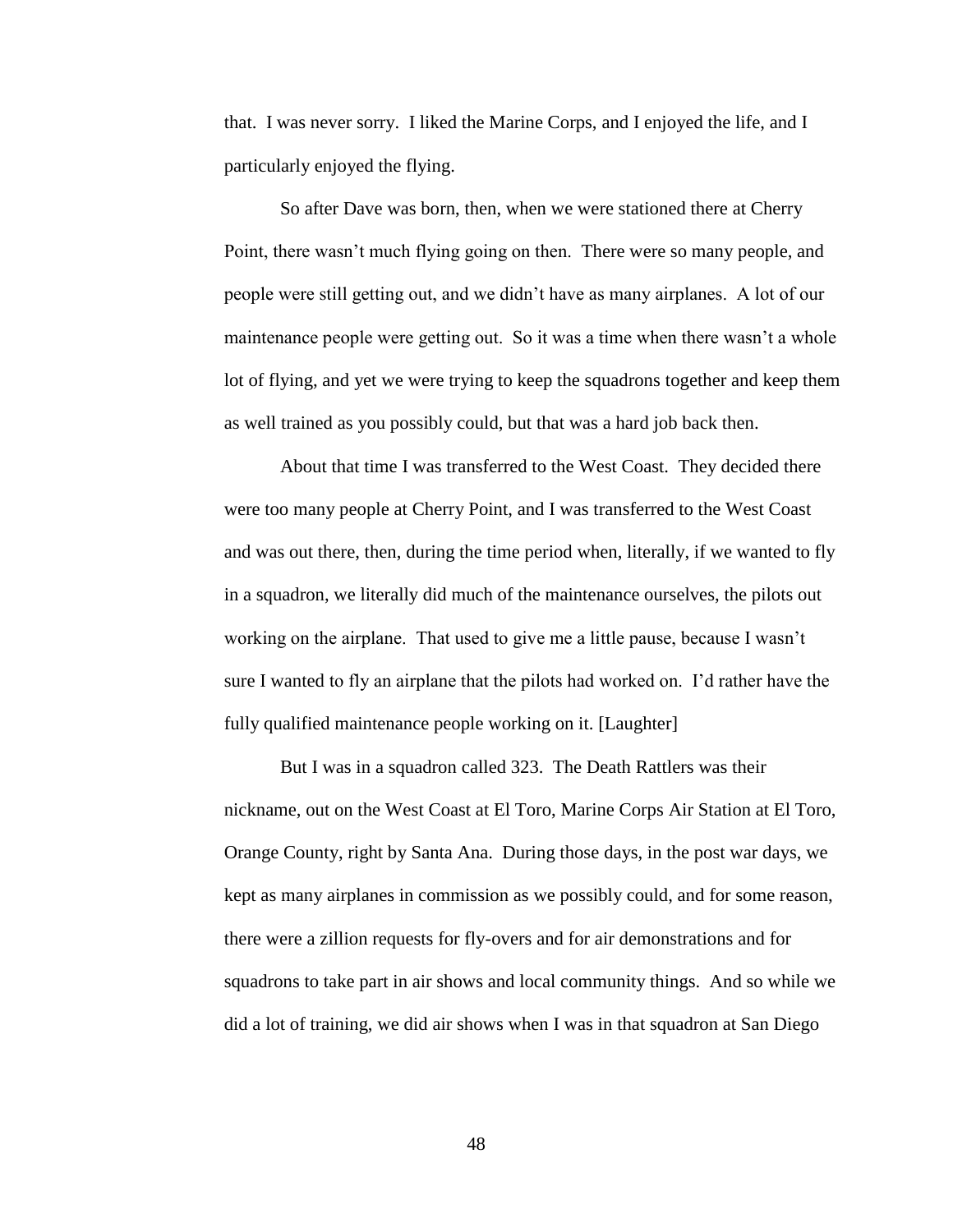and over Orange County, at Long Beach, San Francisco. That was a big thing then to have a Corsair squadron fly over some event, and we got pretty good at it.

We trained whatever we could do there. We were there a few months, and there was an opportunity to go to—well, they were looking for people to go to China. I was due for another overseas tour anyway, and the way they had it planned was that you would go to China, and we were supposed to be in China just for another like sixty or ninety days, something like that. Then the plan was that the squadron would be pulled out of China and come back. At least, that's what we thought was going to happen. That looked like a pretty good thing, because I would get full credit for an overseas tour, and with Dave having been born and by this time Annie was pregnant again, so we're going to expect another baby. I would be gone, we thought, at the most three months, and then I'd be back. So the China tour looked like a good thing. So I was going to go, and I did.

The China tour was one that was in support of General George Marshall's peace teams that were in China trying to get peace established between the communists and Chiang Kai-shek, the nationalists. There was a Marine squadron, VMF-218, stationed just outside Peking, and it flew North China patrol, which was down, say, like flew every day over most of that area of North China, back and forth on a grid pattern, down low, 500 feet or so, looking for bridges that had been blown up or something like that and sort of showing the flag in support of General Marshall's peace teams. So that was the purpose in going out there, and the thought was that General Marshall's peace teams were going to be winding up